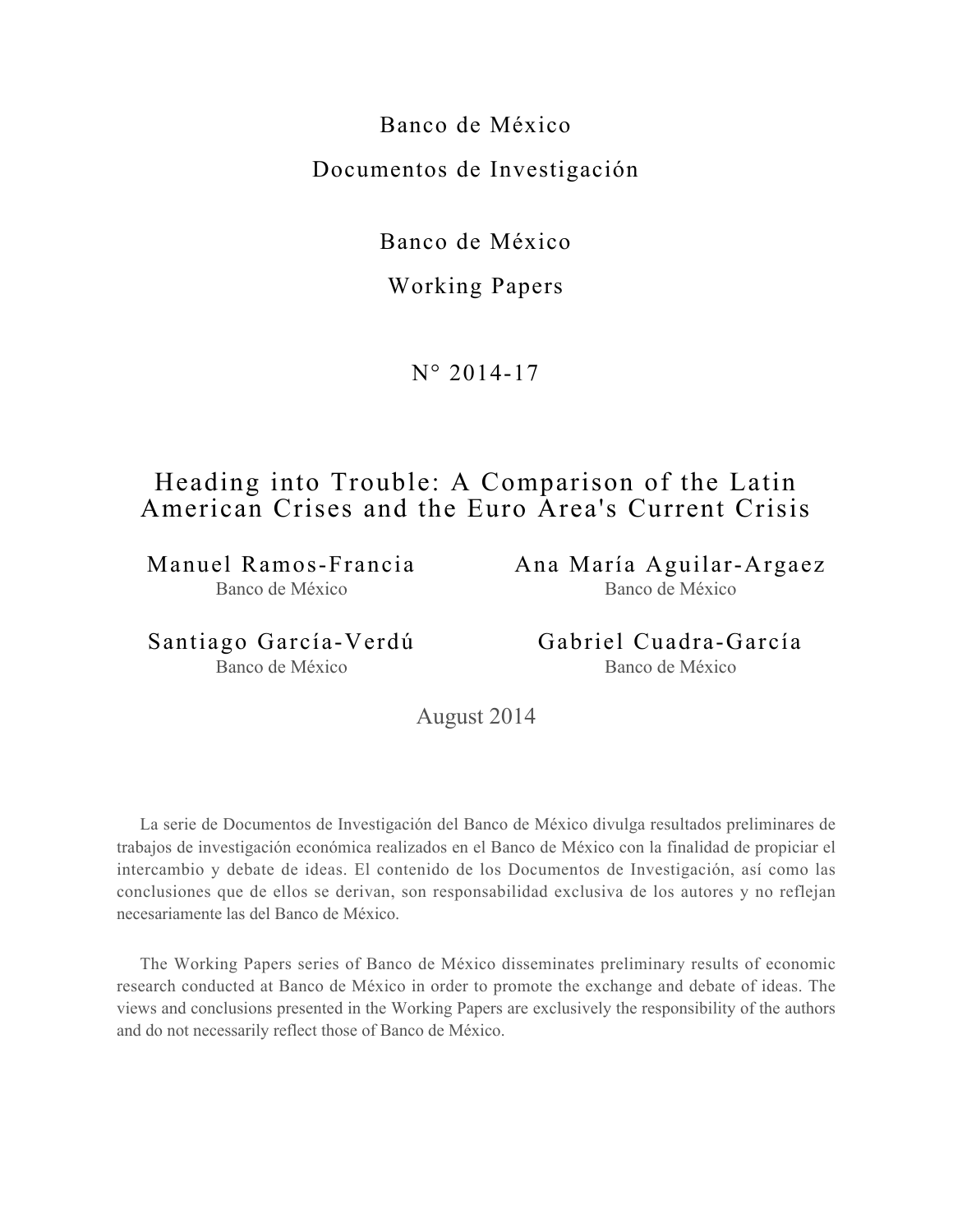Documento de Investigación 2014-17

Working Paper  $2014 - 17$ 

# Heading into Trouble: A Comparison of the Latin American Crises and the Euro Area's Current Crisis \*

Manuel Ramos-Francia<sup>†</sup> Banco de México

Ana María Aguilar-Argaez<sup>†</sup> Banco de México

# Santiago García-Verdú<sup>§</sup> Banco de México

Gabriel Cuadra-García \*\* Banco de México

Abstract: We compare the experience of Latin American external debt crises, in particular the one in the 80s, with the current European one. We do so with the aim of shedding some light on the needed adjustment mechanisms. We argue for the need of much larger debt relief in Europe. To address the moral hazard problems that would arise, we propose providing such relief conditional on the reduction of both the fiscal and the current account deficits to zero as a commitment signal. Keywords: Sovereign Debt, Debt Crisis, Crisis Management.

JEL Classification: F34, H12, H63.

Resumen: Comparamos la experiencia de las crisis de deuda externa de América Latina, en particular la de los años ochenta, con la actual crisis europea. Esto lo hacemos con el fin de arrojar algo de luz sobre los mecanismos de ajuste necesarios. Abogamos por la necesidad de un alivio de deuda mucho más grande en Europa. Para afrontar los problemas de riesgo moral que surgirían, proponemos que se proporcione dicho alivio condicionado a que tanto el déficit fiscal como el de cuenta corriente se reduzcan a cero como una señal de compromiso.

Palabras Clave: Deuda Soberana, Crisis de Deuda, Manejo de Crisis.

 <sup>\*</sup>This paper came out with minor revisions in "Heading into Trouble: A Comparison of the Latin American Crises and the Euro Area´s Current Crisis", Monetaria, Vol 1.1, págs. 87-167, 2013.

<sup>&</sup>lt;sup>T</sup> Banco de México. Email: mrfran@banxico.org.mx.

<sup>&</sup>lt;sup>‡</sup> Banco de México. Email: amaguilar@banxico.org.mx.

<sup>&</sup>lt;sup>3</sup> Banco de México. Email: sgarciav@banxico.org.mx.

<sup>\*\*</sup> Banco de México. Email: gcuadra@banxico.org.mx.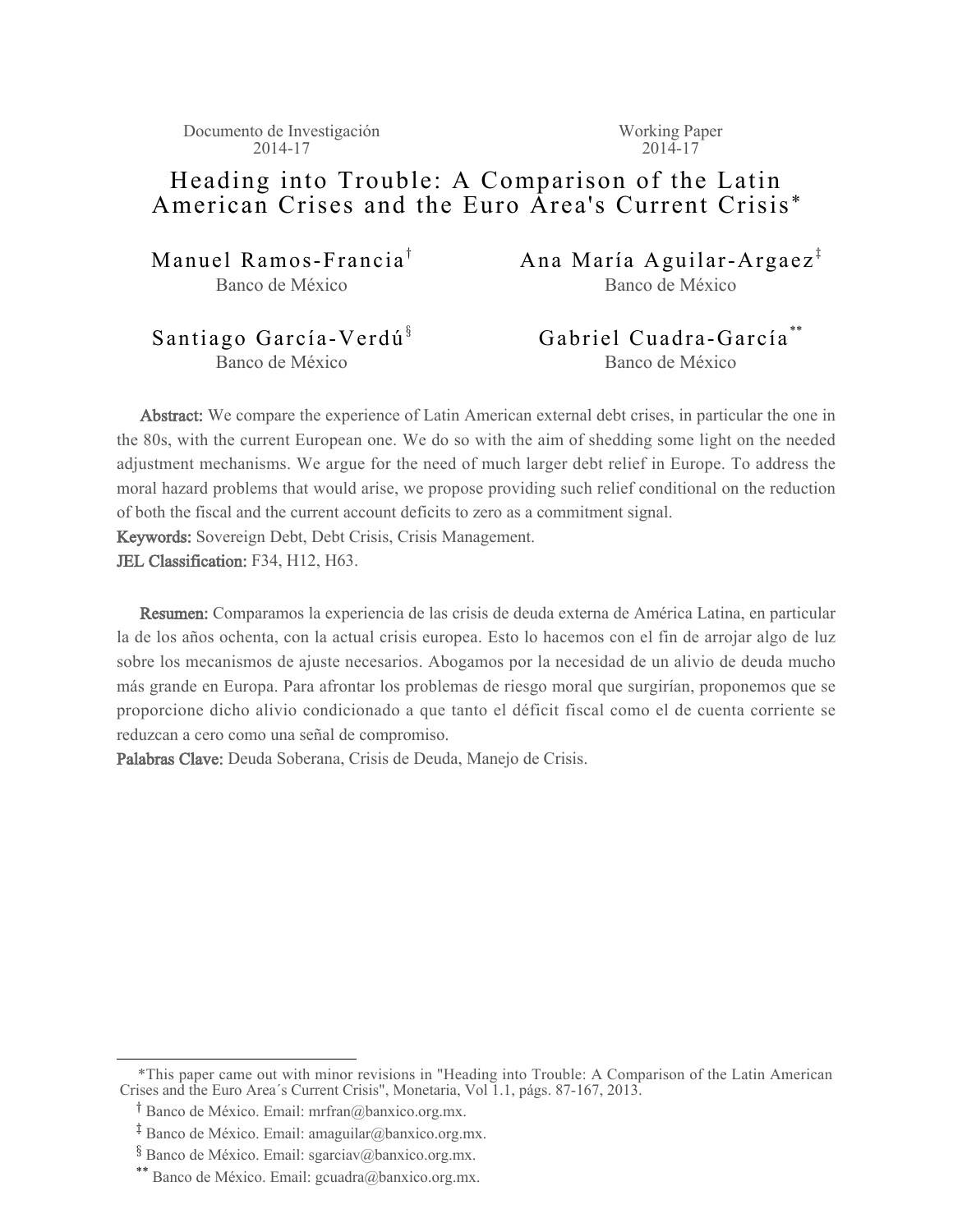#### **Introduction**

 $\overline{a}$ 

The euro zone's crisis has brought economic hardship, has been a matter of great concern to policy makers, and has captured the attention of many scholars around the world. Unquestionably, finding a feasible solution represents an enormous challenge in many respects. Against this backdrop, the main purpose of this paper is two-fold. First, we analyze the main elements of previous crises in Latin America and, in particular, how policy makers responded at the time. We focus on the crisis during the 80s, since we want to concentrate on the macroeconomic aspects, as in this instance there was no banking crisis. However, we occasionally refer to other crises in the region.

Second, we compare these elements to those of the current European crisis. This comparison can be helpful to identify some patterns that could prove helpful in improving our understanding of the current challenges faced by policy makers in the euro zone. Indeed, although every debt crisis might have its own idiosyncrasies, there are some common patterns in all of them (Reinhart and Rogoff 2009). For instance, a key element common to all of these crises is an excess of expenditures over income. At the end of the day, it is inconsequential where the excess starts, whether the private or the public sector. This is so since public debts eventually fall on households.

In this context, for policy and decision makers alike, it is essential to identify potential signs of trouble. These typically involve an excess of consumption, investment or public expenditures, which in turn lead to an increase in public deficits and/or current accounts. Other relevant signs are unusually low interest rates or misalignments in real exchange rates. The latter can be captured by unit labor costs. If the resources used for the expenditures are intermediated through the banking sector then a banking problem is likely. If it does take place, it turns into a fiscal problem to the extent government support is provided. Moreover, asset pricing bubbles are detrimental as they distort consumption and investment decisions, yet they can be difficult to identify *ex-ante*. 1

 $^1$  The term assets is being used in a wide sense, including financial, real state, capital assets, among others.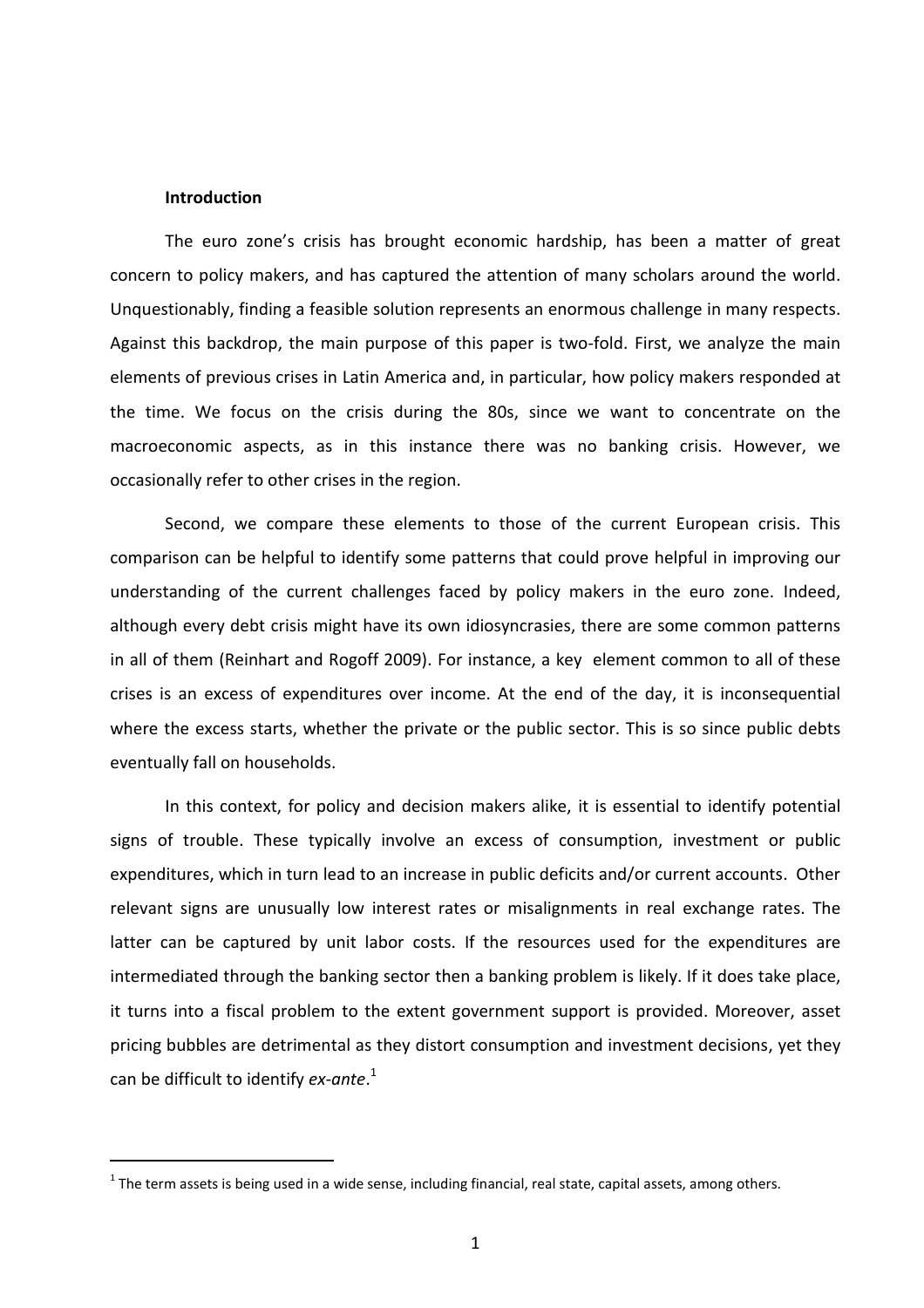In general, high levels of debt to GDP ratios are a quandary. Characteristically, addressing debt issues might lead to a reduction in economic activity, increasing the ratio. On the other hand, responding to a decline in economic activity might increase debt levels, augmenting the ratio. All in, by their own, these signs do not necessarily imply an imminent crisis, and having some favorable indicators does not preclude one. It is rather their joint behavior and, in particular, how they evolve through time what might point towards one.

From the economic analysis and policy response point of view, there are two key elements to consider: the shorter-term financing needs, what we call the "flows" problem, and bringing debts to a sustainable level, the "stocks" problem. More specifically, on the one hand, if expenditures are greater than the available income -including financing resources-, then an irremediably adjustment takes place, a flows problem. Typically, the adjustment falls on consumption and investment, comprising public accounts, which will in turn affect the private sector. These adjustments are usually draconian, involving significant expenditure reductions.

For instance, in the 80s, Latin American countries had to adjust their economies to a sudden stop in foreign financing, a flows problem. Under these circumstances, among many others, they implemented adjustment plans entailing expenditure reducing policies -such as fiscal restraint-, and expenditure switching measures -such as nominal devaluations-. These measures were generally implemented through IMF Stand-by Programs.

On the other hand, since in these crises past unbalances also have to be dealt with, financing them is testing, a stocks problem. Indeed, a sudden stop not only refers to the unavailability of new net market financing, but also to refinancing.

Adjustment programs must be accompanied by a set of comprehensive structural reforms to increase productivity and, fundamentally and permanently, enhance competitiveness. Given the usual size of the macroeconomic adjustment, efforts to implement these programs and economic reforms must be complemented by the international community's financial support, commonly in some form of debt relief. In effect, an adjustment program to address a stocks problem implemented solely by a country is typically unfeasible, thus, the presence of backstops is essential.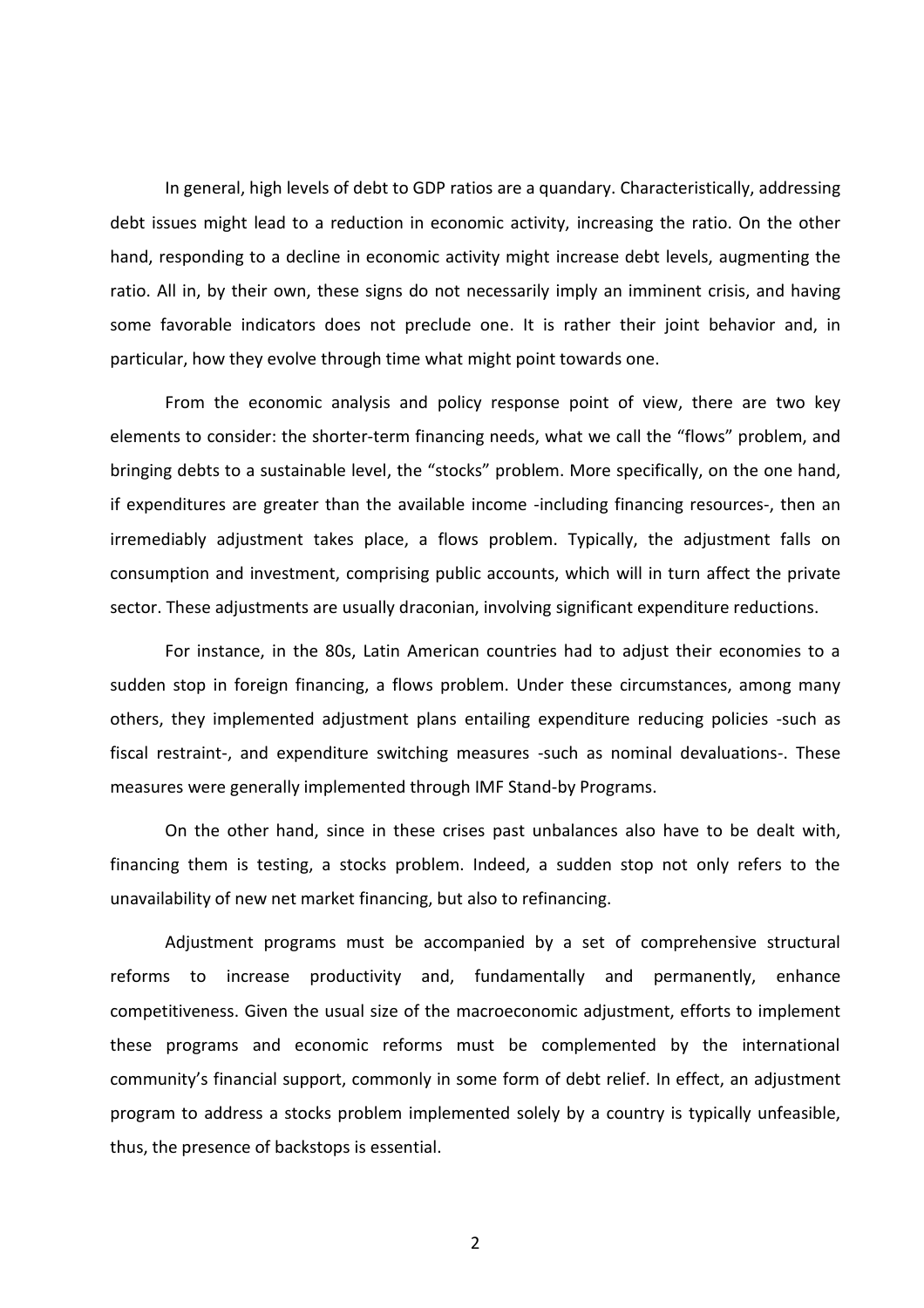In the case of Latin America, the adjustment processes led to primary fiscal balance surpluses and a turnaround in external accounts. Although evidently necessary and inevitable, efforts to adjust the domestic absorption proved to be insufficient. Economic activity remained stagnant and foreign debt to GDP ratios kept growing. In this scenario, Latin American countries implemented a number of structural reforms, such as trade liberalization and public revenue boosting privatizations. These also aimed to increase productivity and competitiveness. In addition, they were able to restructure their external debts through the so-called Brady Plan. All in all, in terms of economic policy, Latin American countries took several steps towards eventually finding a feasible solution to their crises.

Latin American countries faced recurrent debt crises during the last two decades of the previous century. Today, as then, many governments in the euro zone periphery have substantial debts denominated in a currency they do not mint. In addition, the current sovereign debt crisis in Europe is systemic and poses a threat to the international financial system. Thus, so as to gain a deeper understanding of the European dilemma, it seems adequate to explore how Latin American countries responded to their crises and how they managed to stabilize their economies.

There are several lessons from the Latin American experience. First, it is crucial to correct the macroeconomic imbalances that caused the crisis. The necessary adjustment can, and probably will, lead to an even deeper economic downturn in the short run. However, the adjustments costs will tend to be higher if these measures are either postponed or halfheartedly adopted.

Second, rapid and large real exchange rate devaluations are crucial to help buffer the crisis' negative impact on local economic activity and generate the foreign currency necessary for the external debt service. Commonly, real devaluations were implemented by means of nominal devaluations. Thus, an exchange rate policy at the authorities' disposal is crucial to lessen the crisis' impact. Nonetheless, the effectiveness of such devaluations diminishes with each implementation. This is the case as agents adjust their prices each time faster after a devaluation.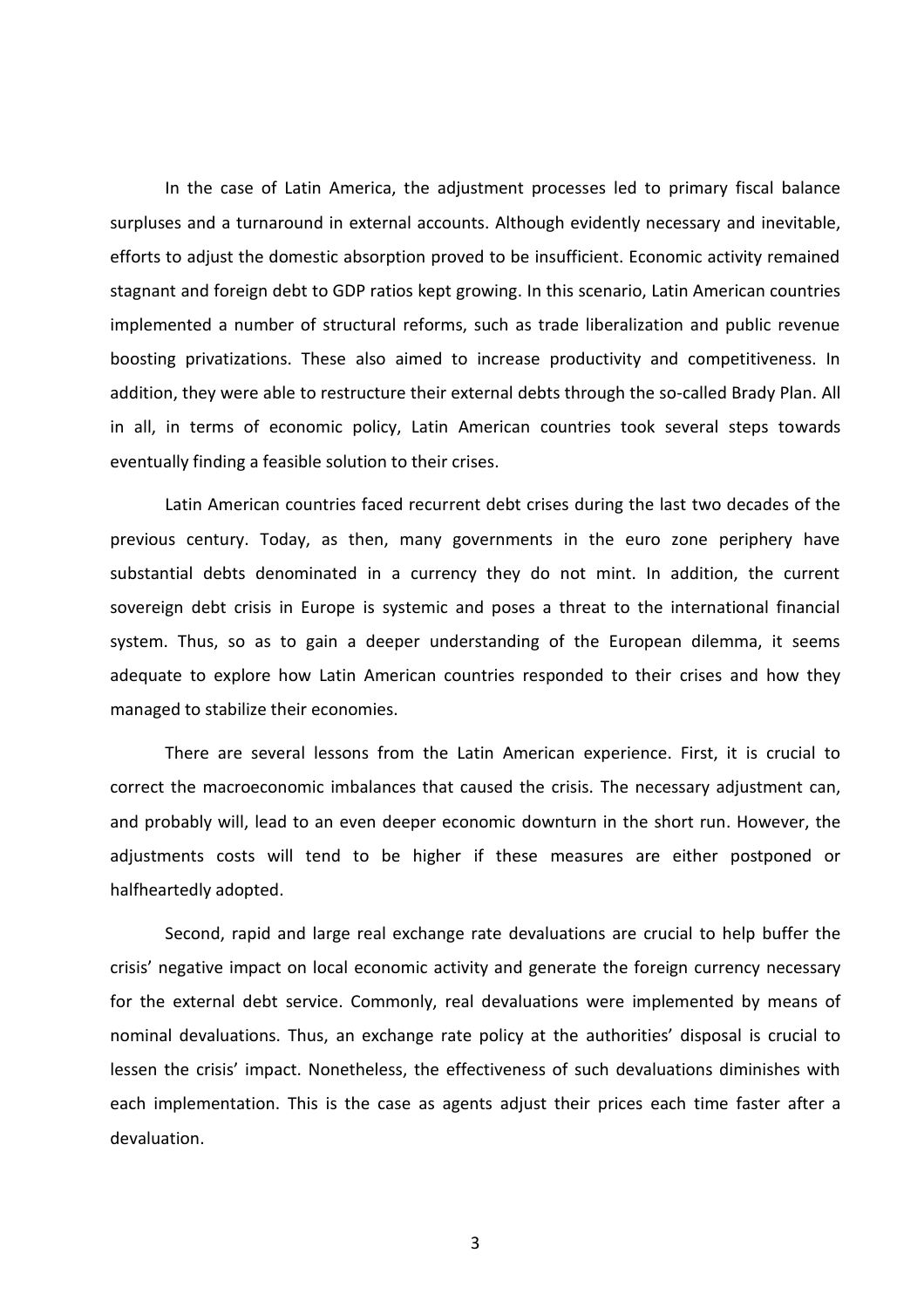Third, measures adopted to solve a debt crisis must be implemented in a credible way, which implies a timely and decisive policy response. Adjustment plans, economic reforms, and renegotiation processes, must be credible in order to effectively contribute to a feasible exit from a crisis.

Fourth, given the economic adjustment to bring the debt to sustainable levels, a central issue is how the burden will be shared. In fact, who shares the burden depends, to a great extent, on the institutional arrangements put in place before a crisis, the nature of the adjustment process, and the policy response during the crisis. One related issue is how prolonged and deep the adjustment will be. In this respect, Latin American countries had a head start regarding their competitive position, as they implemented real devaluations.

Fifth, it was not until structural reforms were introduced and foreign debts renegotiated that Latin America obtained concrete results in terms of economic stability and growth potential. In effect, after the macroeconomic adjustment policies, economic activity remained stagnant, and foreign debt to GDP ratios kept growing. Hence, Latin American countries had to implement a number of structural reforms and had to renegotiate their foreign debts.

In many aspects, the current situation in the euro zone is harsher than that of Latin American countries during their debt crisis period. First, fiscal and current account deficits -as a proportion of their GDPs- in the peripheral European countries are greater than, for example, those of Latin American countries in the 80s.

Second, euro zone countries have a limited number of policy instruments at their disposal, precisely because they belong to a monetary union. In particular, as is obvious, euro zone members do not have the benefits of an individual exchange rate policy. Therefore, the immediate adjustment must disproportionally rely on expenditure reducing policies.

Third, the magnitude of the fiscal and financial problems in Europe, along with a reduced number of policy tools and adjustment mechanisms, makes it less likely for authorities' actions to be perceived as credible. In effect, credibility is a key issue when it comes to the implementation of economic adjustment programs.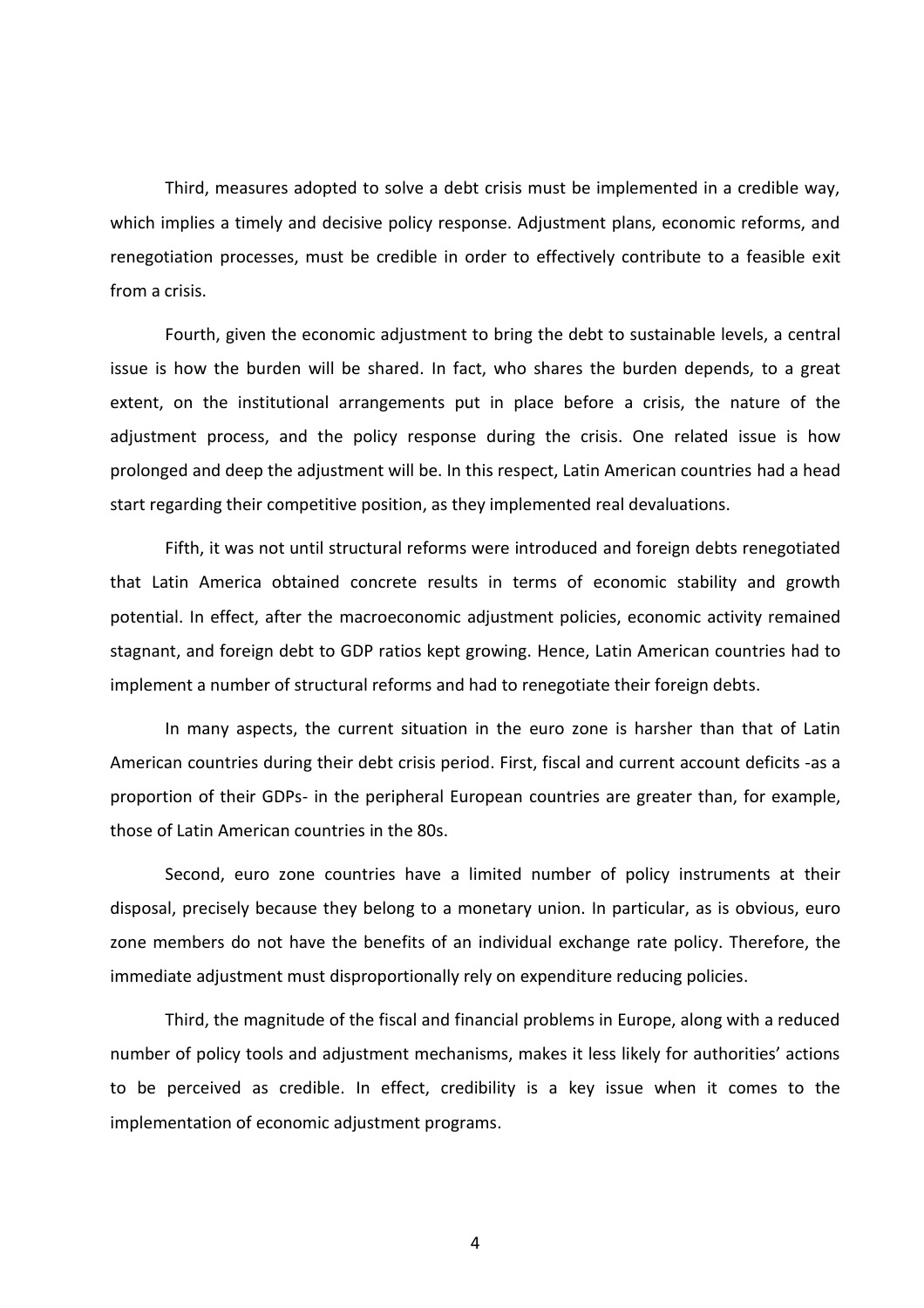In addition, in the euro zone there is a negative feedback loop between sovereign debt and the banking sector problems. While this was not present in Latin America during the 80s, in some cases it did take place during the 90s. As is well known, in such a loop, under a negative economic scenario, if the expectation exists that the banking sector could eventually be in need of financial assistance, the government could be then facing an even higher debt burden, which will reduce its degrees of freedom to act upon any further contingency. Accordingly, this worsens the banks' positions. Although the banking issue is important in its own right, we will focus on the macroeconomic aspects of the crises, as mentioned.

Fourth, the adjustment cost will have to eventually fall on some groups. Although the adjustment's burden should ideally be equally shared, this will not be the case given the set of mechanisms and institutional arrangements in place. Therefore, the bottom-line is which groups are going to endure which burden. Within a country, this is usually an involved issue as, understandably so, no one wants to take the loss. Within a group of sovereign countries, we might as well consider it a Gordian knot.

Fifth, the correction of macroeconomic imbalances is extremely costly in terms of economic activity and lower standards of living and, therefore, may not be even politically feasible. What is more, this has brought to the fore the discussion of the trade-off between balancing the need to adjust and the need to grow. This makes the adoption of structural reforms and the need of debt relief indispensable. What is more, we advocate for fiscal and current account deficits reductions to zero, as a commitment signal to alleviate the moral hazard issue that would arise.

The rest of the paper is divided into three sections and an appendix. In the first one we analyze the main elements of the Latin American debt crises, focusing on the one during the 80s. It includes a brief description of its origins and then analyzes the adjustment processes and policy responses. Centrally, we discuss how the crisis came to an end. In particular, we review the structural reforms adopted by Latin American countries and their external debt renegotiation processes.

The second section examines key components of the current sovereign debt crisis in the euro zone. Then, it goes on to compare the imbalances' magnitude in Europe today with those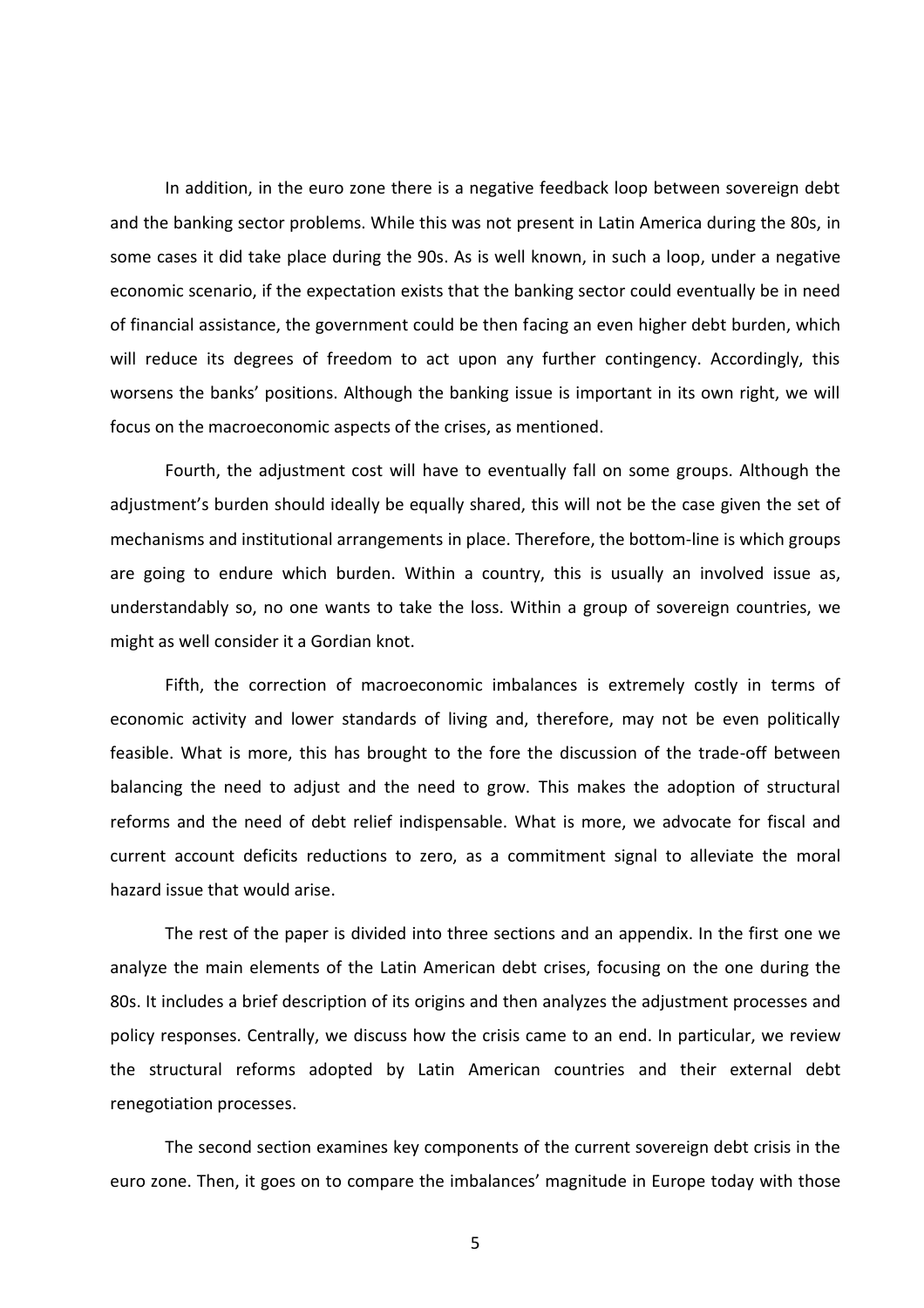in Latin America during the 80s. Furthermore, it discusses the implications of being part of a monetary union. This is in contrast to the Latin American crisis, where in each case, for example, the real exchange rate was a crucial buffer. More generally, being part of a monetary union significantly reduces the number of available adjustment mechanisms. Additionally, these mechanisms act as a risk-sharing device which allows distributing the adjustment burden.

Finally, the third section offers some concluding remarks. Complementarily, we present a sovereign default model for a small open economy in the appendix. This model illustrates the main macroeconomic variables' dynamics during the imbalances' build up and the adjustment period. Most importantly, it shows that given the size of the needed adjustments, under certain circumstances it will be optimal for governments of affected countries to default. Unfortunately, in the present situation, this does not bode well for the EMU. It also aids in formalizing some of the ideas presented throughout the paper.

### **1. The Latin American Debt Crises**

 $\overline{a}$ 

During the second half of the 70s and the early 80s, Latin American countries borrowed extensively from abroad. From 1975 to 1982 the long-term foreign debt for these countries increased from 20% to 35% of their GDP (from 68 to 238 billion dollars). Actually, in 1982, the total external debt of the Latin American region, including short-term debt and IMF credit stood at 49% of their GDP (332 billion dollars). This surge in foreign obligations was possible due to loanable funds made available by advanced economies' commercial banks.

The origin of the substantial increase in foreign borrowing directly contributed to the macroeconomic imbalances' buildup in Latin America. Simply put, they reflected an excess of domestic absorption over income and, thus, led to an increase in current account deficits. In most cases, expansionary fiscal policies were the main reason behind the growing imbalances, as in Argentina, Brazil, and Mexico.<sup>2</sup> However, in other cases, as in Chile, most of the imbalances

 $^2$  In Mexico, the expansionary macroeconomic policies implemented in the 70s and early 80s led to a substantial increase in the size of the public sector, and significantly deteriorated the fiscal accounts. The discovery of important oil reserves in the mid 70s caused a wave of optimism about the prospects of the Mexican economy, which lead to an increase in expenditure and foreign borrowing. In sum, in the case of Mexico, expansionary policies were behind the development of the macroeconomic imbalances (Cardenas 1996, Lustig 1998).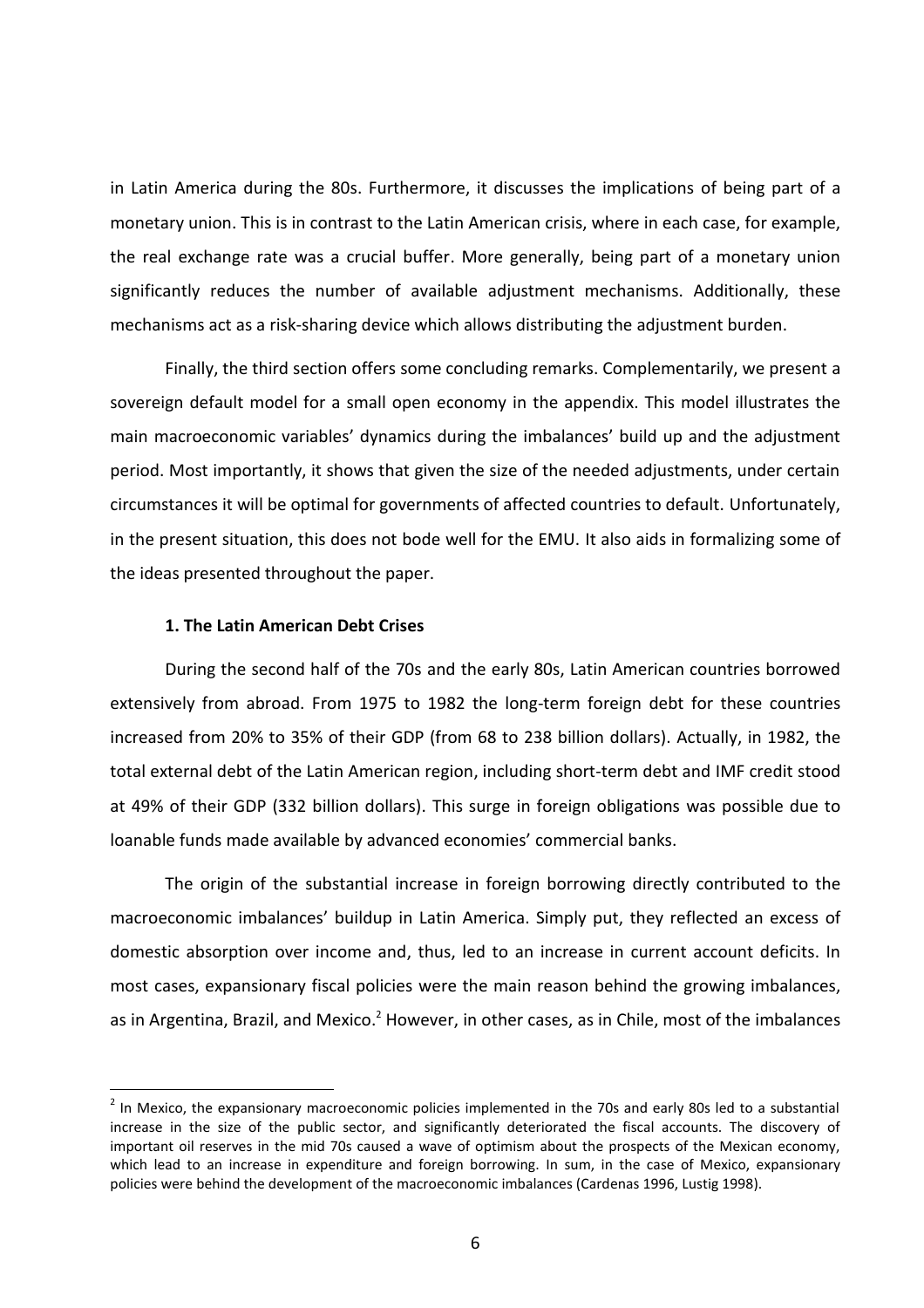could be attributed to the private sector, with fiscal policy directly playing only a marginal role.<sup>3</sup> What is more, the nominal exchange rate was held fixed despite the increase in domestic prices associated to the imbalance between aggregate demand and output. This situation led to their real exchange rates' overvaluation, which further contributed to the deterioration of the imbalances (e.g., see Sachs 1989, Dornbusch 1984, and Edwards 1989).

Regardless of the specific economic forces behind, these countries were accumulating foreign debt at a breakneck pace. Plainly, the dramatic rise in debt was not sustainable in the medium or long terms. Under these circumstances, a number of external shocks in the early 80s set off the debt crisis in the region. More concretely, three shocks played a key role in triggering the crisis: a rise in international interest rates, a recessionary environment in advanced economies, and a fall in commodity prices. Of course, although the debt crisis went off with these shocks, the crises' underlying causes were already set in place way before, in particular the macroeconomic mismanagement in Latin American countries (e.g., see Dornbusch 1984, Wiesner 1985, Edwards and Larraín 1989, and Edwards and Larraín 1991). In effect, by the time the crises erupted, these economies were already in a highly vulnerable position.

By late 1982, virtually all of the countries in the region had experienced a reversal of external credit. To illustrate its magnitude, Figure 1 presents data on the net flows and transfers of long term foreign debt to the region, as well as their current accounts, during the 80s. The net flows of external debt, which correspond to new loan disbursements minus loan amortizations, reached a peak at 4.9% of its GDP (38 billion dollars) in 1981, and later declined during the 80s. In fact, precisely after 1982, Latin American countries were only able to obtain new bank loans as part of the so-called concerted lending packages. For these loans, existing creditors jointly agreed to make additional loans as a measure to restructure debt payments (Edwards 1989).

In light of the reversal in external financing, indebted countries were forced to adjust. In particular, they had to reduce, and in most cases eliminate, the difference between domestic

 $\overline{a}$ 

 $3$  In Chile fiscal policy practically played no role in the built up of the imbalances; most of the vast rise in Chile's external debt was contracted by private agents with no government guarantees. The financial and trade liberalization of the Chilean economy, allowed the private sector to finance a huge expansion of domestic spending with foreign borrowing (Edwards and Cox-Edwards 1992, Ffrench-Davis 2002).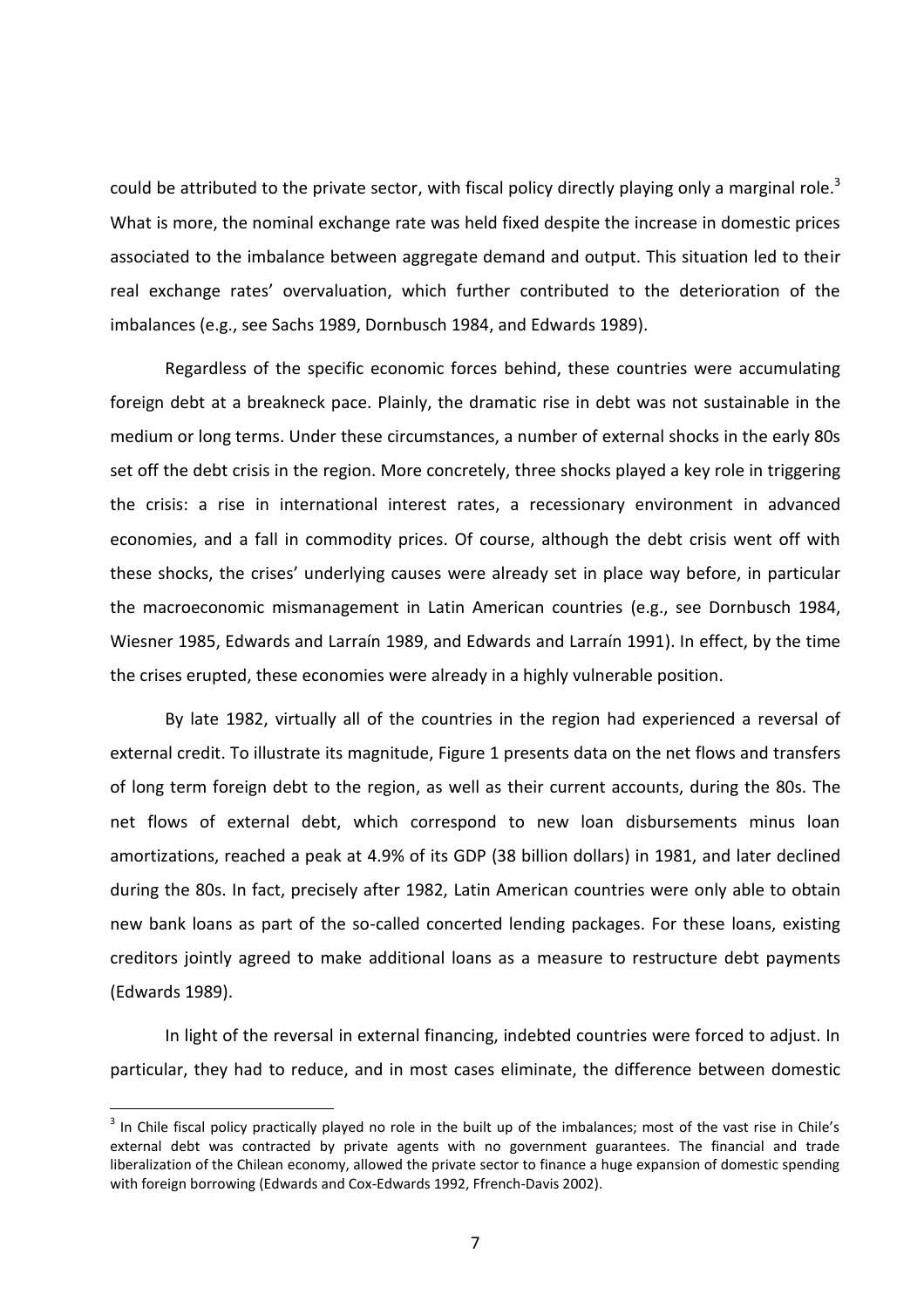absorption and income, which lead to a significant reduction in Latin American current account deficits during the 80s (Figure 1).



### **Figure 1**

to new loan disbursements minus loan amortizations. It excludes IMF loans. Source: World Bank: World Debt Tables (various editions).

2/ Net transfers of external debt, are equal to loan disbursements minus total debt service (loan amortizations plus interest payments). It excludes IMF loans. Source: World Bank: World Debt Tables (various editions).

3/ Latin America and the Caribbean. Source: International Monetary Fund.

Moreover, given the amount of loan amortizations and interest payments, these countries had the urgent need to generate trade balances' surpluses. This was so since they needed to be able to honor their foreign debt obligations. Yet, long term external debt net transfers stood at 2.06% of its GDP (16 billion dollars) in 1981, dropping to 0.31% of their GDP (2 billion dollars) in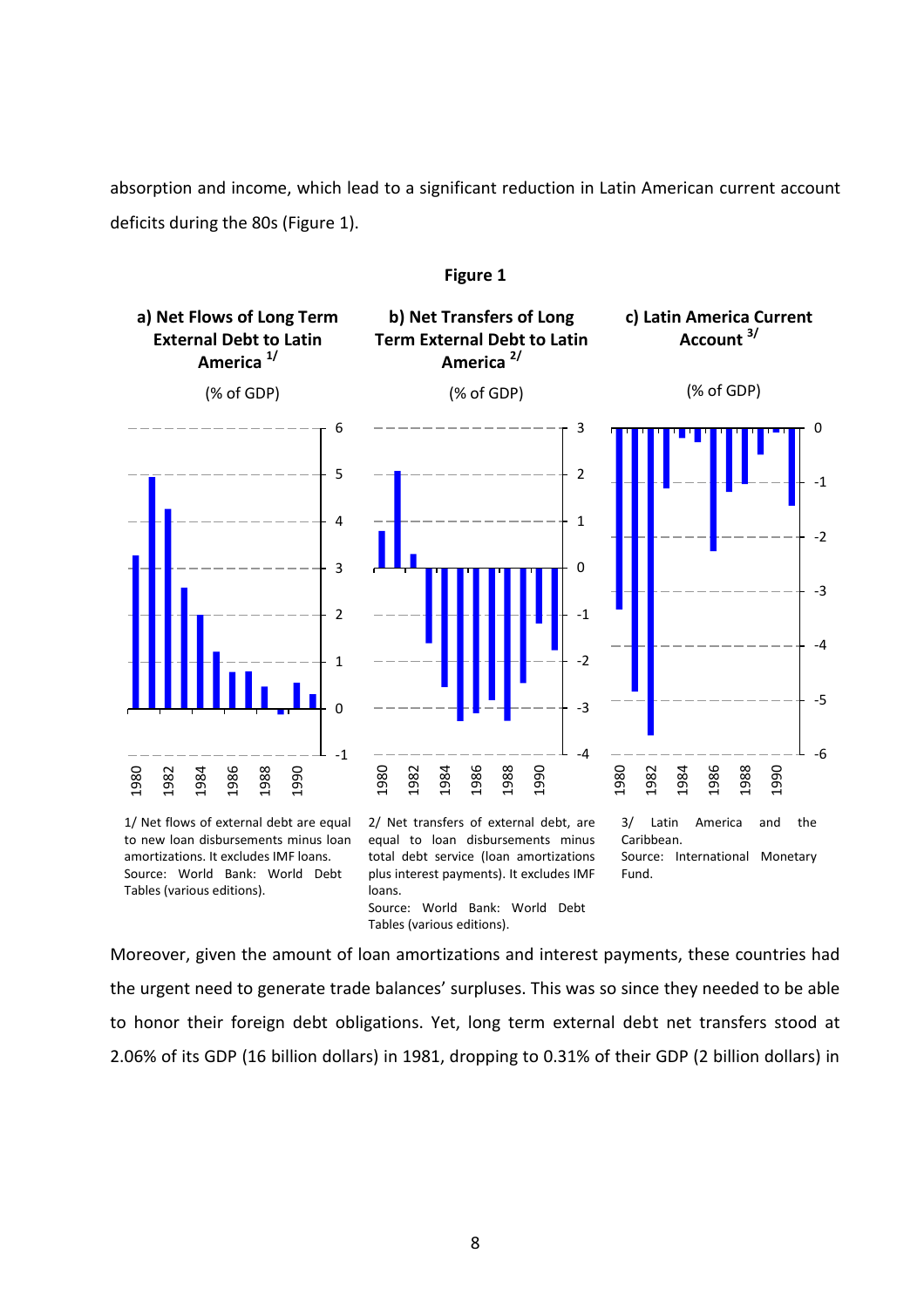1982. $^{4,5}$  In 1983, resources net transfers reached minus 1.61% of their GDP (minus 9.9 billion dollars). In short, this process necessarily required a sharp adjustment in the region.

Going forward we focus on four Latin American countries, namely, Argentina, Brazil, Chile, and Mexico. During the 80s, they all suffered a reversal in external financing and the total external debt of these countries represented 72% of the region's GDP in 1982. These make them a representative sample of the region.

## **1.1. The Economic Adjustment and Policy Response**

Once a crisis starts the inevitable follows: that is, the policy response and the economic adjustment. As mentioned, we make a distinction between flows and stock problems. This distinction is useful, in particular, as the policy response is different in each case.

Usually, the adjustment regarding the flows is quite rapid and draconian. If there is some financing available, the adjustment can be more gradually achieved. Nonetheless, having a gradual adjustment, although desirable, raises the issue of credibility. In this respect, a market indicators' overshooting might be looked-for, as it adds credibility to the adjustment.

Generally, the crux of this adjustment is on expenditures. Two key variables are consumption and investment. Moreover, a decrease in a country's aggregate demand, relative to its main trading partners, eventually leads to a real exchange rate depreciation. There are three ways of dealing with this issue. Firstly, one could actively manage the nominal exchange rate. Nevertheless, this will typically lead to inflationary problems. Secondly, one could manage inflation differentials vis-à-vis its main trade partners. However, if the trading partners have low levels of inflation, this will probably imply deflationary episodes which are associated with recessions. In effect, to be more competitive, the general price level has to be reduced, not only the nominal exchange rate. Thirdly, one could implement a combination of the both. In effect, as important economic trade-offs are present, the second best response is commonly a

 $\overline{a}$ 

<sup>&</sup>lt;sup>4</sup> Net transfers of long term external debt equals loan disbursements minus total debt service. Total debt service equals loan amortization plus interests payments.

<sup>&</sup>lt;sup>5</sup> For this period, loan disbursements, loan amortizations, and loan interests are only available for long-term external debt in the World Debt Tables of the World Bank. Thus, the respective data for short-term net transfers are, to the best of our knowledge, not available.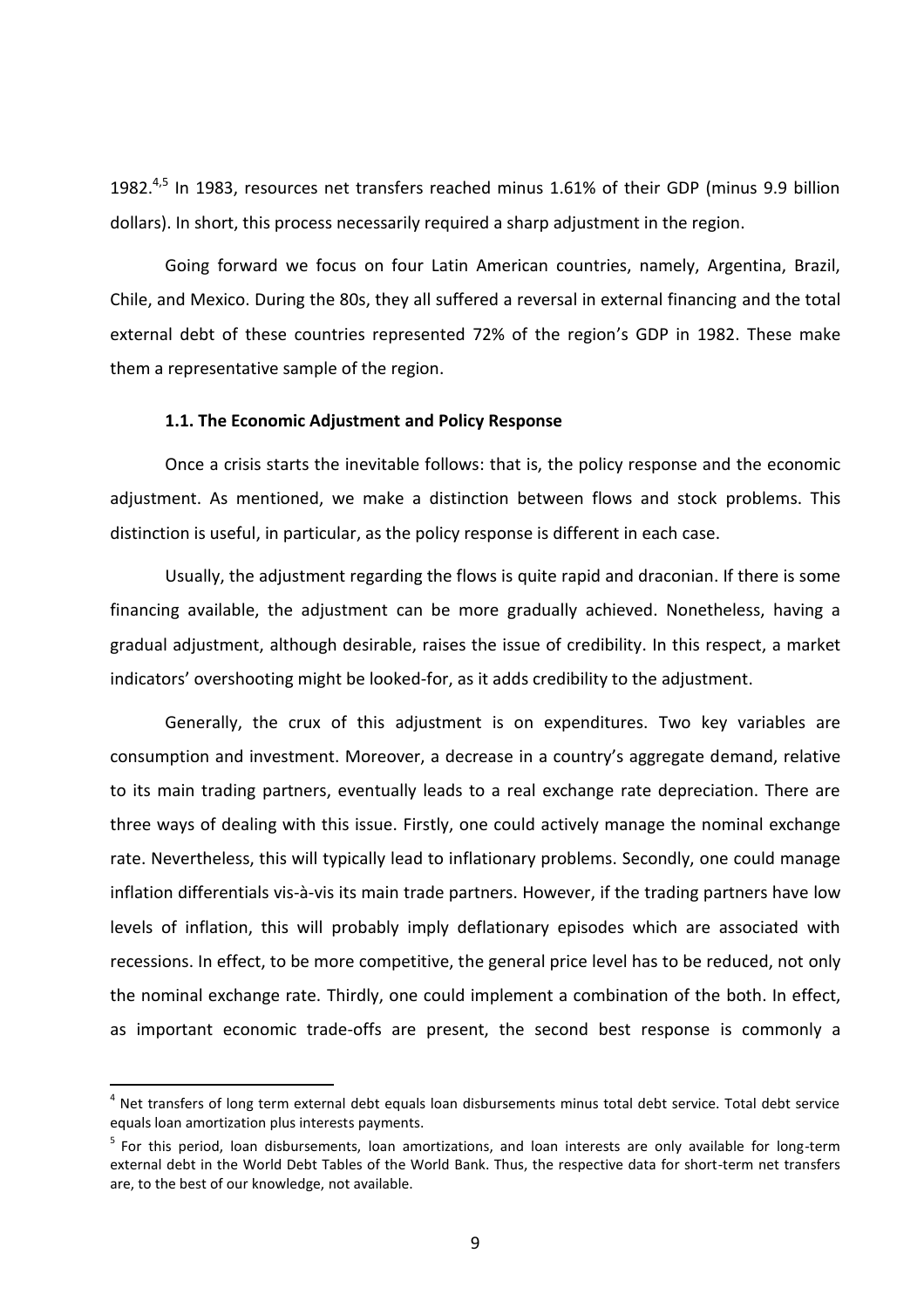combination of policies. In sum, the flows adjustment and the concomitant correction in relative prices can be achieved through managing the exchange rate, the inflation differential, local minus external, or a combination of both.

However, with regards to the domestic debt, an increase in inflation helps toward reducing over-indebtedness. It helps since it dilutes the nominal debt issued by the government, decreasing its value in real terms. Accordingly, it acts as a risk-sharing mechanism to the extent that it forces agents to share in the adjustment burden, albeit imperfectly. On the contrary, deflation involves an increase in the real value of nominal debt and, in addition, leads to a yet more asymmetrical adjustment's burden. Furthermore, as mentioned, deflationary environments are associated with recessions.

What is more, the external debt service requires, for instance, two types of resource transfers. First, transfers from domestic private agents to the domestic public sector, which required sharp fiscal adjustments and restrictive credit policies. Second, transfers from the countries' debtors, mainly domestic governments, to foreign creditors, which necessarily involve acute adjustments in domestic absorption and surpluses in external accounts. Thus, in order to allocate resource transfers abroad, debtor countries commonly resort to a combination of expenditure-reducing and expenditure-switching policies.

Generally, once a stocks problem arises, it is the public sector that assumes it, as was the case in Latin America during the 80s. Yet, in the European case, households and banks are facing a stocks problem as well. It is then fundamental that the stocks problem does not worsen and, in this context, to recognize the crucial role of backstops and debt relief.

Within a country, the stocks problem boils down to determine, either indirectly through a set of policies or directly through negotiation, which groups are going to sustain the adjustment´s burden. Negotiations, for the obvious reasons, are cumbersome, as no one wants to take the hit. A common policy is inflation, as it redistributes the adjustment burden, as argued. Nonetheless, it comes with its very well-known costs. In the European case, given the institutional arrangements, inflation is not on the table; thus, a set of policies is essentially the same as a negotiation process. Furthermore, many of the contingencies we are now witnessing were never anticipated, which makes it an intricate problem, to say the least.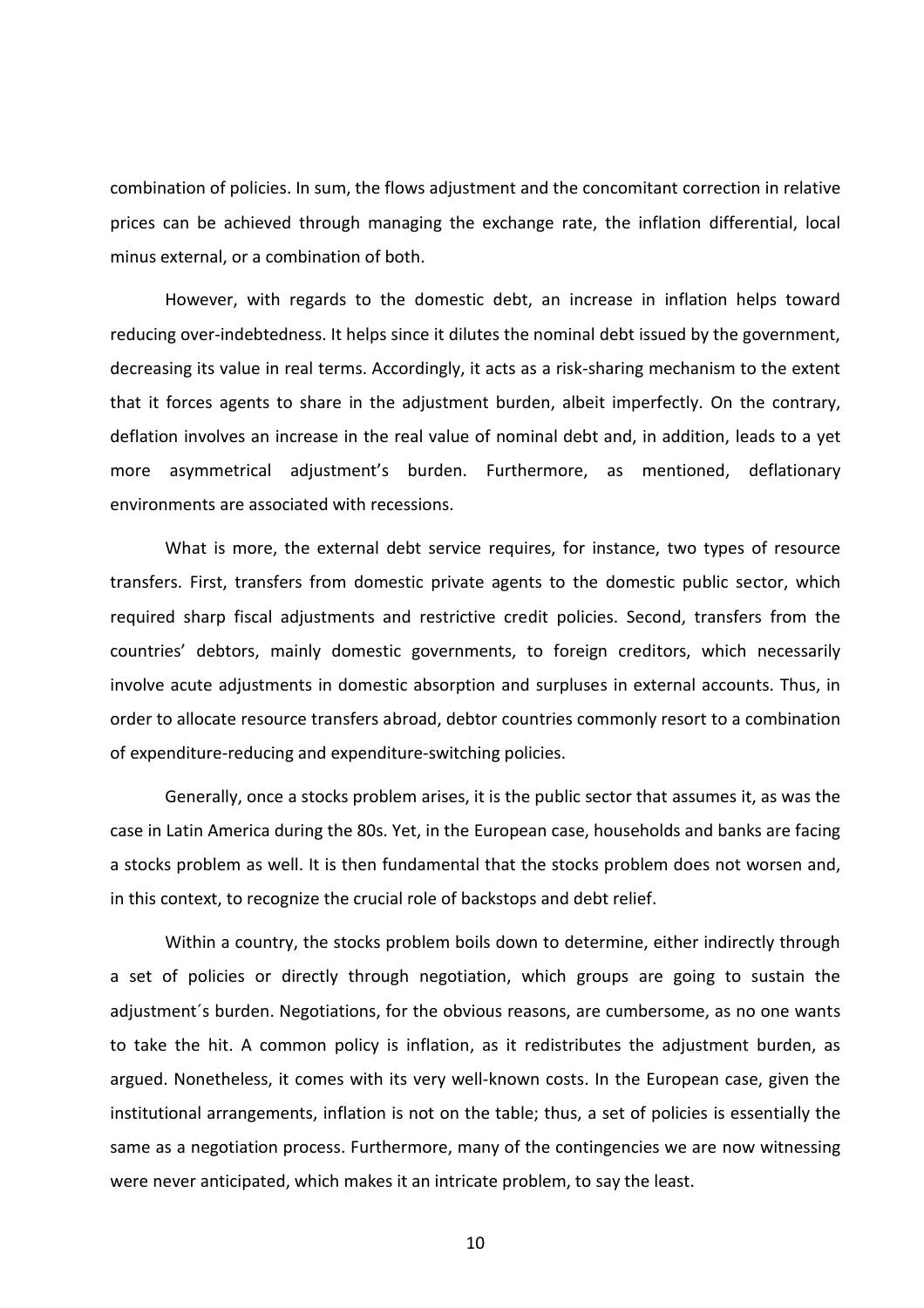#### **1.1.1. Flows**

The adjustment policies contributed towards the reduction in domestic absorption, in investment expenditures, through different channels, and in some cases, in different components of consumption. First, an important part of any macroeconomic adjustment program is the set of expenditure reduction measures, largely fiscal restraint. These measures, in the short run, would tend to lessen economic growth. Thus, part of the observed decline in consumption and investment may be attributed to the reduction in economic activity.

The initial economic contraction associated with the macroeconomic adjustment along with the debt crisis' severity, affected consumption and investment through an adverse impact on private agents' confidence. The severe recession led to a wave of pessimistic expectations, which induced agents to cut on their consumption even more and reduce, call off, or even cancel investment expenditures (Serven and Solimano 1993).

Second, private agents in highly indebted countries faced credit constraints in international financial markets. Adjustment programs usually included restrictive credit policies, which reduced the amount of domestic loanable funds available to the private sector (Green and Villanueva 1991). These credit constraints affected households negatively and, thus, consumption. As a result, private firms had less access to financing during the 80s, which contributed to the observed decline in investment rates in the period.

Third, adjustment programs also included real devaluations to correct external imbalances. During the 80s Latin American authorities implemented nominal devaluations in their respective countries in order to generate real depreciations as part of the economic adjustment. This affected consumption adversely to the extent that households' budget constraints were reduced. In addition, these depreciations increased the cost of foreign capital goods in terms of domestic goods. Moreover, since most industries in Latin American countries had a high import content of capital goods, a real depreciation affected private investments negatively, mostly in the case of non-trading sectors that imported machinery and equipment (Buffie 1986).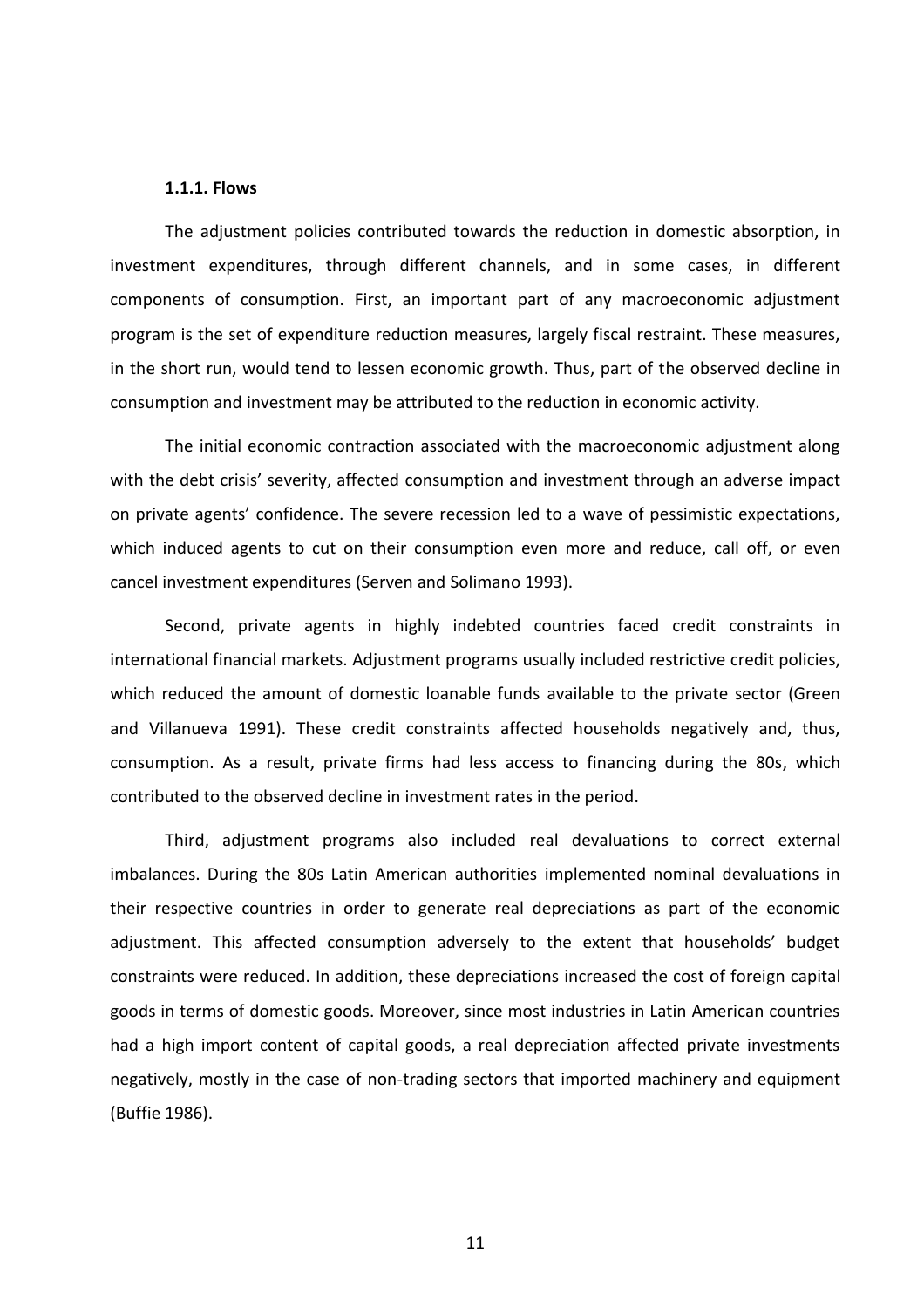Consumption and investment expenditures were also negatively affected by other factors. In particular, the macroeconomic instability associated with high inflation rates implied a high degree of uncertainty, which itself had an adverse impact on investment (Rodrik 1989). For instance, the lack of a stable macroeconomic environment meant that private investors faced high levels of uncertainty associated to possible large swings in relative prices. This situation tended to distort prices, making the assessment of investment projects more demanding and, as a result, reduced the agents' planning horizons.

All of the above contributed to depress consumption and investment. In order to illustrate the role played by different components of domestic expenditures in the adjustment process, Figure 2 shows the behavior of output, consumption, and investment for our selected group of countries during the 80s. As is clear, consumption and, for the most part, investment bore the adjustment. Complementing this information, Table 1 presents the investment to GDP ratios at the time. In the countries considered, investment ratios declined after the debt crisis started in 1982, with Chile being particularly affected.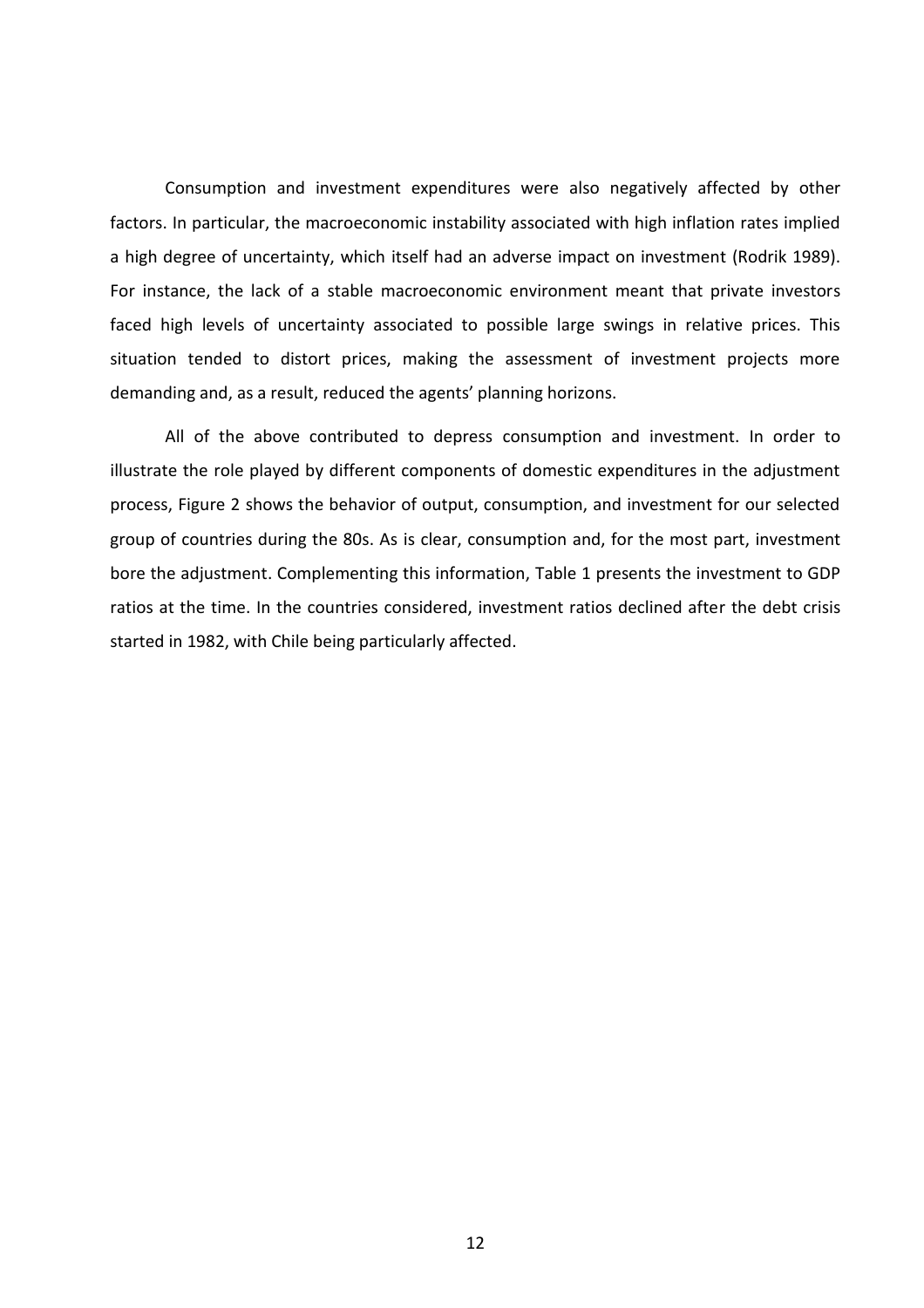GDP Private Consumption Investment GDP Private Consumption Public Consumption Investment

**Figure 2 GDP, Consumption and Investment** (Index 1980=100)

**a) Argentina b) Brazil**

Source: International Monetary Fund. Source: International Monetary Fund.



<sup>1/</sup> Investment 1981=100. Source: International Monetary Fund.





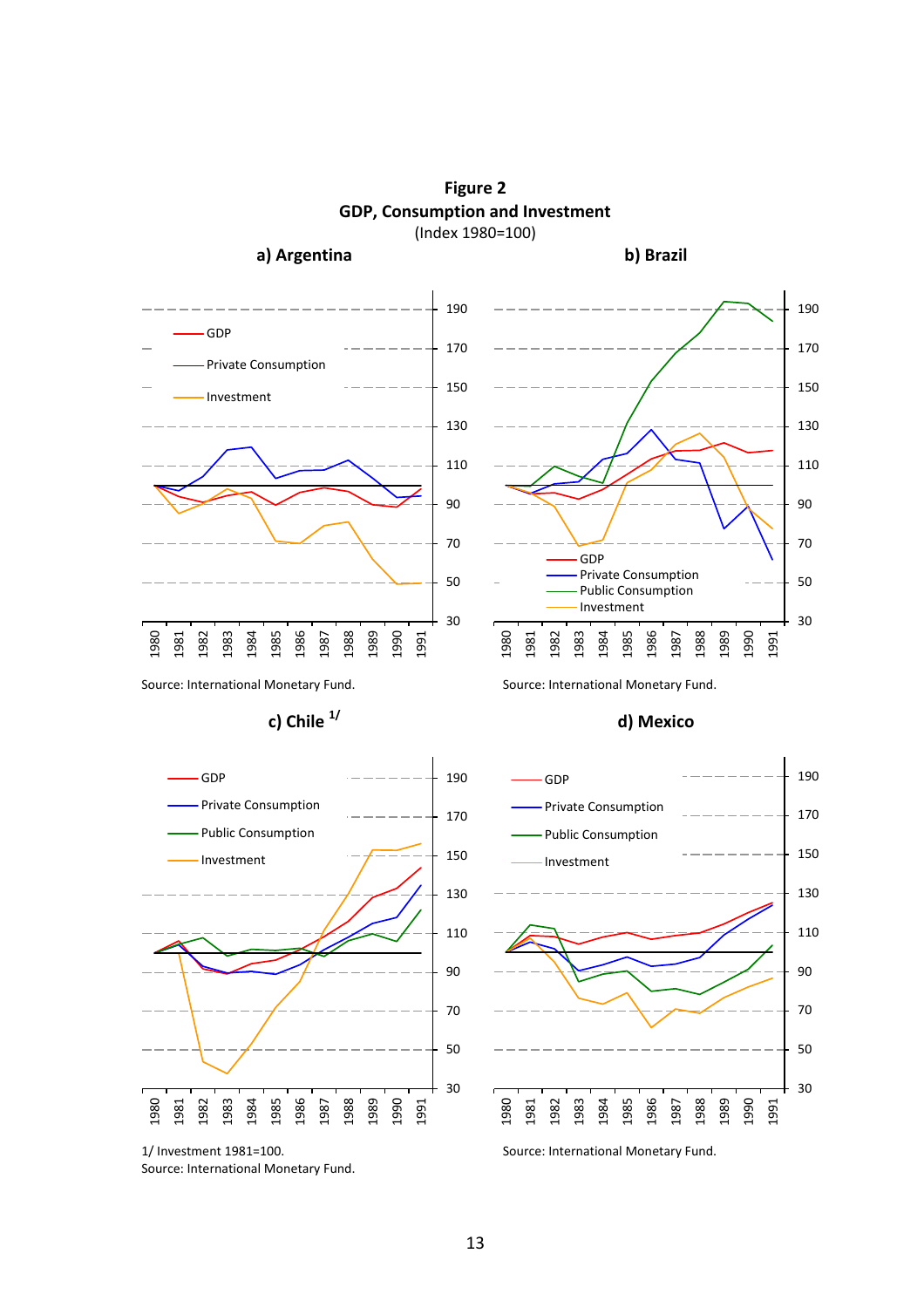|           |      |      |  |  | 1980 1981 1982 1983 1984 1985 1986 1987 1988 1989 1990 1991 |  |       |     |
|-----------|------|------|--|--|-------------------------------------------------------------|--|-------|-----|
| Argentina |      |      |  |  | 25  23  22  21  20  18  17  20  19  16  14  15              |  |       |     |
| Brazil    |      |      |  |  | 21 21 19 15 14 17 17 20 21 23                               |  | -18 - | -18 |
| Chile     |      |      |  |  | NA 25 14 12 16 19 21 24 25 27 27 25                         |  |       |     |
| Mexico    | 28 L | - 28 |  |  | 25 22 21 23 20 21 21 21 21 21                               |  |       |     |

**Table 1 Total Investment** (% of GDP)

NA: not available. Source: International Monetary Fund.

As can be seen in Figure 2, although with different dynamics, the adjustment in the different components of domestic aggregate demand were very large and for very long. Although the adjustment´s dynamics in Chile and in Mexico are a bit more similar, we can see that by the end of the 80s and beginning of the 90s, Brazil and Argentina were still very far from exiting the crisis.

The counterpart to the contraction of domestic absorption was a significant increase in net exports. Figure 3 shows the evolution at the time of exports and imports for Argentina, Brazil, Chile, and Mexico. As can be seen, their exports began to increase rapidly, while their imports registered a significant contraction. Additionally, economic activities and investment projects in Latin America required foreign capital goods and inputs, so the economic slowdown and investment contraction contributed to a decline in imports. Likewise, changes in relative prices associated to the real exchange rate depreciations led to a switch in expenditures towards domestic goods and away from foreign goods, contributing to a decline in imports as well.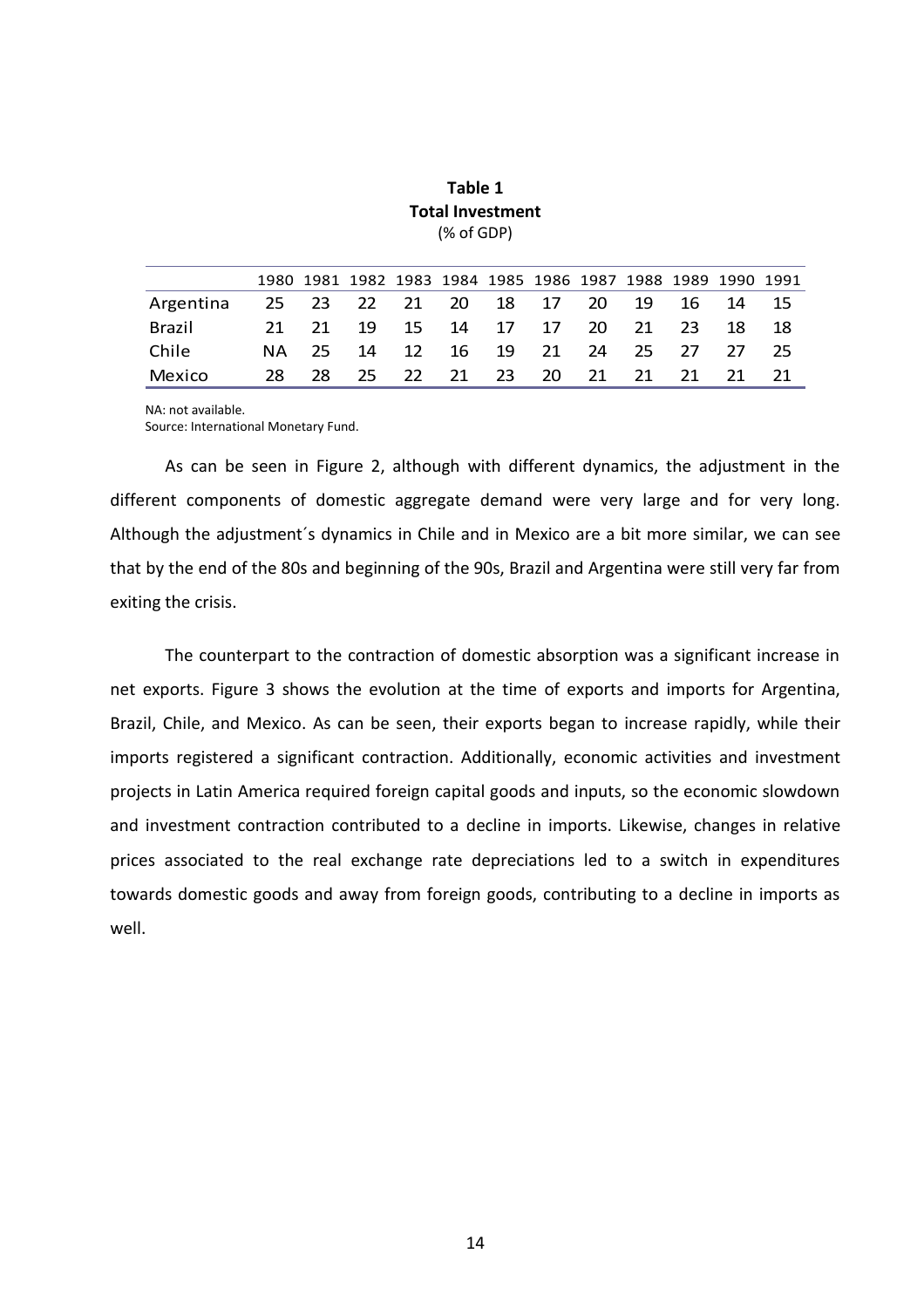

**Figure 3 Imports and Exports Volume**

Source: International Monetary Fund. Source: International Monetary Fund.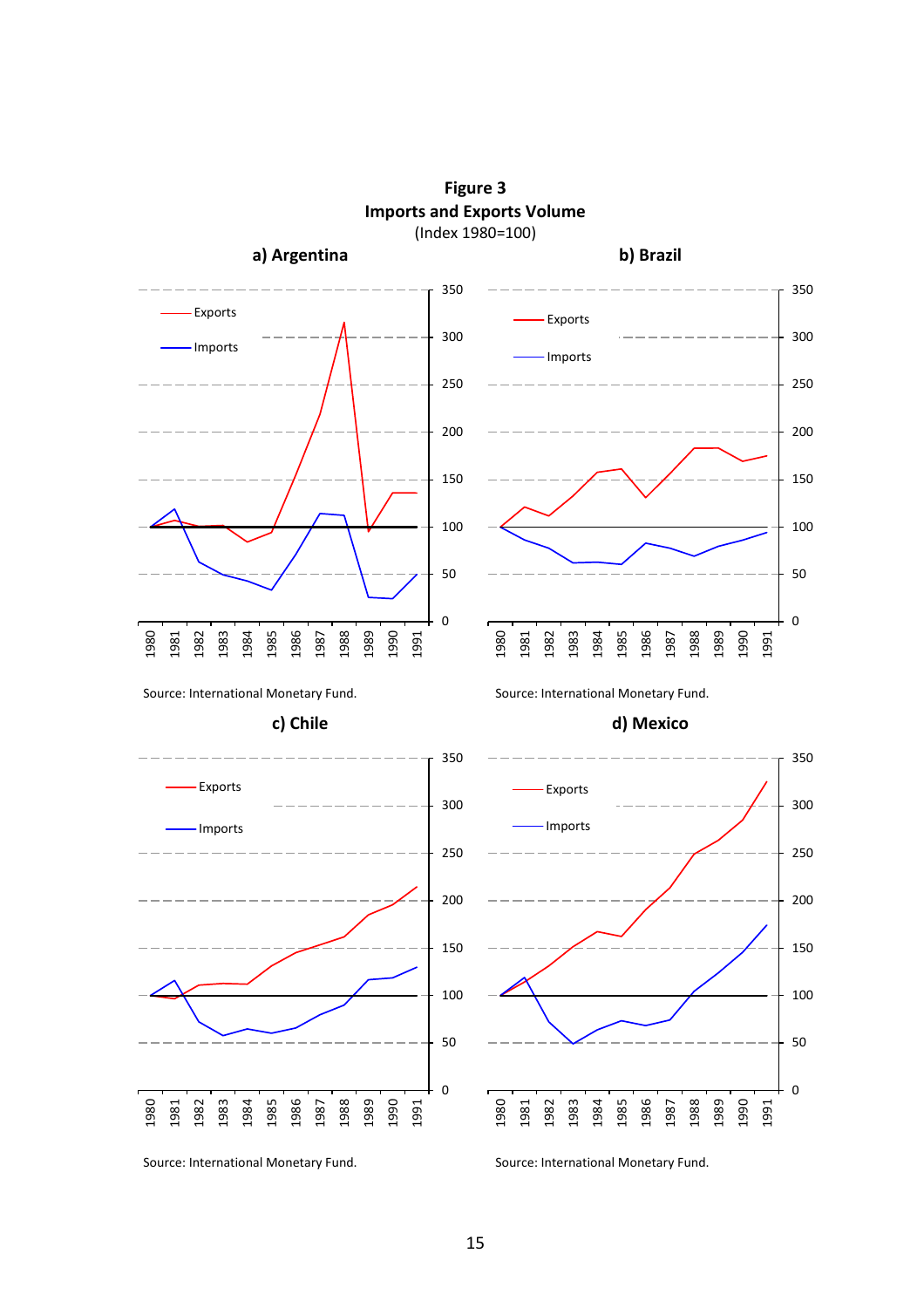The expenditure switching policies involved nominal devaluations to generate real exchange rate depreciations.<sup>6</sup> The corresponding changes in relative prices associated with the real depreciations were expected to boost net exports, contributing to improve the external accounts' balances.<sup>7</sup> This helped obtain foreign currency to meet the external debt payments. Clearly, the expansion in the tradable goods sector was expected to buffer the external shocks' negative impact on domestic economic activity.

Indeed, large nominal devaluations had an important role in depreciating the domestic currency in real terms. Figure 5 shows the rate of nominal devaluation for the selected group of Latin American countries. The degree of nominal exchange rate devaluation varied between countries, but they were generally significant. As a result, these countries suffered substantial increases in their domestic price levels. In this respect, Figure 5 also provides data on the inflation rates for these countries.

Attempting to prevent that the rise in domestic inflation did not erode the effect of nominal devaluations on real exchange rates, these countries followed active foreign exchange rate policies. In effect, the nominal parity was continuously adjusted. A common scheme was the adoption of crawling-peg regimes, where the nominal exchange rate was regularly devalued, mainly based on the differential between the domestic and the external rates of inflation (Edwards 1989).<sup>8</sup> Accordingly, these countries were able to induce real exchange rate depreciations, attenuating the economic contraction.

The demand for Latin American exports was supported by the global economic recovery following the 1981-82 recession, as well as favorable global economic conditions during the rest of the decade. Thus, these countries were able to achieve an important turnaround in their trade balances, which were deficits in the early 80s and became surpluses by the middle of the decade. The improvement in trade balances allowed these countries to start closing their

 $\overline{a}$ 

 $<sup>6</sup>$  Initially, in some cases nominal devaluations were combined with the adoption of trade restrictions (Edwards</sup> 1987).

 $^7$  According to the so-called Marshall-Lerner condition, a positive impact of a real depreciation on the trade balance requires the sum of the price-elasticity of demand for exports and imports to exceed 1.

<sup>&</sup>lt;sup>8</sup> In addition, in some cases the exchange rate policy also consisted in adopting multiple exchange rates. For instance, in Chile and Mexico the private sector had access to foreign currency at preferential rates, when their purpose was the repayment of external debt.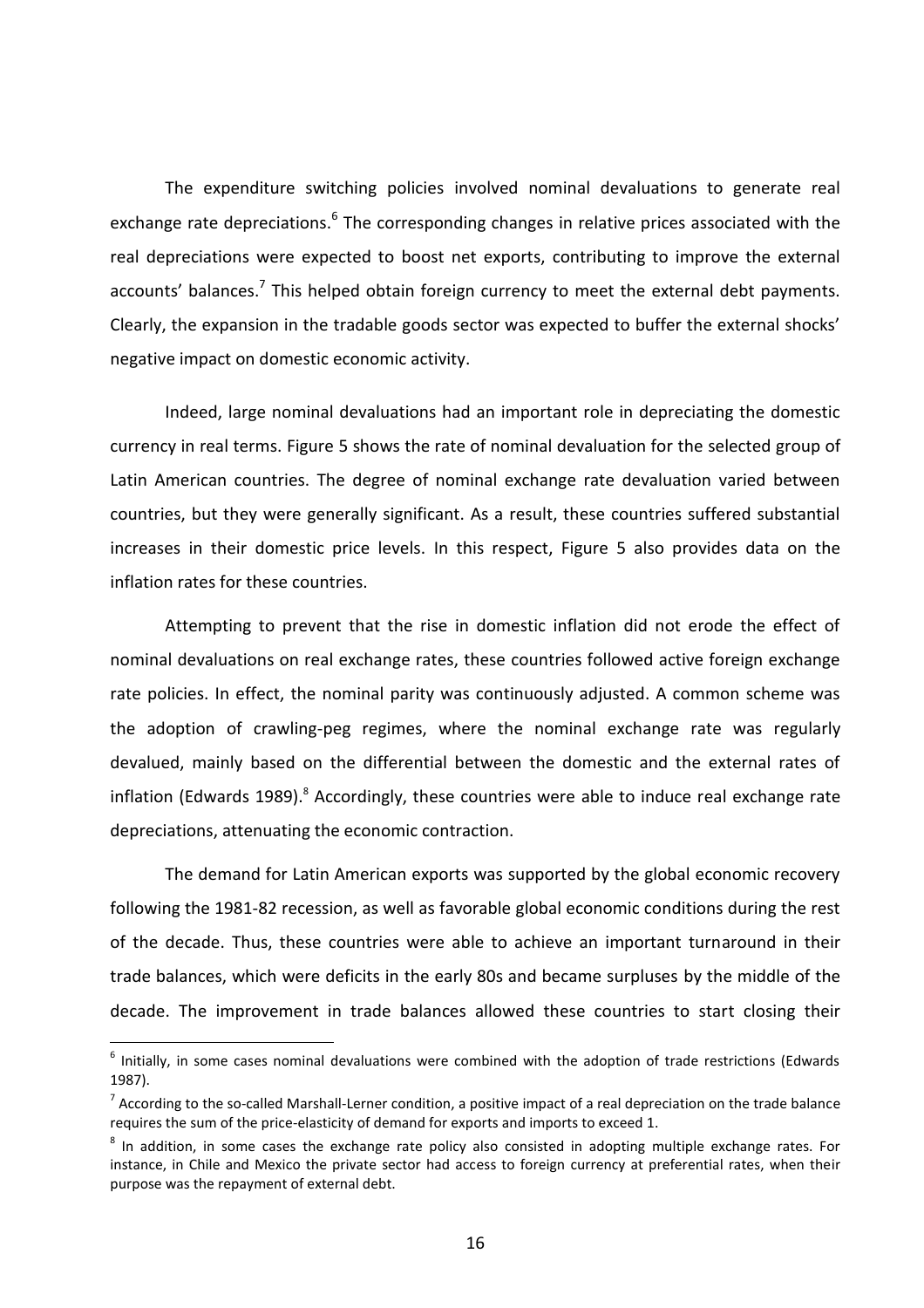current account deficits. Figure 4 depicts the trade balance and the current account, capturing the adjustments' magnitudes.



The practice of periodically resorting to nominal devaluations in order to maintain a depreciated real exchange rate directly contributed to the inflation rate's acceleration in Latin America (Figure 5). Indeed, as is well known, when implementing real devaluations through nominal ones each time the former tends to be less effective. This is so since agents need to be surprised. In effect, if agents have perfect-foresight regarding nominal devaluations, they will adjust their prices accordingly, leaving *(ceteris paribus)* the real exchange rate unchanged (e.g., see Calvo, Reinhart and Vegh 1995).

In order to increase the chances of a surprise, policy makers will be tempted to devalue the nominal exchange rate every time in, yet, greater magnitude. Thus, a race between inflation and devaluations in the nominal exchange rate sets in and, thus, as mentioned, the inflation rate accelerates. This is an analogous problem to the possibility of surprising agents in a monetary policy context. The implementation of such policy had enormous costs in terms of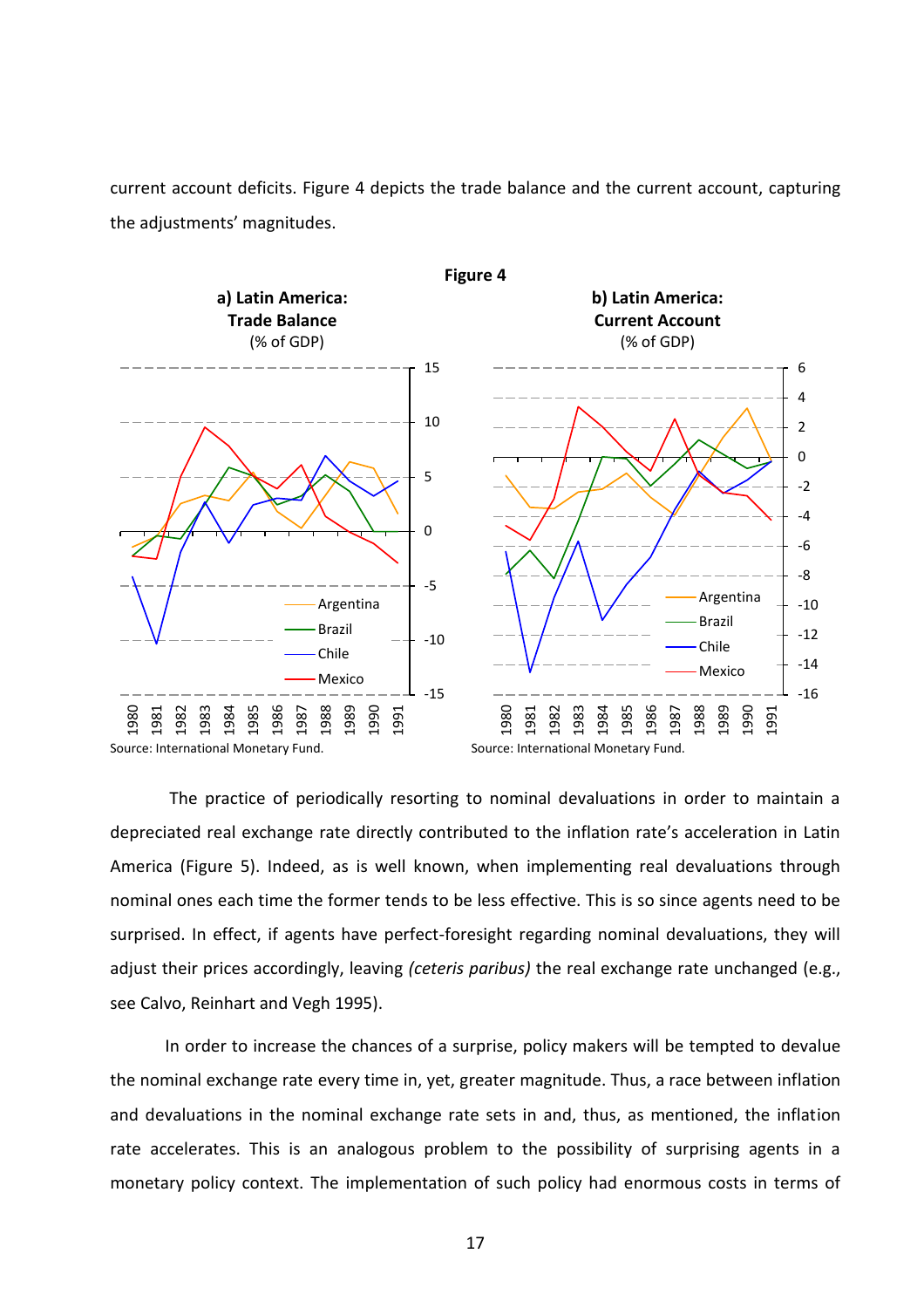inflation. Table 2 shows the bilateral real exchange rates vis-à-vis the US, for each of the four countries considered. As can been seen, in these countries, the real exchange rate experienced a depreciation during the 80s, as would be expected given the need to correct a current account problem, albeit with ever increasing inflation rates. These issues underscore the challenges of implementing a real devaluation through a nominal one.



| Table 2                                       |  |  |  |  |  |  |  |  |  |
|-----------------------------------------------|--|--|--|--|--|--|--|--|--|
| <b>Real Exchange Rate Index</b>               |  |  |  |  |  |  |  |  |  |
| (Local Currency vis-à-vis the U.S., 1980=100) |  |  |  |  |  |  |  |  |  |

|                                                                                                                                    |      |    |    |  |  | 1980 1981 1982 1983 1984 1985 1986 1987 1988 1989 1990 1991 |  |                 |    |
|------------------------------------------------------------------------------------------------------------------------------------|------|----|----|--|--|-------------------------------------------------------------|--|-----------------|----|
| Argentina                                                                                                                          |      |    |    |  |  | 100 129 305 288 266 317 267 271                             |  | 260 415 209 157 |    |
| Brazil                                                                                                                             | 100. | 97 | 99 |  |  | 139 159 170 154 140 133 99                                  |  | 82              | 88 |
| Chile                                                                                                                              | 100  | 92 |    |  |  | 116 146 159 205 210 206 209 204 195 191                     |  |                 |    |
| Mexico                                                                                                                             | 100  | 91 |    |  |  | 141 153 135 136 177 178 143 135 129 117                     |  |                 |    |
| Note: The real exchange rate is calculated as EP*/P, where P is the CPI of the country, E is the nominal exchange rate in units of |      |    |    |  |  |                                                             |  |                 |    |

domestic currency per US dollar, and P\* is the US CPI. An increase in the index implies a real depreciation. Source: International Monetary Fund.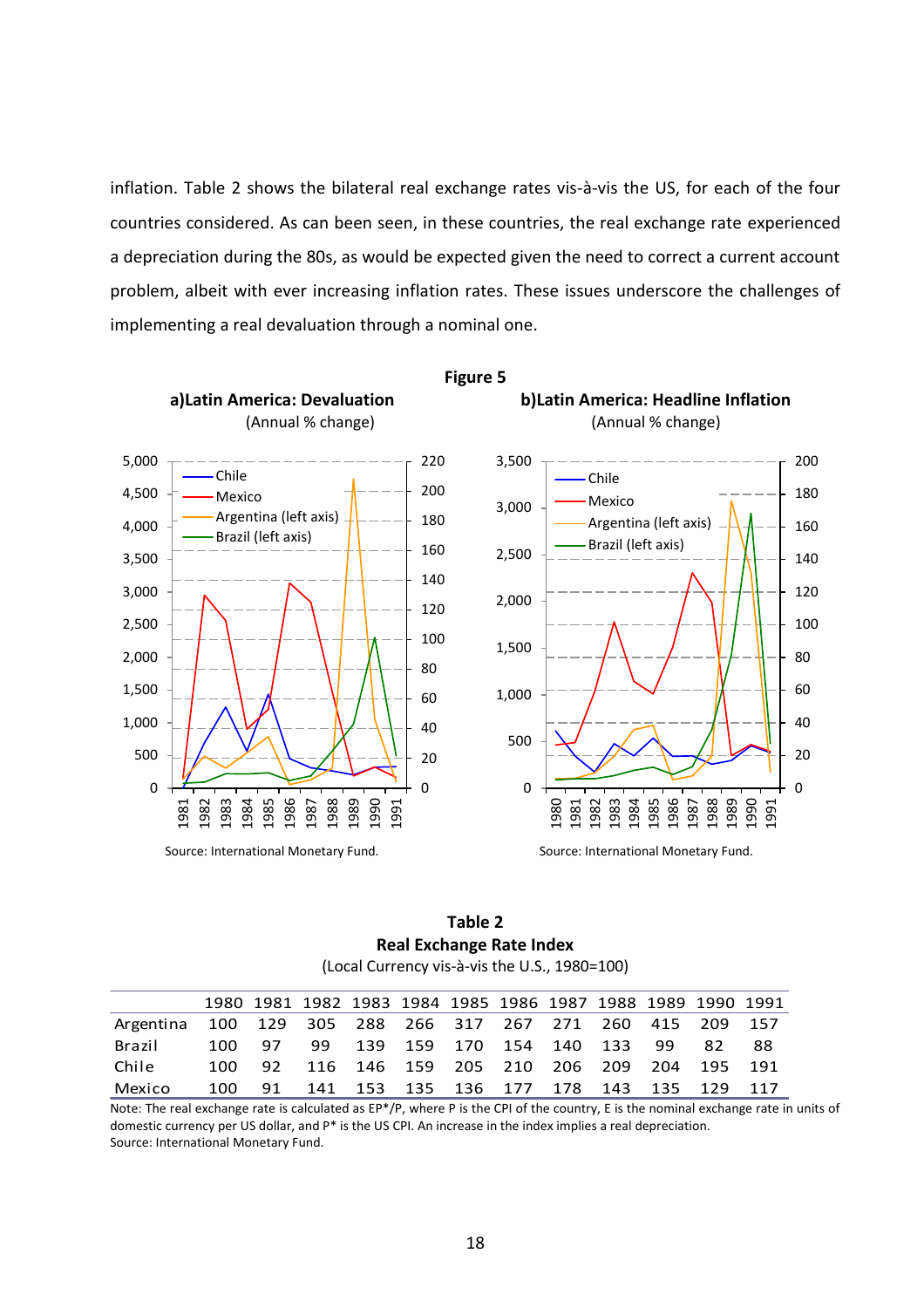Evidently, as the crisis erupted, indebted countries followed expenditure reducing policies, focused on improving fiscal accounts by cutting public expenditures and increasing tax rates. As mentioned, most Latin American governments ran large fiscal deficits in the years prior to the crisis, relying heavily on external borrowing to finance them. External debt was mostly owed by the public sector. Thus, the reduction of net debt flows and the undertaking of private foreign debt by governments made the fiscal accounts' adjustment a requirement for external debt servicing. In fact, whether the expenditures were private was inconsequential, since eventually losses, from banks or other institutions, would be assumed by the government. For instance, regarding the Mexican crisis in the 90s, it has been widely discussed whether the original problem was the public or private expenditures.

Figure 6 and Figure 7 present data on the primary balances and public sector borrowing requirements for the countries considered. These countries were able to sharply improve their primary balances.<sup>9</sup> In particular, after 1982, Brazil and Mexico reached surpluses. In the case of Mexico, the magnitude of the adjustment was significant, registering from 1981 to 1988 a change of 16 percentage points, as a proportion of their GDP.

 $\overline{a}$ 

 $9$  The primary balance excludes debt interest payments. This fact will be important later on.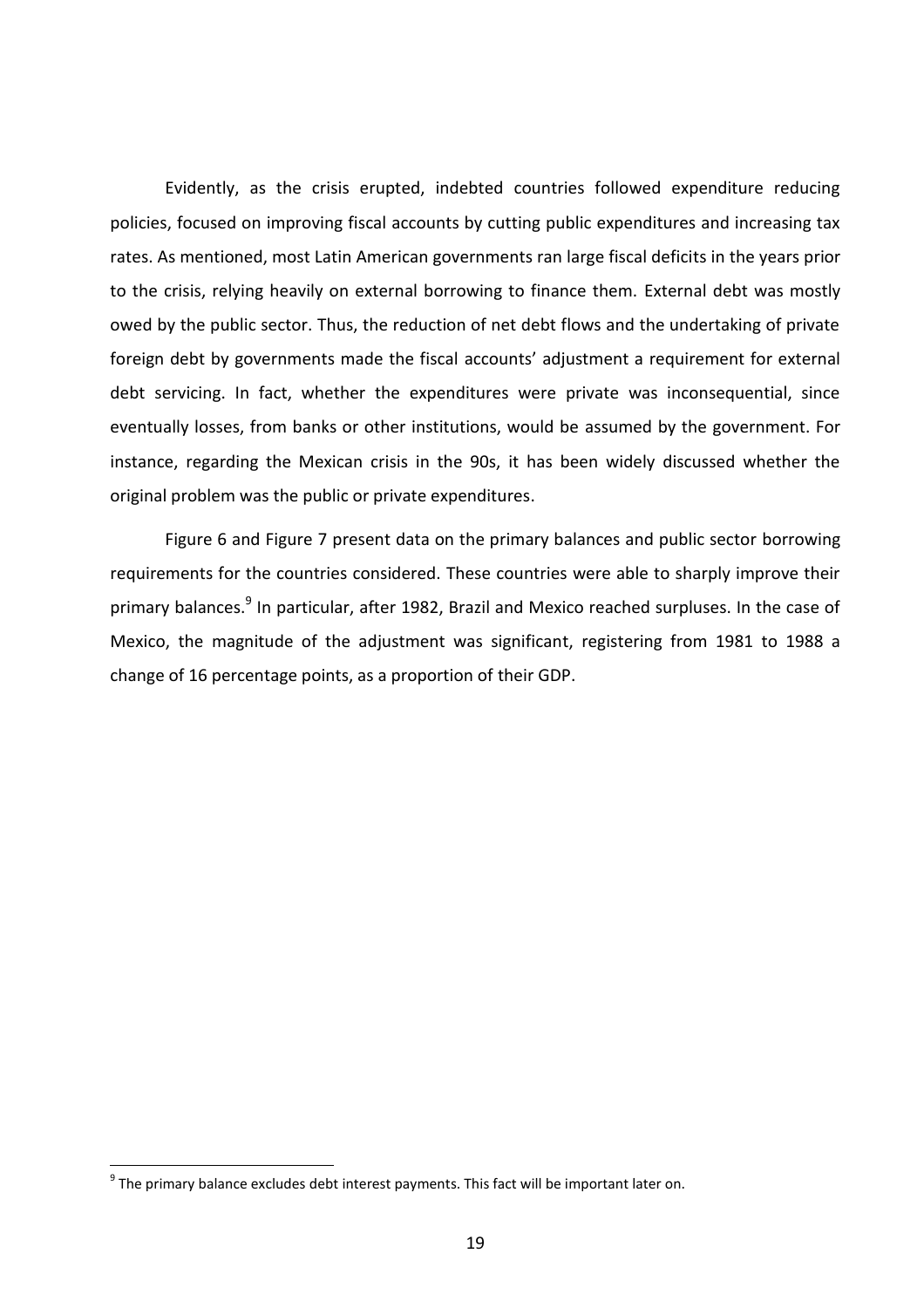



**Figure 6 Primary Balance** (% of GDP)







Source: Easterly 1989. Source: Banco de México: The Mexican Economy 1996.

-12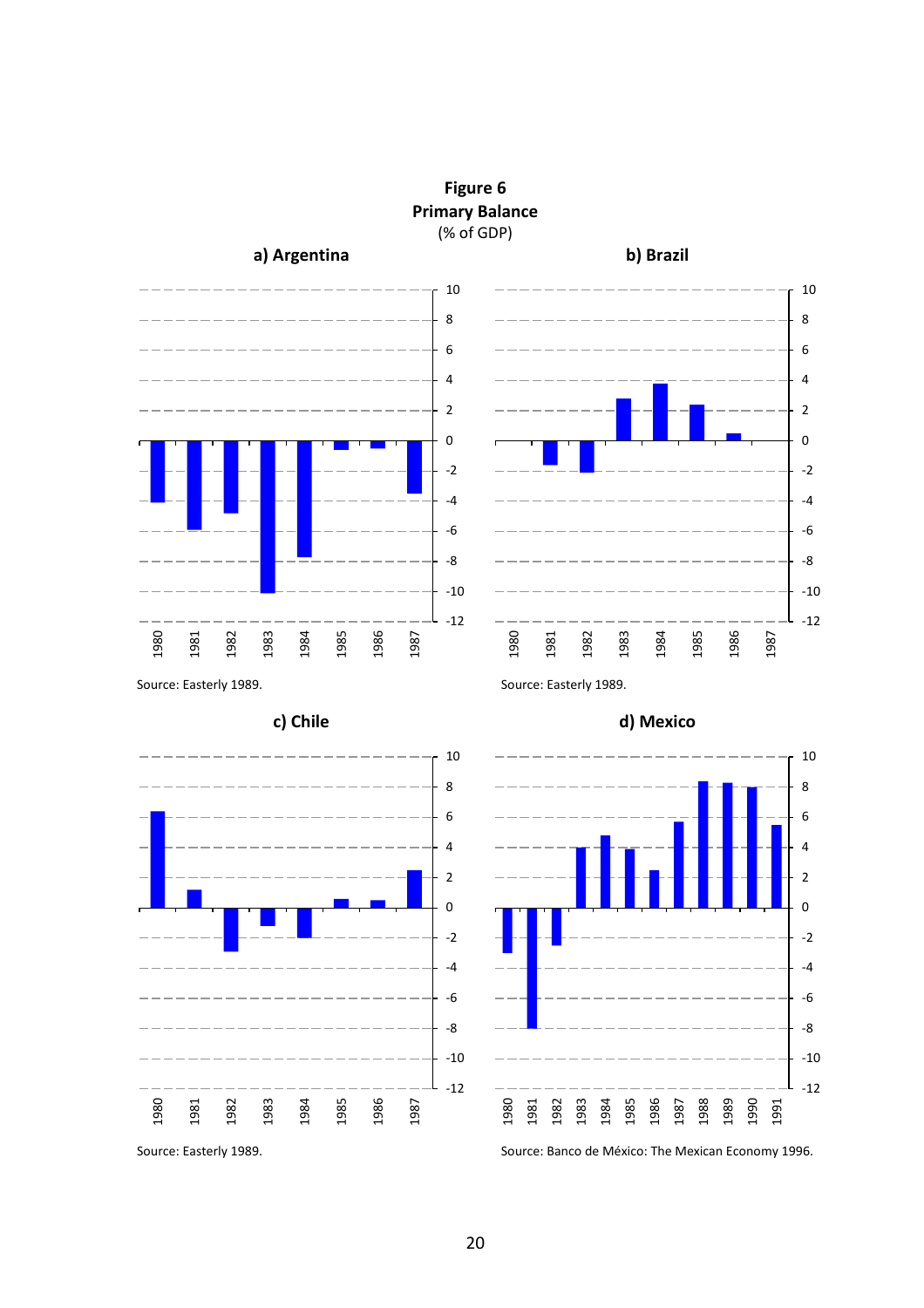



Source: Easterly 1989. Source: Banco de México: The Mexican Economy 1996.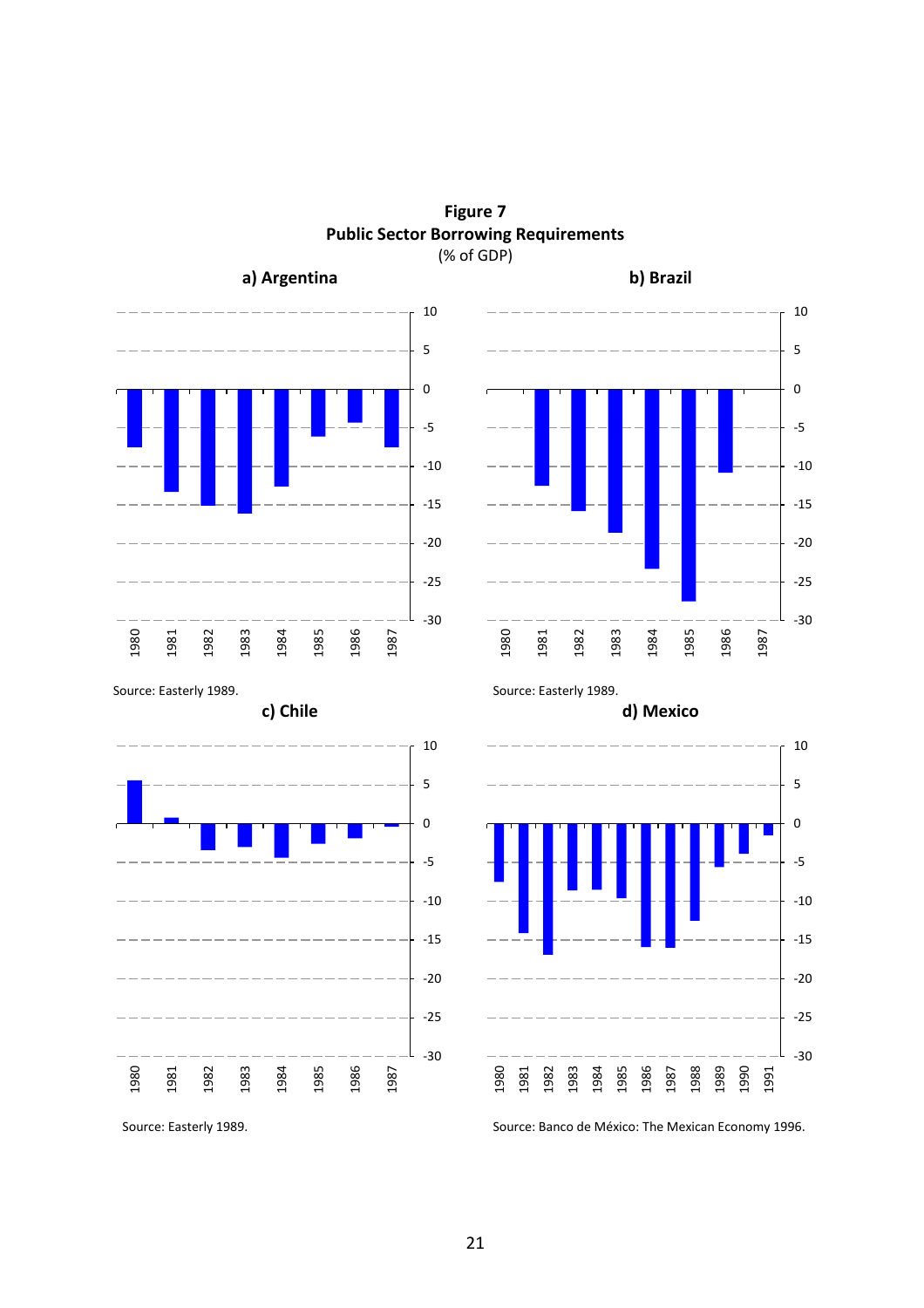In spite of the great efforts put into the reduction of public expenditures and the collection of higher fiscal revenues, deficits (measured by public sector borrowing requirements) increased during the adjustment process. This was mainly due to the sharp rise in government interest payments, since an important part of the foreign loans had been obtained at floating rates and an unexpected increase in international interest rates took place around the time the crisis erupted.  $^{\rm 10}$ 

The increase in rates put significant pressure on Latin American countries' fiscal positions. In fact, domestic currencies' devaluations, which were implemented as part of the adjustment programs, increased the external debt service in terms of domestic currency and, consequently, contributed to the deterioration of fiscal balances. $^{11}$ 

Nominal interest rates increased significantly. However, giving the inflation rates at the time, real rates were very low or, mostly, negative. The foreign debt crisis significantly affected the sources of finance of public sector deficits. Up to beginning of the crisis, fiscal deficits were to a great extent financed by external borrowing. However, the sharp reduction in external financing to Latin American countries forced their governments to significantly rely on inflationary taxes and the issuance of domestic public debt (Easterly 1989).

Moreover, with the objective of obtaining additional revenues, governments followed restrictive financial practices accompanied by inflation. In general, governments essentially under-paid "captured" domestic savers through different policies, including exchange rate controls and restrictions to capital mobility, controls on domestic interest rates that kept them at relatively low levels, forced lending to governments by domestic financial institutions, among others. In some cases, public sector ownership of commercial banks made the credit process to the government direct. Most importantly, as high inflation rates diluted the debt denominated in nominal currency, *de facto*, another adjustment mechanism was set in place. Revisiting Figure

 $\overline{a}$ 

 $10$  The typical external loan contract consisted of a syndicated long-term credit with a floating interest rate. Approximately two-thirds of developing countries' debt contracts were tied to floating LIBOR rates (FDIC 1997). In this context, the monetary tightening implemented by the Federal Reserve led to a sharp increase in dollardenominated interest rates, including the LIBOR rate, significantly increasing debt service costs. LIBOR rates were sensitive to changes in short-term U.S. interest rates because Eurocurrency deposits were mainly a dollardenominated market.

 $11$  The negative effect of devaluations on fiscal accounts was attenuated in those countries, where the main exporting firms were state owned enterprises.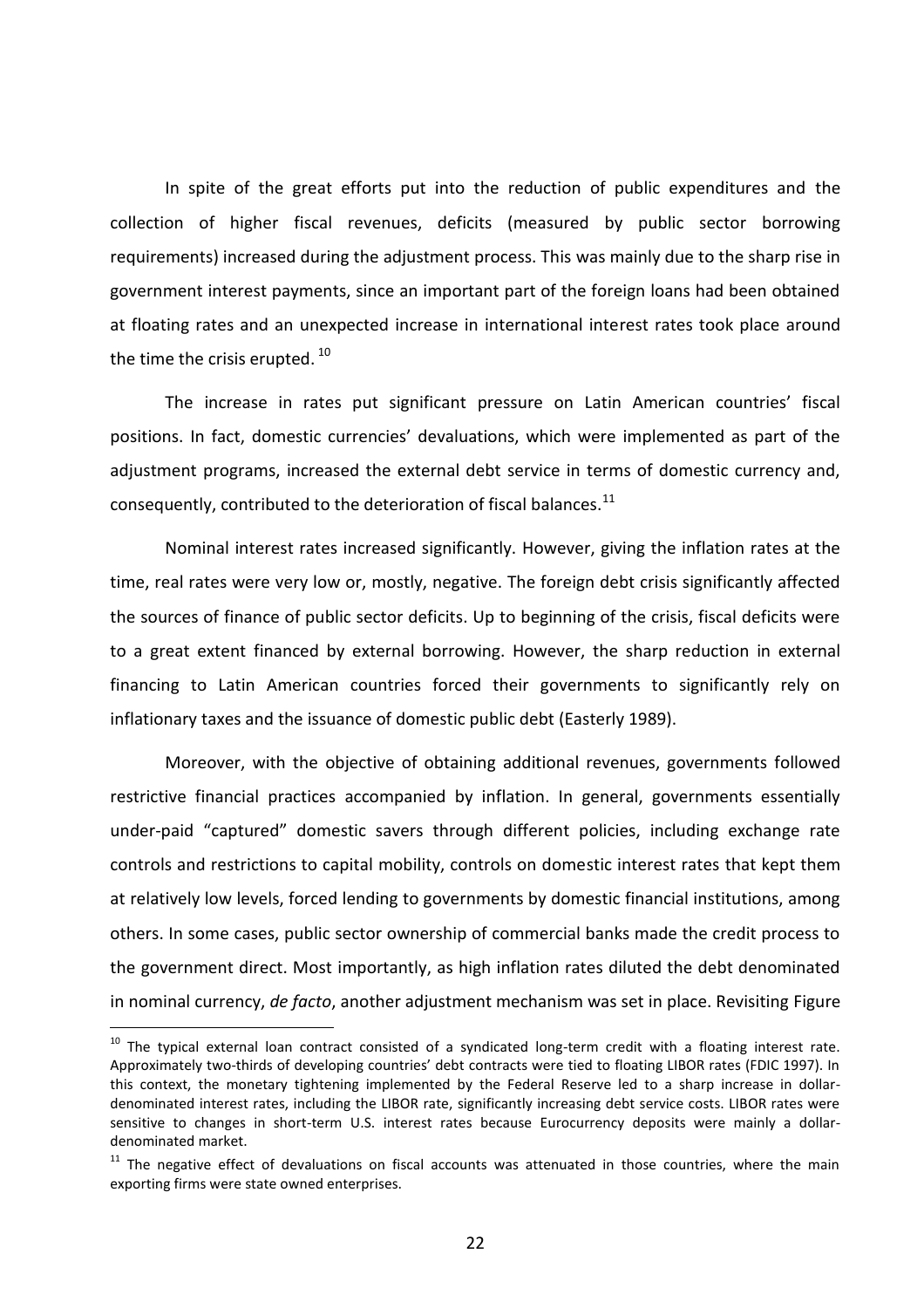5, one can assess the extent to which creditors were penalized, notably in Argentina and Brazil. In effect, this led to resource transfers from creditors to debtors.

These measures contributed to reduce the credit granted to the private sector and maintained *ex-post* real interest rates at extremely low or negative levels. In this respect, Figure shows the evolution of domestic credit to the private sector in Argentina, Chile, and Mexico during the debt crisis. Figure 9 illustrates the low values that the *ex-post* real deposit rates reached in Chile and Mexico during the 80s.



# **Figure 8 Domestic Credit to Private Sector** (% of GDP)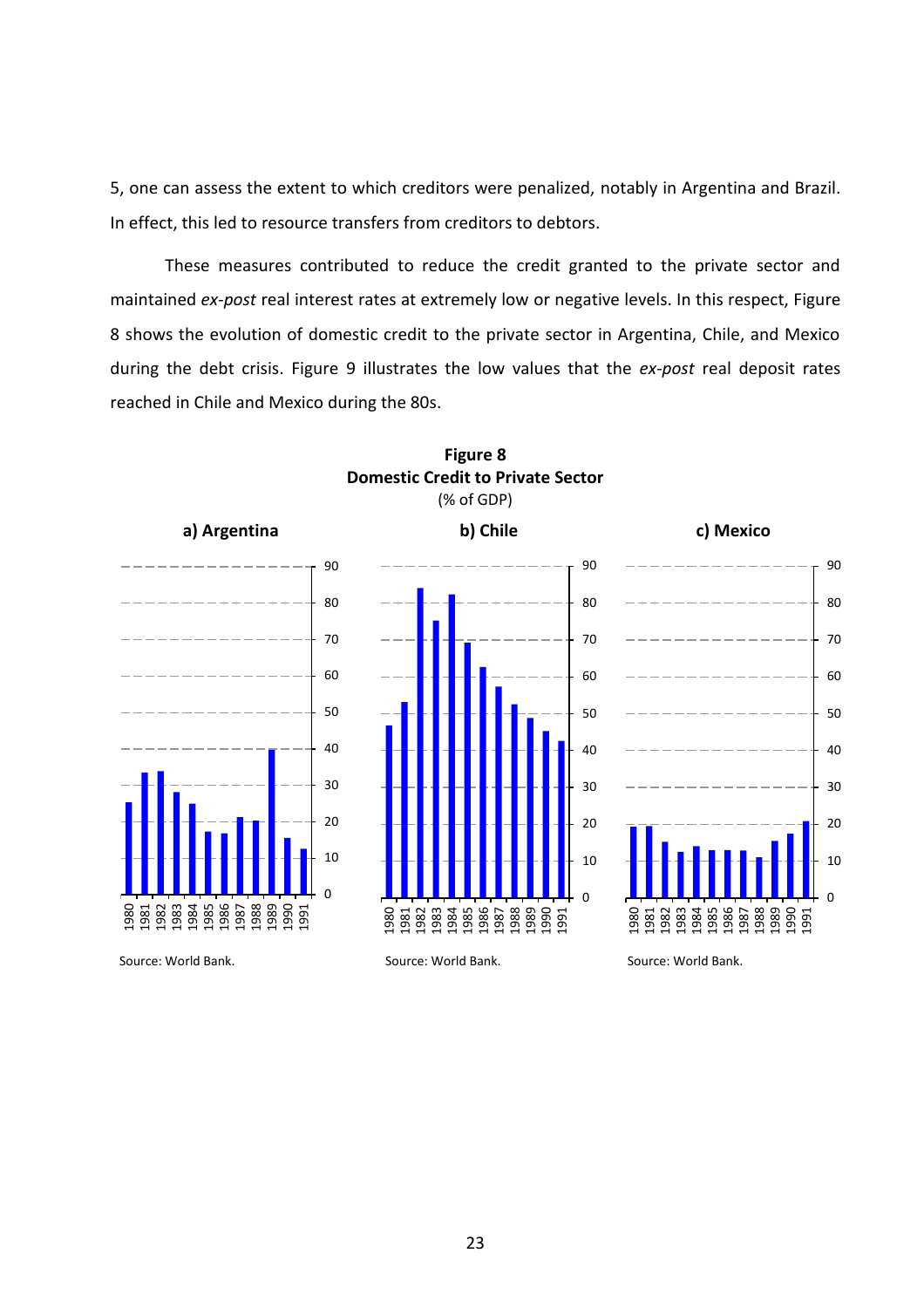

**Figure 9 Ex-post Real Deposit Rate**

Source: International Monetary Fund. Source: International Monetary Fund.

In addition, the curb set on wages was another element of the expenditure-reducing policies. There are two main elements to this. First, firms faced lower real wages, which allowed them to be relatively more competitive abroad. Second, as domestic absorption needed to be reduced, the curb on real wages allowed labor to take some of the associated losses. Table 3 depicts the real urban minimum wage for our selected group of Latin American countries. It is clear that these countries experienced an important decline in real wages, consistent with the needed reduction in absorption and with the concomitant real depreciation of the exchange rate. In view of the downward nominal wage rigidity, the inflationary process played a key role in reducing the real wages.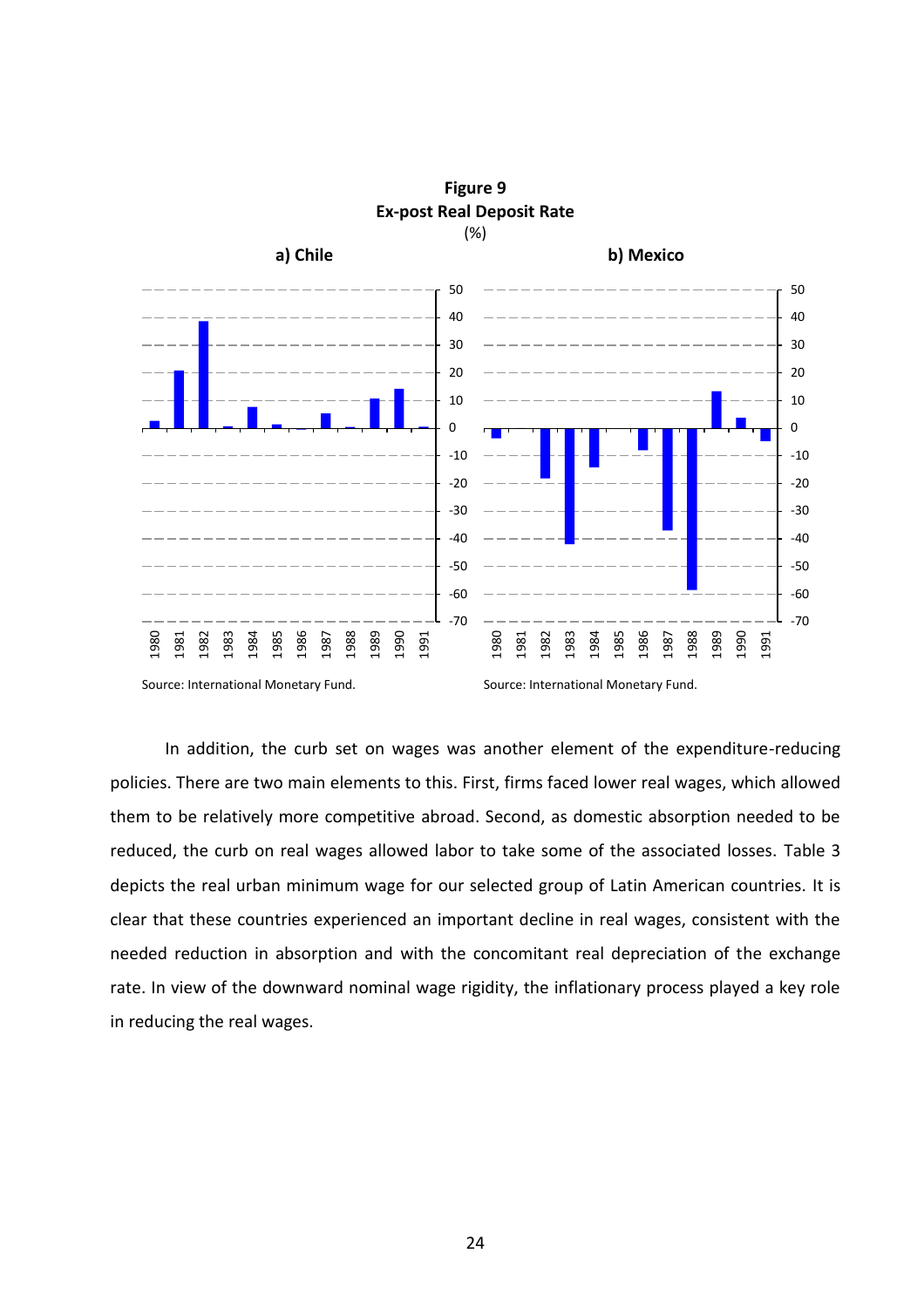|           |        |     |                           |     |    |       |     |      |     |     | 1980 1981 1982 1983 1984 1985 1986 1987 1988 1989 1990 1991 |    |
|-----------|--------|-----|---------------------------|-----|----|-------|-----|------|-----|-----|-------------------------------------------------------------|----|
| Argentina | 100 98 |     | 98 137 168 113 110 121 94 |     |    |       |     |      |     | 42  | 40.                                                         | 56 |
| Brazil    | 100 l  |     | 106 107 96 87             |     |    | 89.   | -89 | -73. | 69. | 72. | 53.                                                         | 60 |
| Chile     |        |     | 100 116 117 94            |     | 81 | 76 74 |     | 69   | 74  | 80  | 88.                                                         | 96 |
| Mexico    | 100 I  | 102 | 93.                       | -77 |    | 72 71 | 65  | 62   | 55  | 51  | 46.                                                         | 44 |

**Table 3 Real Urban Minimum Wage** (Index 1980=100)

Source: ECLAC: *Balance de la Economía Latino Americana* (various editions).

As an additional issue, the government's credibility is an integral component of any adjustment program. In fact, policy actions' effectiveness depends on it to a great extent. In many cases in Latin America, policy actions were implemented as part of IMF Stand-by programs. These involved conditioned additional access to loans from official institutions and rescheduled existing debt repayments, on the adoption of adjustment measures.

Once a country is immersed in a debt crisis, its government usually has lost most or all credibility, since typically it contributed to the macroeconomic imbalances' buildup, among others by adopting expansionary fiscal policies. Regaining and maintaining such credibility from multilateral institutions is certainly a valuable option. In particular, obtaining financial support from these institutions and recognizing that this support will be subject to conditionality can help gain credibility (Carstens 2012).

#### **1.1.2. Stocks**

 $\overline{a}$ 

To grasp the magnitude of the stocks problem, Figure 10 shows the total foreign debt to GDP ratios during the 80s and the beginning of the  $90s$ .<sup>12</sup> These ratios increased in the early 80s and continued growing after the crisis erupted in 1982. In fact, they only began to decline starting in the second half of the decade.

In this context, the adjustment process required resource transfers from debtor countries to foreign creditors. In order to analyze how these transfers took place, first, consider the countries' foreign debt structure. Table 4 shows the evolution of their total external debt with its main components: long-term debt, short-term debt, and IMF credit. Table 5 presents

 $12$  Total foreign debt includes long term debt, short term debt, and IMF credit.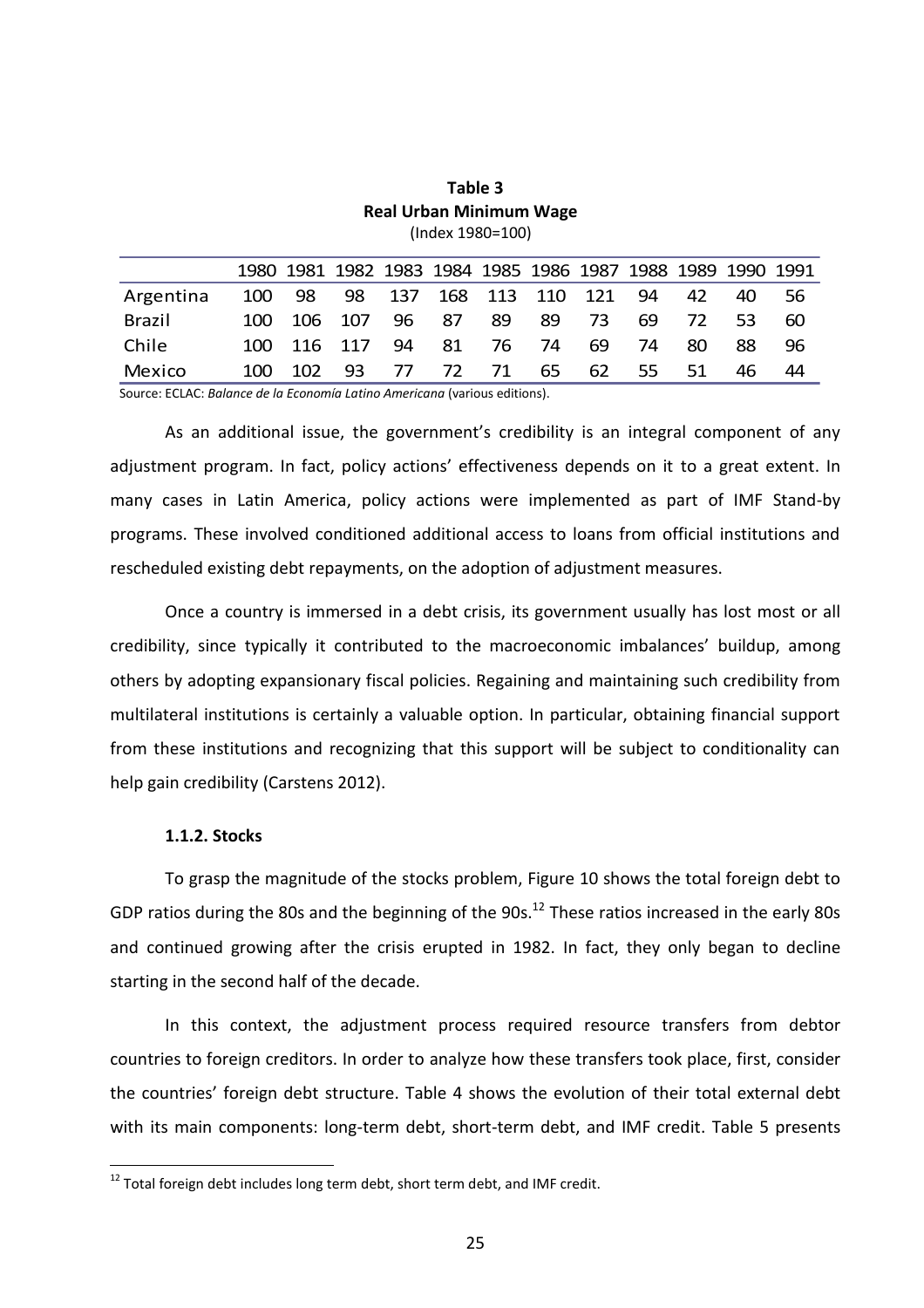data on the long-term foreign debt's structure during the 80s. It classifies foreign debt into two groups, based on the issuer's type: i) public, or publicly guaranteed debt; and, ii) nonguaranteed private debt.

By the end of 1982, except for Chile, the foreign debt's bulk was held by the public sector. For instance, the percentage of total long-term external debt that was either owed by the government or by the private sector with a government guarantee was 58.6%, 69.1%, 37.5%, and 86.4%, in Argentina, Brazil, Chile, and Mexico, respectively. Moreover, these figures increased over the following years. This strongly suggests that the public sector directly assumed external debt obligations that were originally private.

During the 80s, the referred resource transfers did not involve a backstop. Accordingly, most of these resources were obtained through the inflation tax, giving leeway to a race between inflation and foreign exchange depreciations. The lack of backstops played against a more rapid recovery in this episode.

In contrast, during other crises such as Mexico's in the 90s, the presence of a backstop allowed the government to be able to count on extensive immediate resources. In turn, it was able to implement active policies which involved supporting the banking sector. This led, among others, to a more agile renegotiation of private credits in the economy, permitting households and banks to improve their balance sheets more rapidly. Without having at the beginning of the crisis market access, backstops through a program with the IMF and through other official international sources, in combination with draconian measures of adjustment, permitted to send a signal that the "stocks" problem would be tended to and thus, led to a much quicker dissipation of uncertainty. Of course, this led to a more rapid recovery.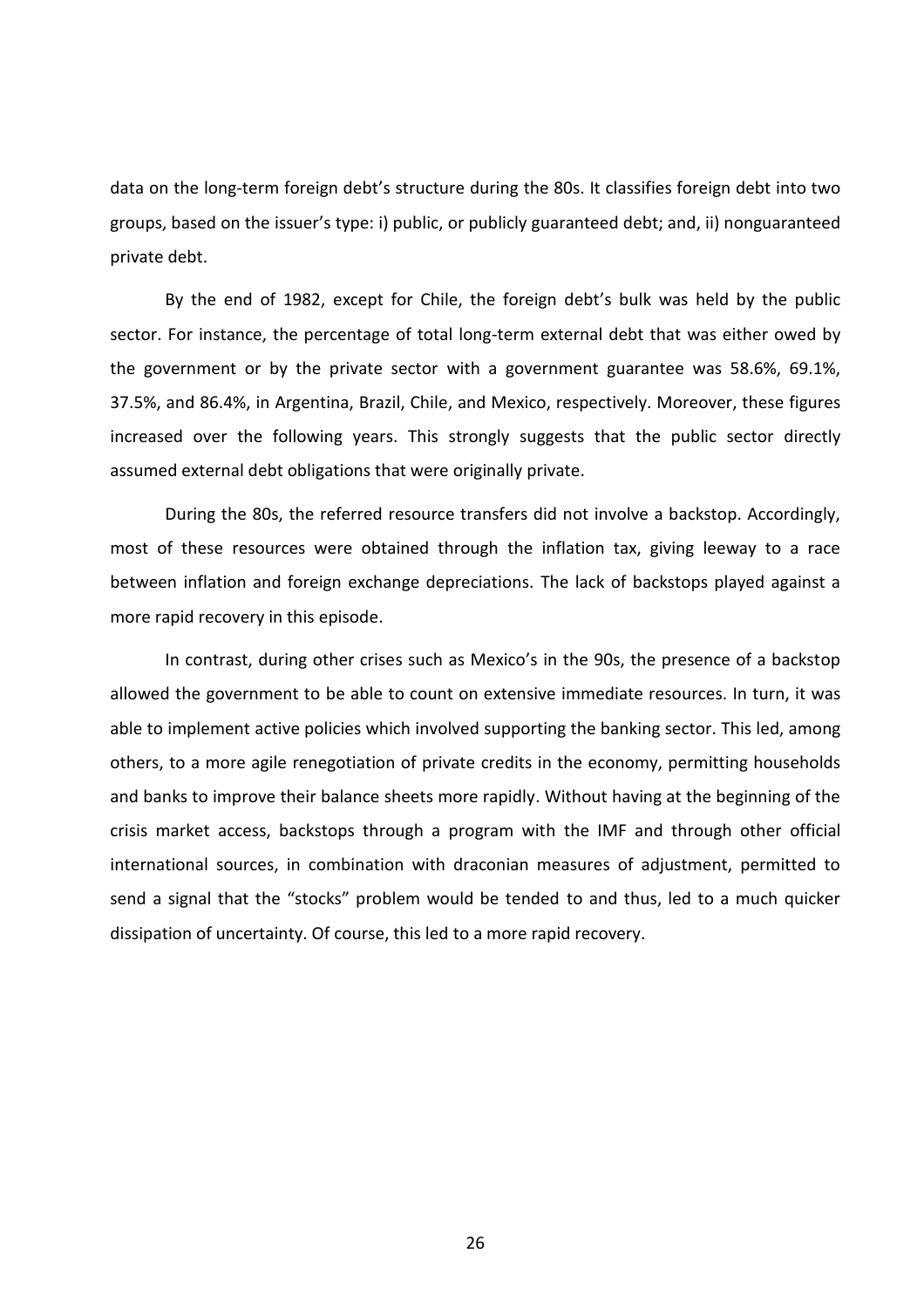

**Figure 10 Total Foreign Debt** (% of GDP)







Source: World Bank: World Debt Tables (various editions). Source: World Bank: World Debt Tables (various editions).



#### **c) Chile d) Mexico**

Source: World Bank: World Debt Tables (various editions). Source: World Bank: World Debt Tables (various editions).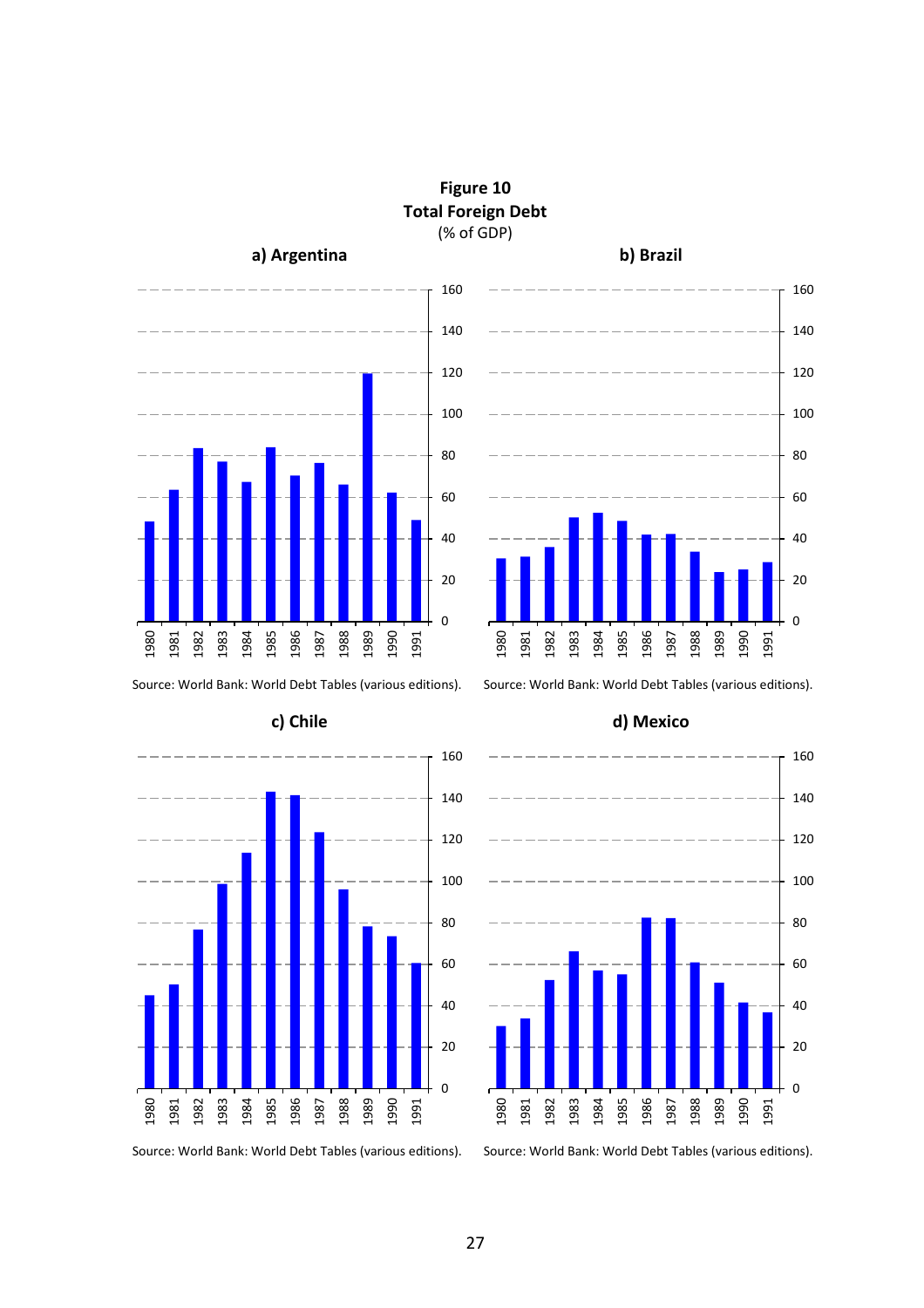| Structure of Total External Debt |      |      |      |      |      |      |      |                |      |  |
|----------------------------------|------|------|------|------|------|------|------|----------------|------|--|
|                                  | 1981 | 1982 | 1983 | 1984 | 1985 | 1986 | 1987 | 1988           | 1989 |  |
| Argentina                        |      |      |      |      |      |      |      |                |      |  |
| <b>Total External Debt</b>       | 64   | 84   | 77   | 68   | 84   | 71   | 77   | 66             | 120  |  |
| $(%$ GDP)                        |      |      |      |      |      |      |      |                |      |  |
| Long Term Debt                   | 64   | 62   | 78   | 76   | 82   | 86   | 87   | 84             | 82   |  |
| (% Total External Debt)          |      |      |      |      |      |      |      |                |      |  |
| <b>Short Term Debt</b>           | 36   | 38   | 19   | 22   | 13   | 8    | 6    | 10             | 13   |  |
| (% Total External Debt)          |      |      |      |      |      |      |      |                |      |  |
| Use of IMF Credit                | 0    | 0    | 3    | 2    | 5    | 5    | 7    | 6              | 5    |  |
| (% Total External Debt)          |      |      |      |      |      |      |      |                |      |  |
| <b>Brazil</b>                    |      |      |      |      |      |      |      |                |      |  |
| <b>TotalExternal Debt</b>        | 31   | 36   | 50   | 53   | 49   | 42   | 42   | 34             | 24   |  |
| $(% \mathcal{L}_{0})$ (% GDP)    |      |      |      |      |      |      |      |                |      |  |
| Long Term Debt                   | 81   | 81   | 83   | 86   | 87   | 88   | 86   | 88             | 81   |  |
| (% Total External Debt)          |      |      |      |      |      |      |      |                |      |  |
| <b>Short Term Debt</b>           | 19   | 19   | 14   | 10   | 9    | 8    | 11   | 9              | 17   |  |
| (% Total External Debt)          |      |      |      |      |      |      |      |                |      |  |
| Use of IMF Credit                | 0    | 1    | 3    | 4    | 4    | 4    | 3    | 3              | 2    |  |
| (% Total External Debt)          |      |      |      |      |      |      |      |                |      |  |
| Chile                            |      |      |      |      |      |      |      |                |      |  |
| <b>TotalExternal Debt</b>        | 50   | 77   | 99   | 114  | 143  | 142  | 124  | 96             | 78   |  |
| $(%$ (% GDP)                     |      |      |      |      |      |      |      |                |      |  |
| Long Term Debt                   | 81   | 81   | 82   | 86   | 86   | 86   | 84   | 82             | 77   |  |
| (% Total External Debt)          |      |      |      |      |      |      |      |                |      |  |
| <b>Short Term Debt</b>           | 19   | 19   | 14   | 10   | 8    | 8    | 9    | 11             | 16   |  |
| (% Total External Debt)          |      |      |      |      |      |      |      |                |      |  |
| Use of IMF Credit                | 0    | 0    | 3    | 4    | 5    | 6    | 7    | $\overline{7}$ | 7    |  |
| (% Total External Debt)          |      |      |      |      |      |      |      |                |      |  |
| Mexico                           |      |      |      |      |      |      |      |                |      |  |
| <b>TotalExternal Debt</b>        | 34   | 53   | 66   | 57   | 55   | 83   | 82   | 61             | 51   |  |
| $(% \mathcal{L}_{0})$ (% GDP)    |      |      |      |      |      |      |      |                |      |  |
| Long Term Debt                   | 68   | 69   | 88   | 91   | 91   | 90   | 90   | 86             | 84   |  |
| (% Total External Debt)          |      |      |      |      |      |      |      |                |      |  |
| <b>Short Term Debt</b>           | 32   | 30   | 11   | 7    | 6    | 6    | 5    | 9              | 11   |  |
| (% Total External Debt)          |      |      |      |      |      |      |      |                |      |  |
| Use of IMF Credit                | 0    | 0    | 1    | 2    | 3    | 4    | 5    | 5              | 5    |  |
| (% Total External Debt)          |      |      |      |      |      |      |      |                |      |  |

**Table 4 Structure of Total External Debt**

Source: World Bank: World Debt Tables (various editions).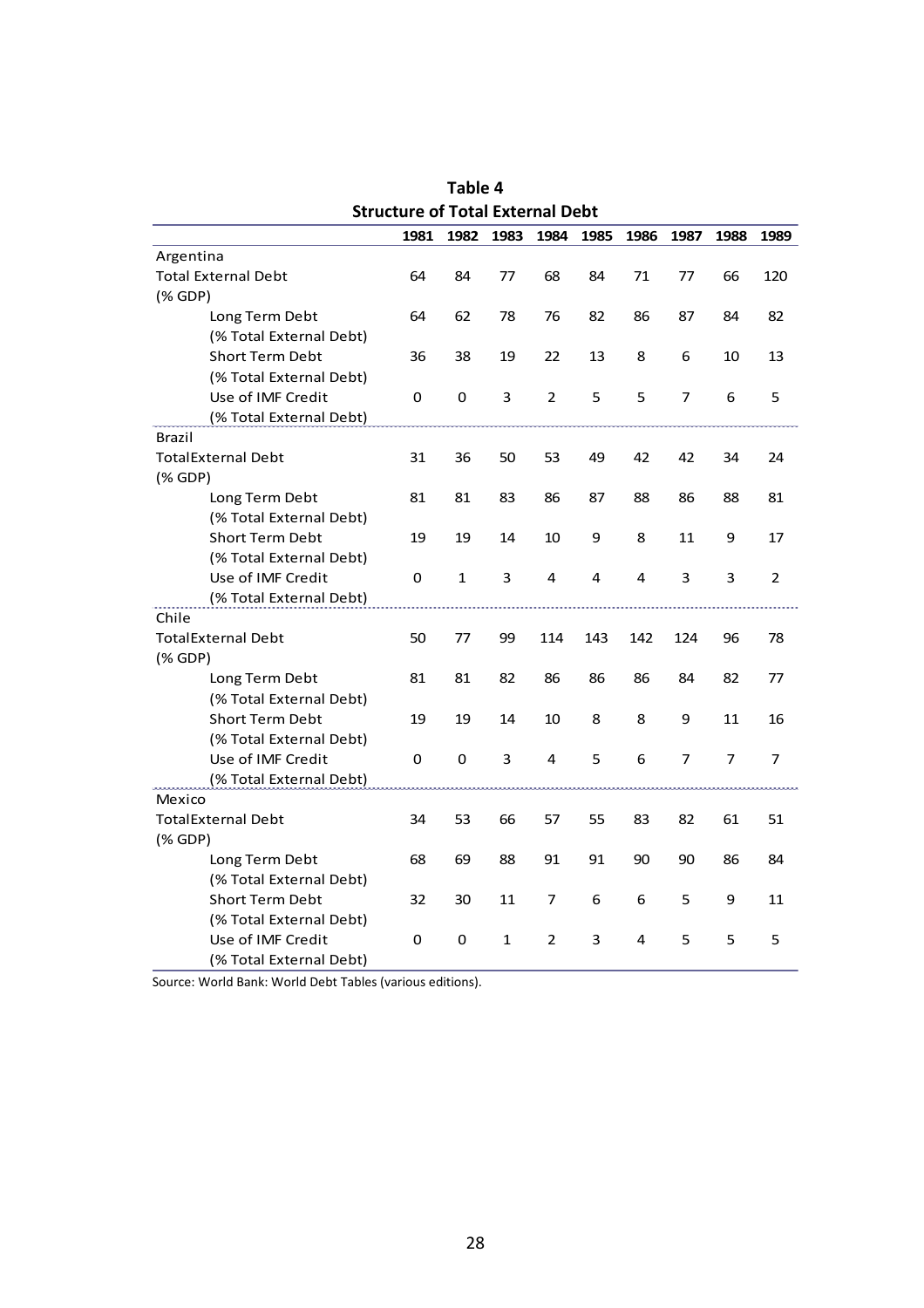|                                                             | 1981 | 1982 | 1983 | 1984 | 1985 | 1986 | 1987 | 1988           | 1989           |
|-------------------------------------------------------------|------|------|------|------|------|------|------|----------------|----------------|
| Argentina                                                   |      |      |      |      |      |      |      |                |                |
| Long-Term External Debt                                     | 41   | 52   | 60   | 51   | 69   | 61   | 67   | 56             | 98             |
| $(% \mathcal{L}(\mathcal{L})\cap \mathcal{L}(\mathcal{L}))$ |      |      |      |      |      |      |      |                |                |
| Public and publicly guaranteed                              | 46   | 59   | 71   | 72   | 89   | 90   | 96   | 96             | 97             |
| (% Long Term External Debt)                                 |      |      |      |      |      |      |      |                |                |
| Private nonguaranteed                                       | 54   | 41   | 29   | 28   | 11   | 10   | 4    | $\overline{4}$ | $\mathsf 3$    |
| (% Long Term External Debt)                                 |      |      |      |      |      |      |      |                |                |
| <b>Brazil</b>                                               |      |      |      |      |      |      |      |                |                |
| Long-Term External Debt                                     | 25   | 29   | 42   | 45   | 42   | 37   | 36   | 30             | 20             |
|                                                             |      |      |      |      |      |      |      |                |                |
| Public and publicly guaranteed                              | 69   | 69   | 74   | 79   | 81   | 85   | 86   | 89             | 93             |
| (% Long Term External Debt)                                 |      |      |      |      |      |      |      |                |                |
| Private nonguaranteed                                       | 31   | 31   | 26   | 21   | 19   | 15   | 14   | 11             | $\overline{7}$ |
| (% Long Term External Debt)                                 |      |      |      |      |      |      |      |                |                |
| Chile                                                       |      |      |      |      |      |      |      |                |                |
| Long-Term External Debt                                     | 41   | 62   | 81   | 98   | 124  | 121  | 104  | 79             | 60             |
| (% GDP)                                                     |      |      |      |      |      |      |      |                |                |
| Public and publicly guaranteed                              | 36   | 38   | 45   | 62   | 73   | 81   | 86   | 85             | 78             |
| (% Long Term External Debt)                                 |      |      |      |      |      |      |      |                |                |
| Private nonguaranteed                                       | 64   | 62   | 55   | 38   | 27   | 19   | 14   | 15             | 22             |
| (% Long Term External Debt)                                 |      |      |      |      |      |      |      |                |                |
| Mexico                                                      |      |      |      |      |      |      |      |                |                |
| Long-Term External Debt                                     | 23   | 36   | 58   | 52   | 50   | 74   | 74   | 52             | 43             |
| (% GDP)                                                     |      |      |      |      |      |      |      |                |                |
| Public and publicly guaranteed                              | 81   | 86   | 82   | 81   | 82   | 83   | 86   | 93             | 95             |
| (% Long Term External Debt)                                 |      |      |      |      |      |      |      |                |                |
| Private nonguaranteed                                       | 19   | 14   | 18   | 19   | 18   | 17   | 14   | $\overline{7}$ | 5              |
| (% Long Term External Debt)                                 |      |      |      |      |      |      |      |                |                |

**Table 5 Structure of Long-Term External Debt**

Source: World Bank: World Debt Tables (various editions).

## **1.2. The Exit to the Debt Crisis**

In spite of the adjustment programs and given the crisis' magnitude, by the mid-80s it was clear that the strategies had proved to be insufficient. At that time, domestic economic activity had not fully recovered and the debt to GDP ratios kept growing. Moreover, resource transfers from Latin American countries to foreign creditors had become a huge drag on economic growth in the region.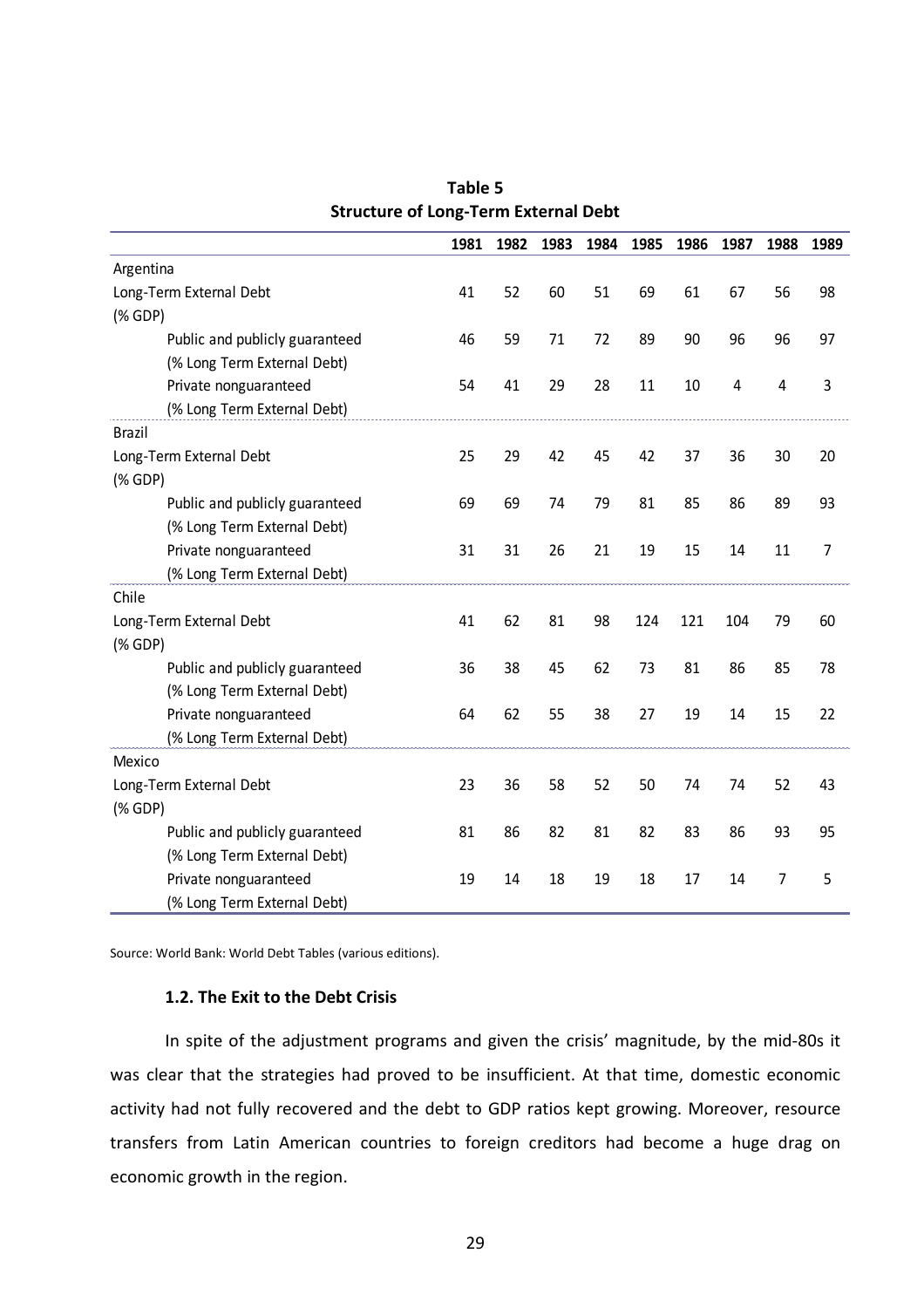At this point it is convenient to recap on several key aspects of the crisis. First, the drastic adjustments in absorption were deemed to be insufficient. Second, any gain in competitiveness induced by real depreciations is not permanent. Moreover, they will eventually lead to an unstable inflation process. Third, part of the adjustments was achieved through inflation which, as we know, is not conducive to economic growth. Fourth, to grow and regain in the process dynamic investment, through several channels, competitiveness has to be generated through structural reforms. Now, resources are needed for investment, for which financing is necessarily required. Fifth, obtaining financing is difficult if the society as a whole faces over-indebtedness, perhaps through the public sector. Thus, resources that are currently used to service debts have to be allocated to investment. At this point the process of renegotiation is essential. Sixth, to create investment opportunities, structural reforms have to be implemented.

#### **1.2.1. Structural Reforms**

An important factor for Latin American exiting the debt crisis was the implementation of structural reforms. In addition to the expenditure switching and reducing policies as previously discussed, a number of countries started a process of structural changes that eventually enhanced their potential for economic growth.

In this context, in the period previous to the foreign debt crisis, Latin American countries, in general, followed inward-oriented trade policies based on import-substitution industrialization strategies (Sachs 1989). This led to the development of inefficient domestic industries that eventually faced great difficulties when competing with foreign industries. Thus, once the debt crisis began and foreign currency for external debt repayments became an imperative, these industries could only start exporting by implementing significant cuts in real wages and with substantial real exchange rate depreciations.

In this setting, it was clear that Latin American countries had to take measures to increase productivity and improve competitiveness. In order to do so, these countries implemented some structural reforms, including trade liberalization, privatizations, and,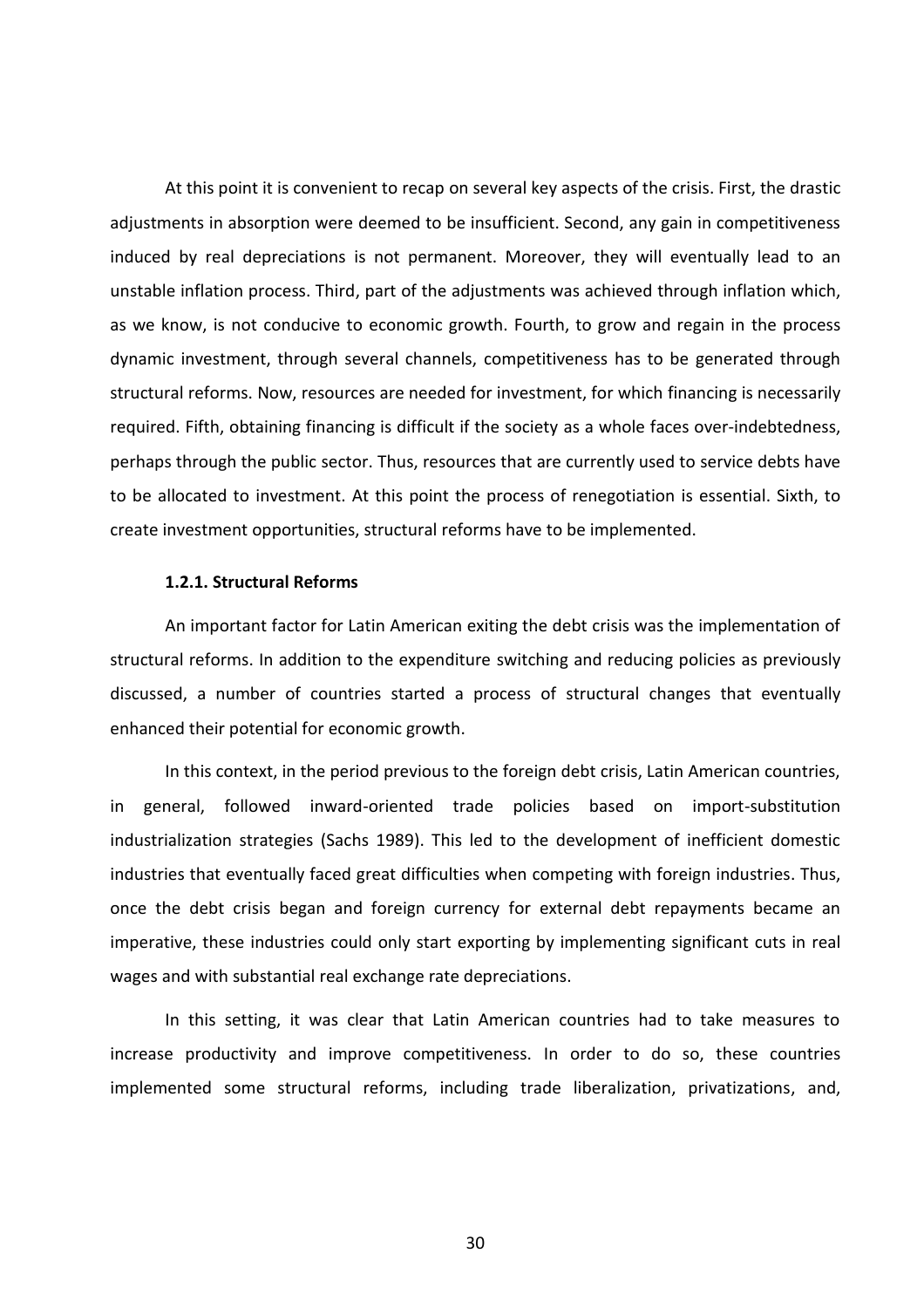generally, a reduction of the government's role in the economy. Most of these reforms began to be adopted during the second half of the  $80s.<sup>13</sup>$ 

For instance, Mexico adopted comprehensive trade reforms and privatized state owned enterprises. In this way the Mexican economy rapidly evolved from a closed one, with a high degree of state intervention, into a more open and a more market-oriented one. Moreover, these reforms allowed Mexico to successfully change the composition of its exports by significantly increasing the fraction of manufacturing products within its total exports.

On the other hand, it should also be said that, in some cases, the greatest benefits to privatizations were the resources allocated to the public finances. In various cases, such privatizations meant that monopolies were simply reassigned from the public to the private sector. Needless to say, this affected very negatively the perception about the benefits and goodness of privatizations.

### **1.2.2. Debt Renegotiation**

 $\overline{a}$ 

As mentioned, external debt service had become a huge drag on economic growth in Latin America. The necessary adjustments in the macroeconomic stance and even the short run costs of implementing structural reforms meant through the years very large costs in terms of economic activity and, in general, in terms of living standards. But this leads to a significant complication. Even if at the outset of the crisis society is well aware of the need to adjust, after a while fatigue sets in. Indeed, in the appendix we show that a benevolent government will, at some point, optimally default on its obligations even if that means losing market access to financing. This means that, in addition to structural changes, the resumption of growth requires debt renegotiations. By the end of 1982, many Latin American countries were in arrears with respect to their foreign debt obligations (Edwards 1989). On the supply of funds side, in light of the great exposure of advanced economies' commercial banks to the indebted countries, the debt crisis posed a threat to the international financial system (Crowley 1994). Thus,

<sup>&</sup>lt;sup>13</sup> Structural reforms involved some income distribution changes, favoring some groups and, regrettably, affecting others. For instance, trade liberalization hurt import-substitution industries. In this case, a rapid and decisive implementation was needed. Otherwise special interest groups would have had enough time to organize and increase their lobbying activities against these reforms.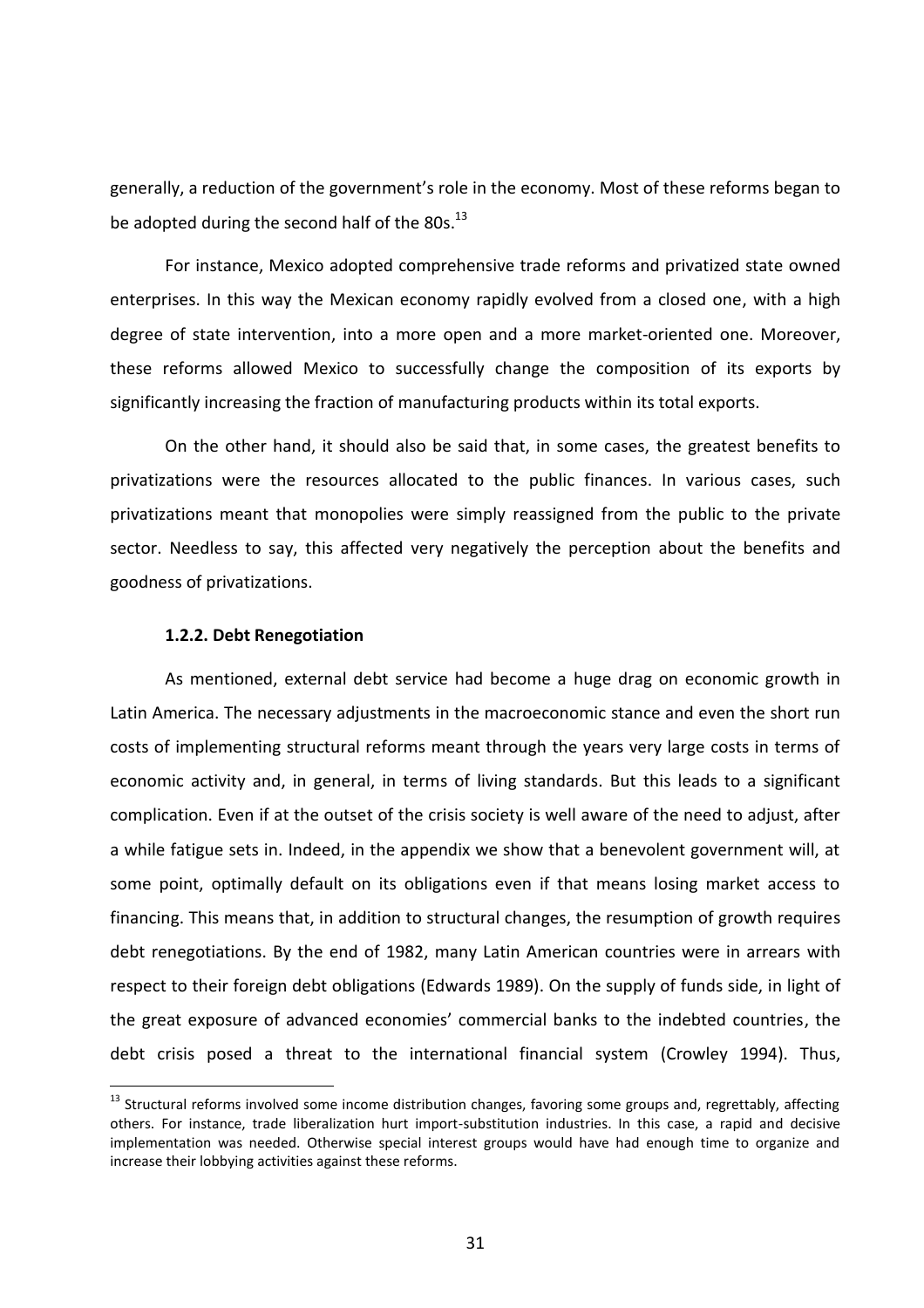negotiations between creditors and debtors to restructure the existing loans became an imperative.

The fact that most of the external debt had been contracted with banks, made the lenders' renegotiation process less "atomized," in effect, less cumbersome. In contrast to unidentified bondholders, commercial banks are easily identified. Furthermore, selling loans to a third party was not a common practice at the time, since there were no well-developed secondary markets. These conditions facilitated the creditors' coordination and made the renegotiation process easier (Devlin and Ffrench-Davis 1995). Thus, banks were capable of forming committees to negotiate with debtor countries.

Table 6 presents the structure of long-term external public and publicly guaranteed debt, for the countries considered, as a function of the creditor's type. It shows whether the debt was owed to official lenders or to private creditors. For Argentina, Brazil, Chile, and Mexico, most of the debt was owed to private financial institutions, predominantly banks. In general, these institutions had granted their loans as syndicated credits.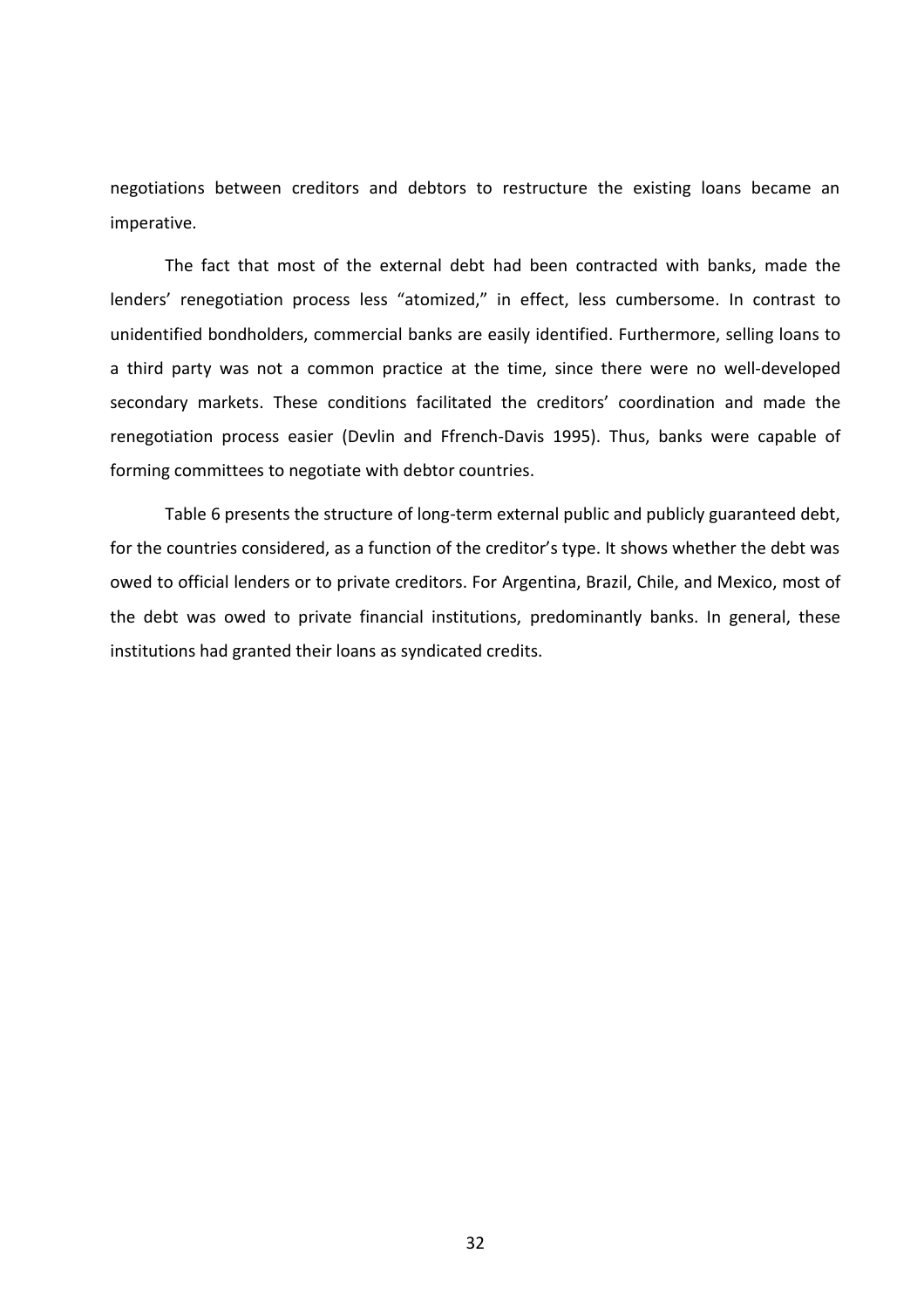**Table 6 Structure of Long-Term External Public and Publicly Guaranteed Debt by Creditor**  (% of Long Term External Public and Publicly Guaranteed Debt)

|           |                                |    |    | 1982 1983 1984 1985 1986 1987 1988 1989 |    |    |    |    |    |
|-----------|--------------------------------|----|----|-----------------------------------------|----|----|----|----|----|
| Argentina |                                |    |    |                                         |    |    |    |    |    |
|           | Official Creditors             | 12 | 11 | 10                                      | 13 | 15 | 18 | 18 | 19 |
|           | Commercial Banks               | 43 | 51 | 54                                      | 55 | 56 | 58 | 59 | 53 |
|           | <b>Other Private Creditors</b> | 44 | 38 | 36                                      | 32 | 29 | 24 | 23 | 28 |
| Brazil    |                                |    |    |                                         |    |    |    |    |    |
|           | <b>Official Creditors</b>      | 17 | 17 | 18                                      | 21 | 24 | 27 | 27 | 29 |
|           | Commercial Banks               | 67 | 69 | 72                                      | 67 | 64 | 61 | 62 | 59 |
|           | <b>Other Private Creditors</b> | 17 | 14 | 11                                      | 12 | 12 | 12 | 11 | 12 |
| Chile     |                                |    |    |                                         |    |    |    |    |    |
|           | <b>Official Creditors</b>      | 23 | 19 | 14                                      | 16 | 20 | 25 | 33 | 42 |
|           | Commercial Banks               | 66 | 72 | 80                                      | 78 | 75 | 70 | 61 | 52 |
|           | <b>Other Private Creditors</b> | 11 | 9  | 6                                       | 6  | 5  | 5  | 6  | 5  |
| Mexico    |                                |    |    |                                         |    |    |    |    |    |
|           | <b>Official Creditors</b>      | 13 | 10 | 10                                      | 12 | 16 | 19 | 20 | 22 |
|           | <b>Commercial Banks</b>        | 75 | 75 | 77                                      | 77 | 73 | 72 | 68 | 66 |
|           | <b>Other Private Creditors</b> | 12 | 15 | 13                                      | 11 | 11 | 10 | 12 | 12 |
|           |                                |    |    |                                         |    |    |    |    |    |

Source: World Bank: World Debt Tables (various editions).

Given the banking systems' risk in developed countries, the governments of these countries, mainly the US, and multilateral financial institutions such as the IMF, played a key role in the renegotiation process. Initially, the lack of foreign currency to make interest and principal payments on debt obligations was perceived as a temporal liquidity problem. Thus, debt rescheduling was the predominant form of debt restructuring in the early years of the crisis.

Overall, the negotiating process contained several elements: a) the rescheduling of debtservice payments, including principal and interests; b) in some cases, the partial refinancing of interest payments through concerted loans, in which commercial banks agreed jointly to grant additional loans to indebted countries; c) new lending from official sources, including the IMF and the World Bank; and, d) IMF stand-by programs. Up to 1989, the renegotiation process had mainly focused on restructuring debt payments.

Subsequently, in 1989 it was recognized that the Latin American countries were immersed in a severe problem of insolvency and not one of a mere lack of liquidity. Thus the so-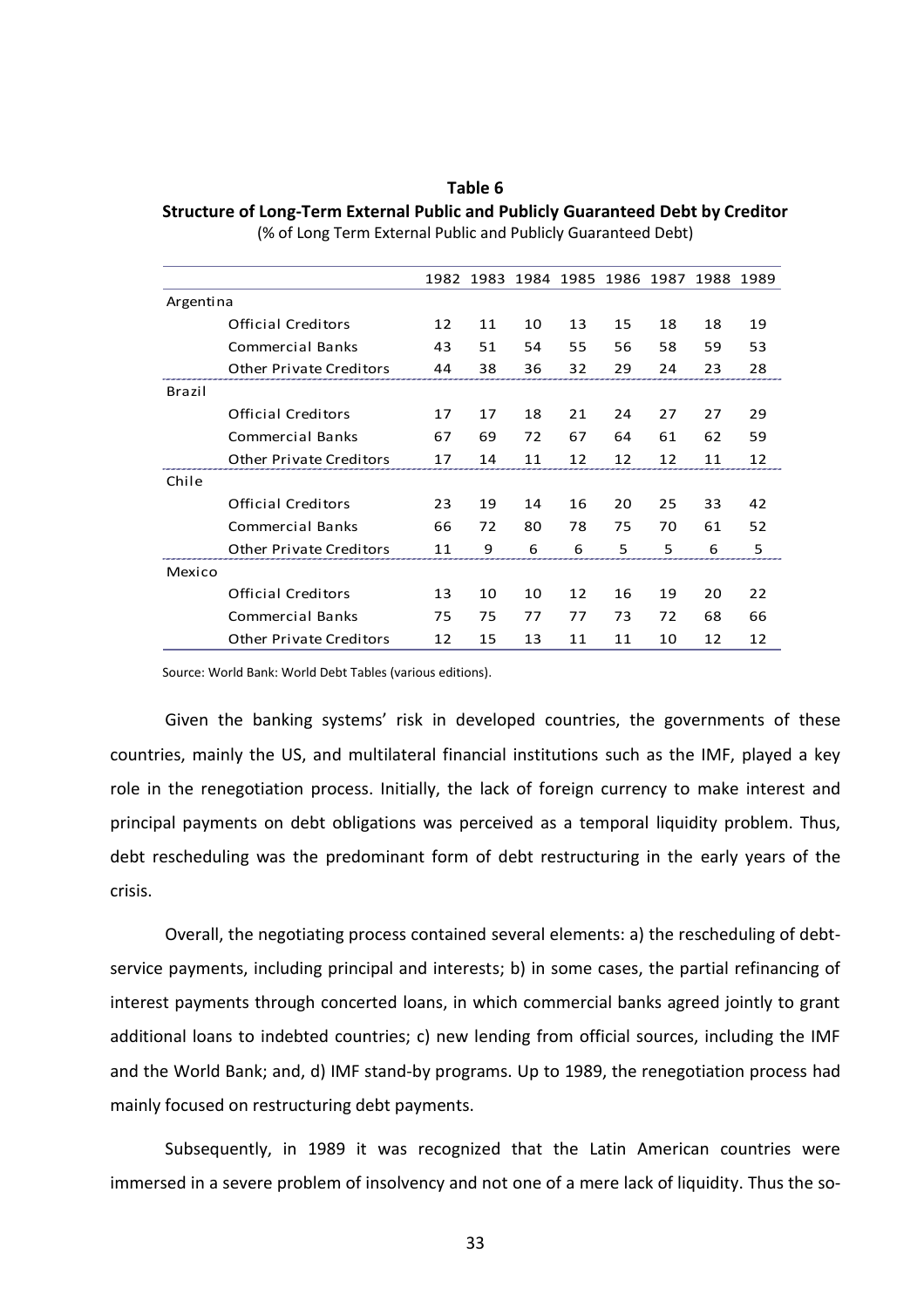called Brady Plan was implemented. This plan entailed the need to *provide debt relief*. <sup>14</sup> Thus, *the focus was on the reduction of debt and not on its maturity profile*. Under this plan, countries could exchange existing loan contracts for Brady bonds. There was a set of options for debt relief through these bonds: a discount on the principal, a reduction in interest rates, or an increase on the debts' average maturity.

More specifically, the debt relief plan worked as follows. As a result of negotiations between debtor governments and creditor banks, a certain reduction on debt was agreed upon. Then, the outstanding debt was exchanged for new bonds, which had their principal and interests guaranteed. Debtor governments purchased US Treasuries, which served as collateral and, thus, guaranteed the bonds. The process helped reduce the external debt burden, which freed resources that were previously used to make debt repayments. In this way, debt renegotiation, both in maturity structure and installments, played an important role in Latin America exiting its debt crisis. As a result of the process of debt renegotiation, over indebtedness stopped being a drag on growth. Since the freed resources were used to achieve a less restrictive fiscal stance, this led very quickly to a much better growth scenario, improving expectations markedly. Most importantly, all of this permitted countries to stop having to rely on the inflation tax to close their intertemporal budget gaps, that is, to stop having to monetize their deficits.

To sum up, to exit the debt crisis it was initially necessary to address the macroeconomic imbalances that led to it in the first place. This required an adjustment plan based on expenditure reduction and switching measures. Steps of this nature, mainly expenditure reducing policies, have already been taken by the respective authorities in the context of the euro zone's crisis. Yet, irrespective of whether the magnitude of these adjustments is enough, they essentially address the flows problem, as we will see in more detail below.

Nonetheless, considering the crisis' severity, the referred measures were crucially complemented by structural reforms, and debt relief through the Brady Plan. As we explore in the next section, the implementation of similar structural reforms has been a difficult process in

 $\overline{a}$ 

<sup>&</sup>lt;sup>14</sup>The Brady Plan is attributed to Nicholas F. Brady, Secretary of the Treasury from September 1988 to January 1993. Other countries outside Latin America took part of the Brady Plan.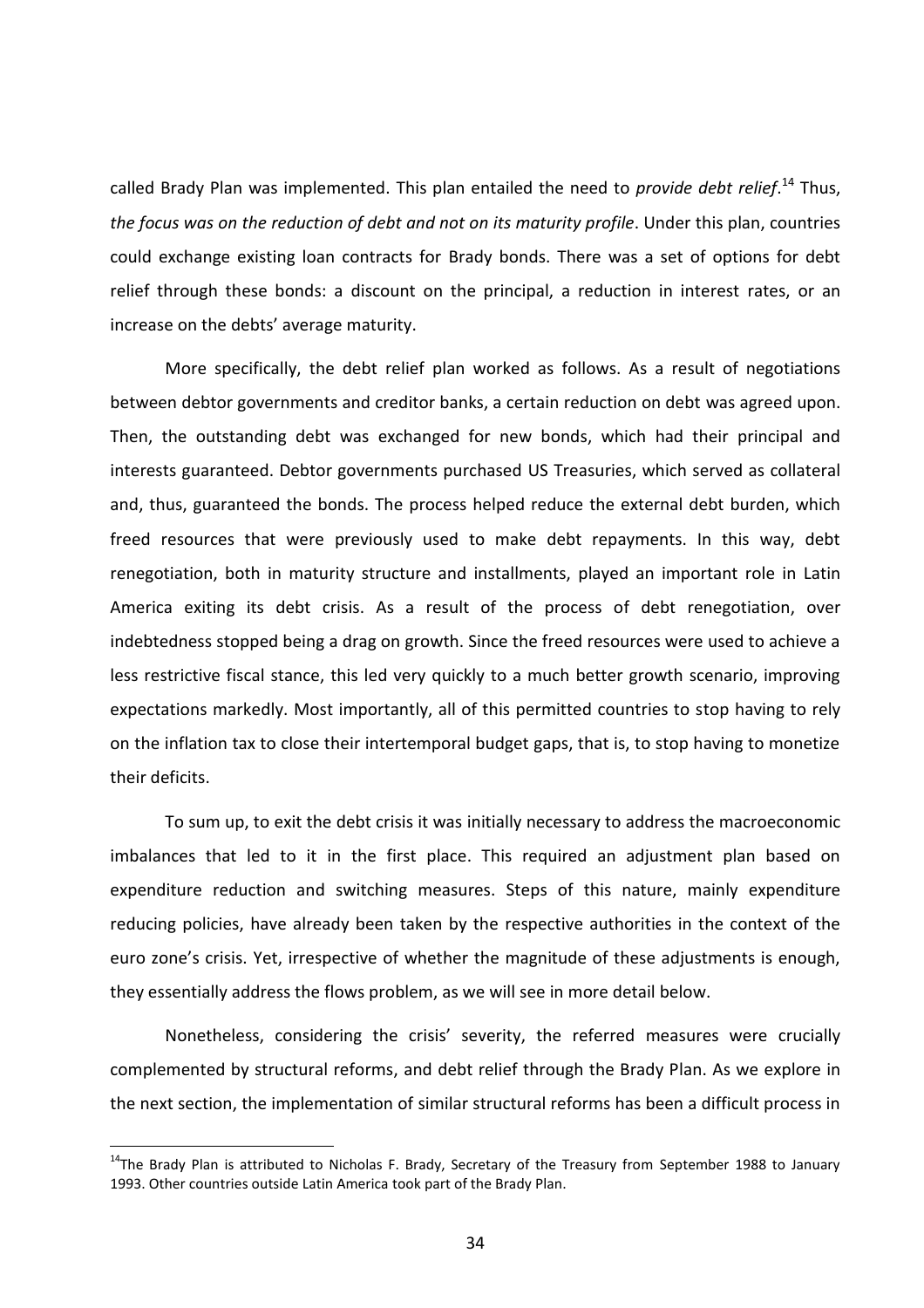the euro zone for reasons explained therein. Addressing simultaneously in a credible way the flows and stocks problem, will break the costly feedback loop between a dire macroeconomic situation and extremely bad expectations equilibrium, letting an economy exit the crisis a lot sooner and with less costs.

Additionally, financial assistance from multilateral institutions, particularly the IMF, was interpreted as a "seal of approval" for the policy actions and reforms implemented. This, in turn reinforced the credibility of the referred measures. In the euro zone case, some progress has been done in this front, in particular financial assistance provided by the European Union (EU) and the IMF, as we describe subsequently. These institutions have conveyed some level of credibility. Yet, as we argue below, we believe more concrete steps, specifically much larger backstops and outright debt relief in order to be credible, have to be taken sooner rather than later.

## **2. The Euro Zone Sovereign Debt Crisis**

Based on the Latin American crises, in particular during the 80s, we explore the current sovereign debt crisis in Europe. We start briefly considering some of the crisis' origins, to then analyze the imbalances' magnitude in the euro zone. Equally, we make the distinction between flows and stocks problems, as in the previous section. Centrally, we discuss the adjustment process, underscoring how the current monetary arrangement in the region has been problematic for the crisis. Finally, we consider some different courses of action for highly indebted countries in Europe, as well as some of the associated challenges.

In the years before the current global financial crisis a number of euro zone countries, like the Latin American countries in the 70s and the early 80s, developed large macroeconomic imbalances that led to large, untenable account deficits. In a nutshell, as is always the case, this resulted from expenditures being greater than income, a flows problem that through the years accumulated to a very large stocks problem. In some countries, such as Greece, domestic governments allowed public expenditures to run well ahead of fiscal revenues, leading to huge fiscal deficits. In other countries, such as Spain and Ireland, the growing imbalances can be attributed to the private sector. These were associated to sharp increases in asset prices, particularly in the housing sector and the excessive leverage taken by private agents.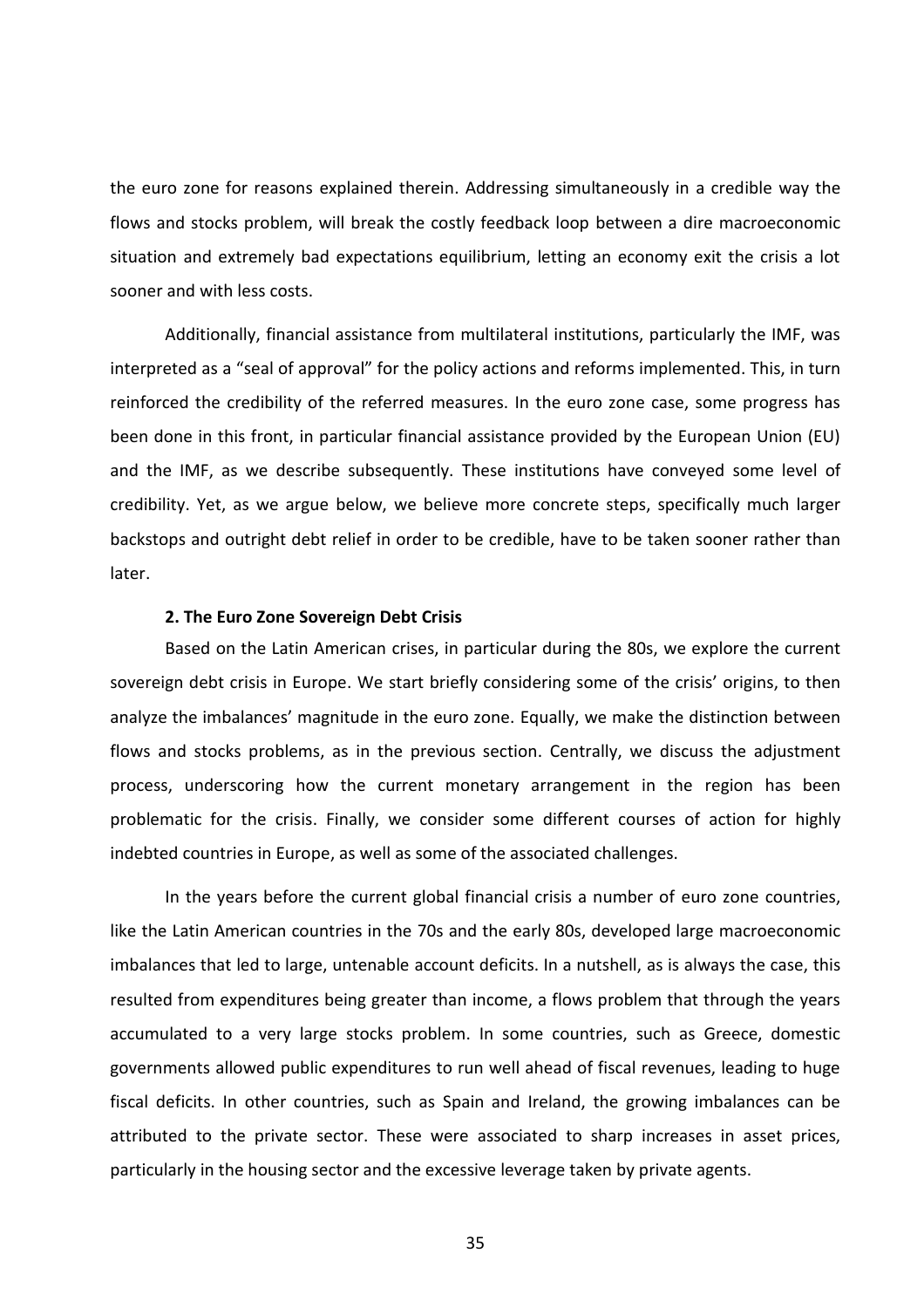The large external deficits -in countries such as Greece, Ireland, Italy, Portugal, and Spain- reflected macroeconomic mismanagement and, perhaps more prominently, differences in productivity among some members of the euro zone, which goes beyond macroeconomic mismanagement. In particular, the so-called peripheral countries tend to have much higher production costs than those corresponding to core countries, such as Germany. In fact, Germany, running a current account surplus, is the main counterpart to the countries experiencing large external deficits within the European Monetary Union.

Productivity differentials are due to several factors, in particular, rigid labor markets, and overly generous pension systems, among others.<sup>15</sup> Evidently, membership in the monetary union facilitated the imbalances' buildup, since the introduction of a single currency had *de facto* eliminated the foreign exchange risk among its members and also generated the perception of much lower credit risk spreads, leading to a higher degree of financial integration and lower interest rates (Spiegel 2008, IMF 2011). Thus, the imbalances' development was associated with a trend of core countries lending to peripheral countries at untenably low interest rates and, accordingly, having the latter governments and private agents accrue considerable debts.

In the euro zone, a number of events contributed to the deterioration of fiscal accounts, a flows problem, and an increase in public debt levels, a stocks problem. These took place after the global crisis' outbreak, which started in the US economy and in turn spread to the euro zone and, eventually, to the rest of the world. First, the negative impact of the global recession on domestic economic activity contracted the tax base and led to a significant decline in fiscal revenues (e.g., see IMF 2010a and Lane 2012). Second, in order to support economic activity, governments adopted fiscal stimulus measures, which increased fiscal deficits and public sector indebtedness (e.g., see IMF 2010a and ECB 2010). Finally, given the weak position of domestic financial institutions, governments implemented packages to support them, deteriorating fiscal positions, and adding to the public debt (e.g., see IMF 2010b Lane 2012). The combination of these factors pushed fiscal deficits to GDP ratios to even higher levels (Figure 11).

 $\overline{a}$ 

<sup>&</sup>lt;sup>15</sup> During the sovereign debt crisis, it has been common among analysts and policymakers to refer to the highly indebted European countries – Greece, Ireland, Italy, Portugal and Spain – as the euro zone periphery, in contrast to the group of countries, including Germany and France, among others, as the euro zone core.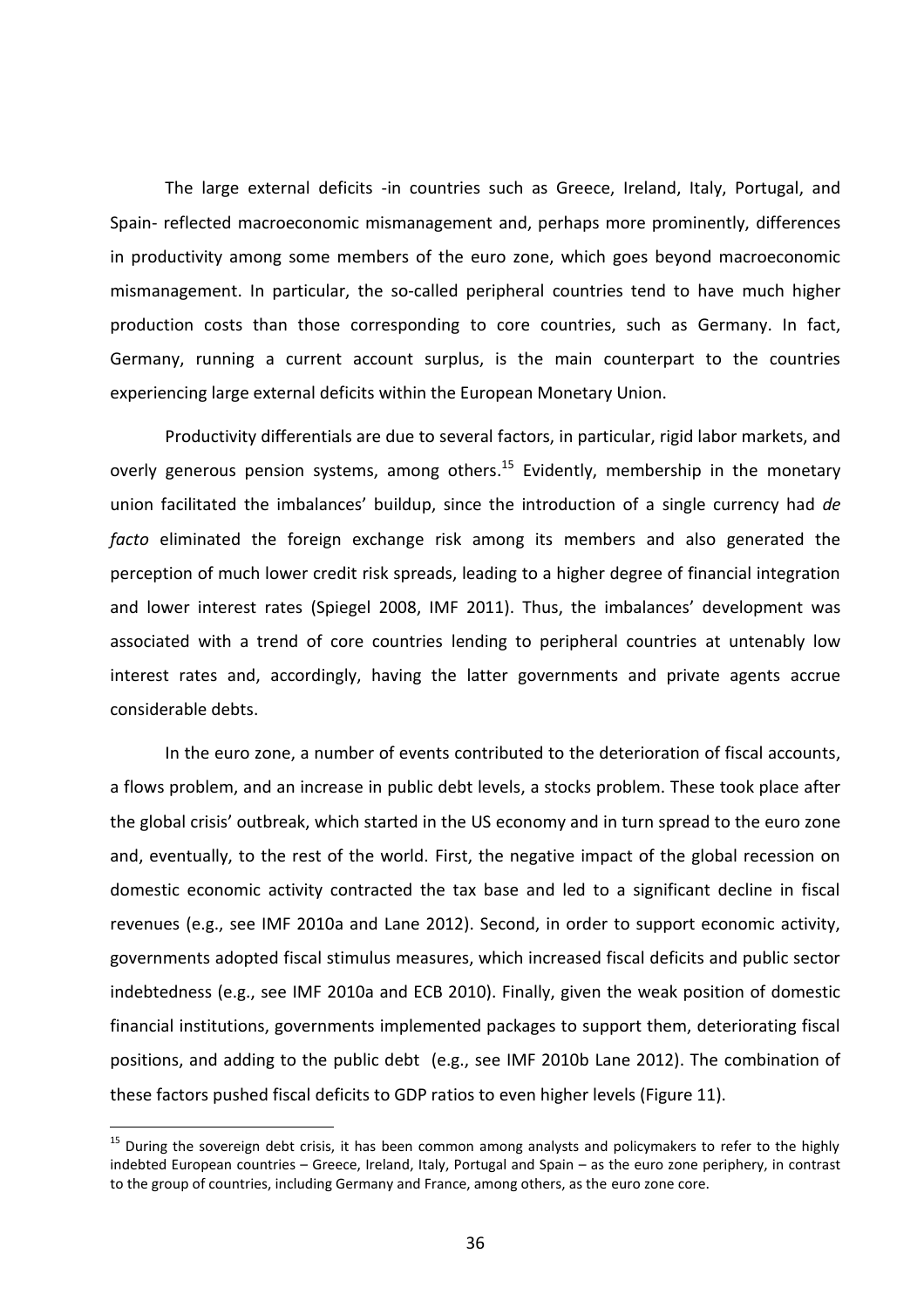

Source: International Monetary Fund, Fiscal Monitor.

Moreover, the fiscal positions' deterioration and the consequent increase in public debt levels raised concerns about the creditworthiness of a number of euro zone countries. As a result, the credit risk premium and financing costs increased for these countries. In some cases, accordingly, public debt was downgraded. What perhaps distinguishes this crisis from most others are two elements: first, the very adverse feedback of problems in the sovereign debt market and the banking system and, given the size of the monetary union, its systemic nature. Figure 12 depicts the evolution of credit default swaps (CDS) and long term interest rates for Greece, Ireland, Italy, Portugal, and Spain.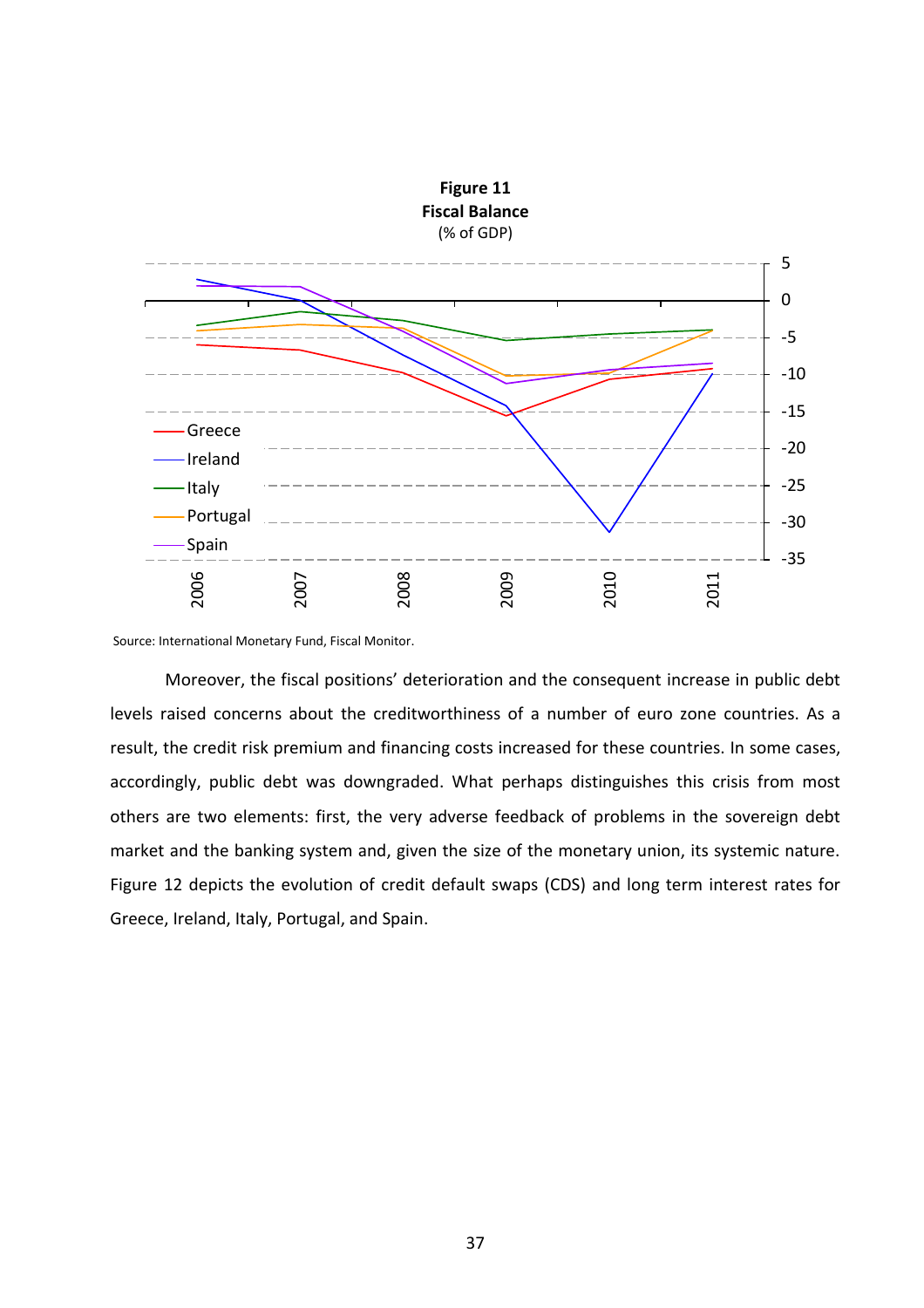

#### **2.1. The Economic Adjustment and Policy Response**

The economic adjustment in Europe has been, for the most part, based on expenditure reducing measures. More specifically, Euro zone countries have already put in place expenditure reducing policies, such as fiscal restraint. These programs have been complemented by the financial assistance of the European Union (EU) and the IMF. In late 2011, the creation of a new fiscal pact was announced. This pact focuses on fiscal discipline and intends to strengthen the enforcement of EU rules with respect to fiscal accounts and debt levels.

In short, expenditures in excess of available disposable income have to be reduced, addressing the flows problem. In effect, absorption has to adjust to levels consistent with available financing. However, the necessary reduction in aggregate demand is being worsened by the banking sector difficulties. As was mentioned, there is a negative feed-back loop between problems in the banking sector, the real economy, and the public finances which is making things much worse. This sets the stage for the use of backstops and for debt relief. Nonetheless,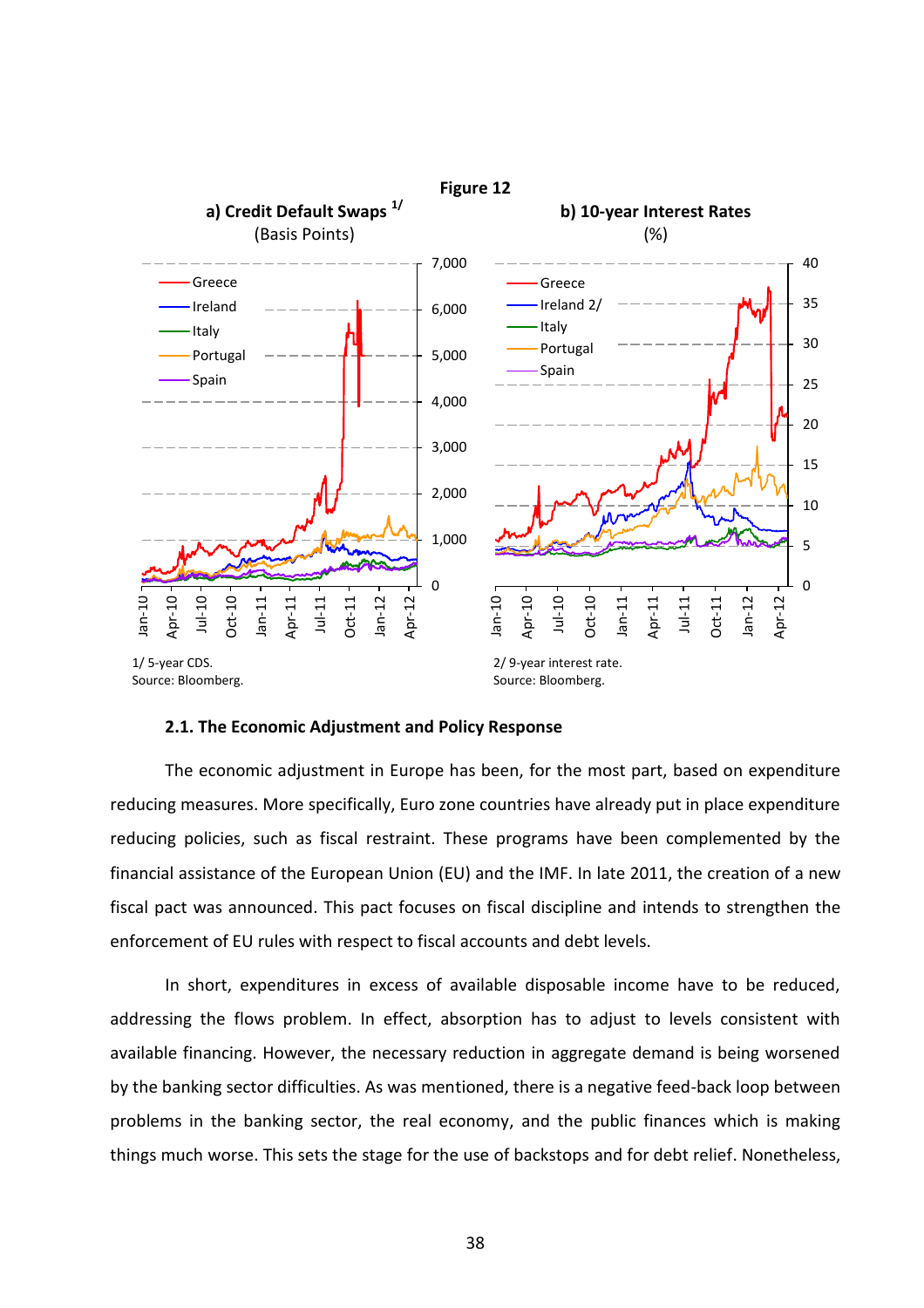given the moral hazard problems, we believe that reductions in the fiscal and current account deficits to zero are crucial as a commitment signal from the recipient country.

# **2.1.1. Flows**

Evidently, the two key variables which have to adjust in a crisis are consumption and investment, both public and private. For an initial assessment of consumption, Figure 13 depicts the respective paths for the selected countries in Latin America and the euro zone. In the first case, the adjustments in consumption for Chile and Mexico began in the early 80s, while in the case of Argentina and Brazil, they took place later in the decade. In the European case, although the diminishing trend is clear, so far they have not been drastically affected.





Source: International Monetary Fund. Source: International Monetary Fund.

Figure 14 contains data on the real GDP index for our selected group of euro zone countries. Needless to say, their GDP in 2011 was at levels lower that those observed prior to the crisis.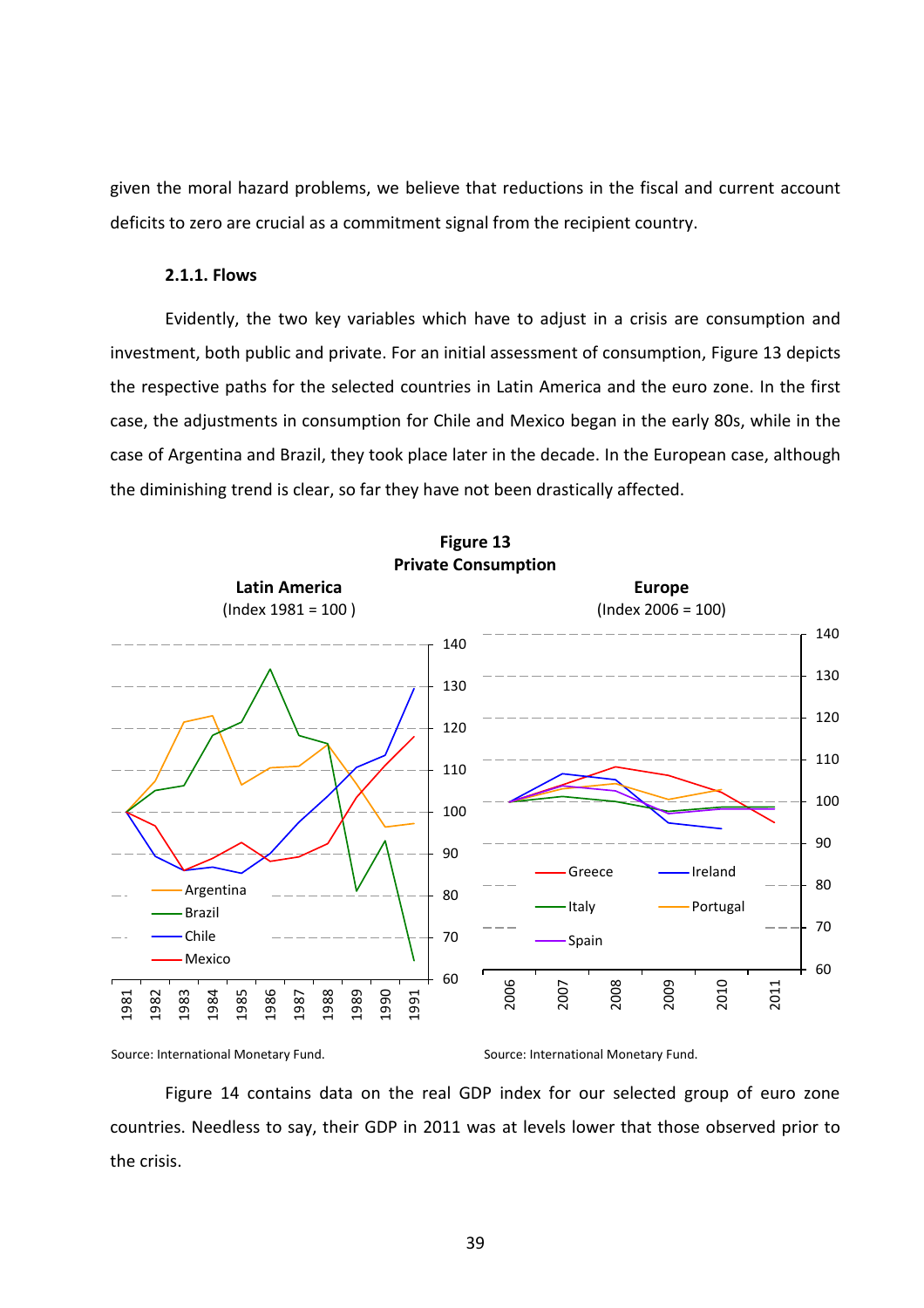

**Figure 14 Real Gross Domestic Product**

Source: International Monetary Fund. Source: International Monetary Fund.

Currently, in the euro zone the contraction in economic activity has been associated with a more drastic decline in investment expenditures, as compared to Latin America in the 80s. Figure 15 depicts the evolution of investment as a fraction of GDP in both cases. As is clear, the adjustment in investment in Europe has been more acute. Centrally, the sharp fall in investment expenditures has important consequences for economic growth in the future. In this sense, the crisis has not only been costly in terms of current output, but also in terms of unfavorable growth prospects, which would be eventually reflected in consumption's trends.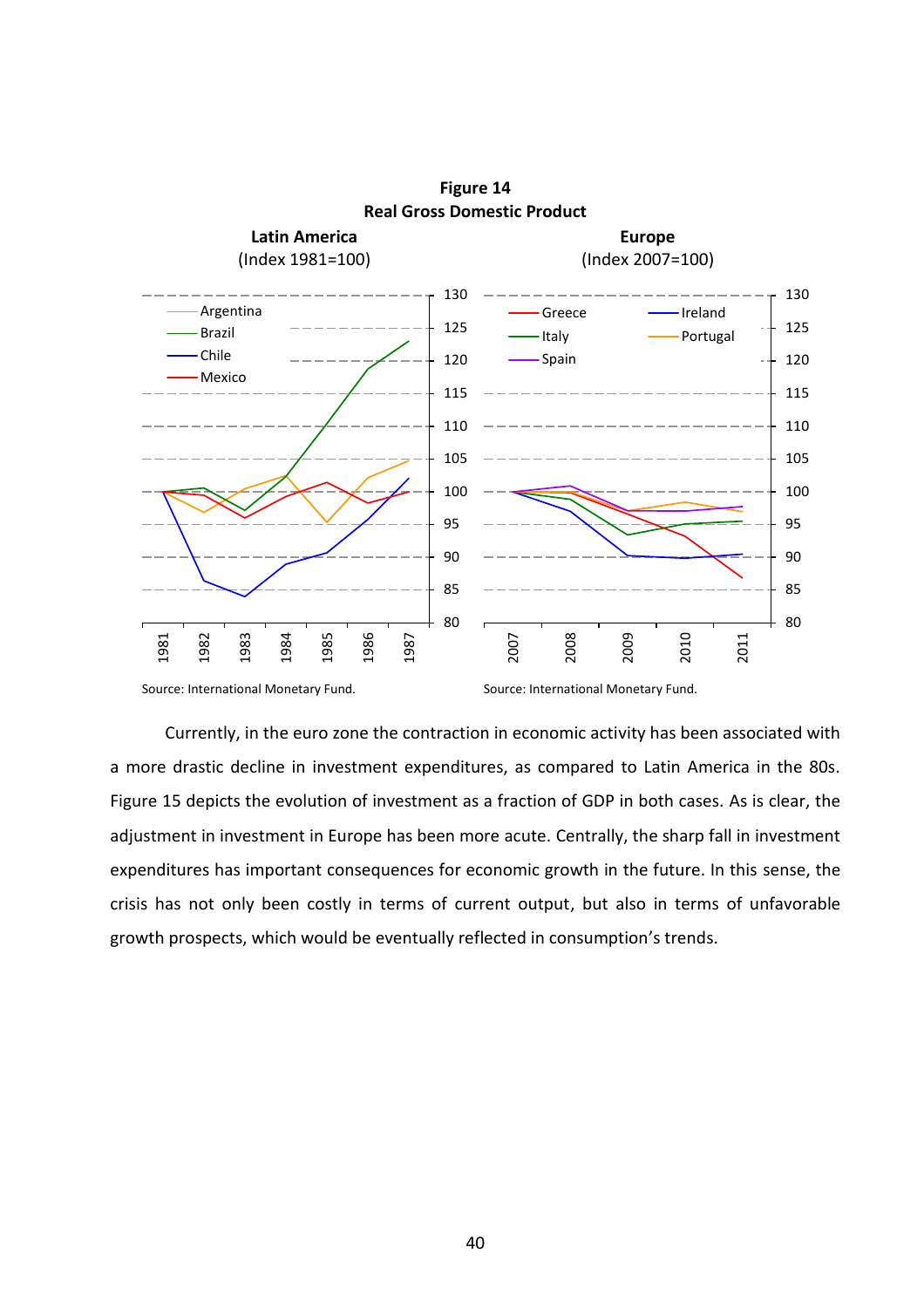

Source: International Monetary Fund. Source: International Monetary Fund.

Also, it seems to be the case that these countries have not been able to consolidate their fiscal accounts, despite the efforts made to do so. To gain a sense of how both cases contrast, Figure 16 presents the primary balances for the selected group of Latin American countries in the 80s and for a number of peripheral European countries in recent years. In general, the countries in the former group, except for Argentina, were able to achieve primary surpluses by the mid-80s. In contrast, most of the euro zone countries in the periphery experienced deficits in 2011 (Figure 16) and are currently still struggling.

All in all, based on the data provided, investment has taken a significant toll (Figure 15). Since real GDP has decreased (Figure 14) and consumption (Figure 13) has not drastically changed, there has been an increase in government expenditures. Nevertheless, this cannot go for long, as primary balances are, in most cases, still negative (Figure 16).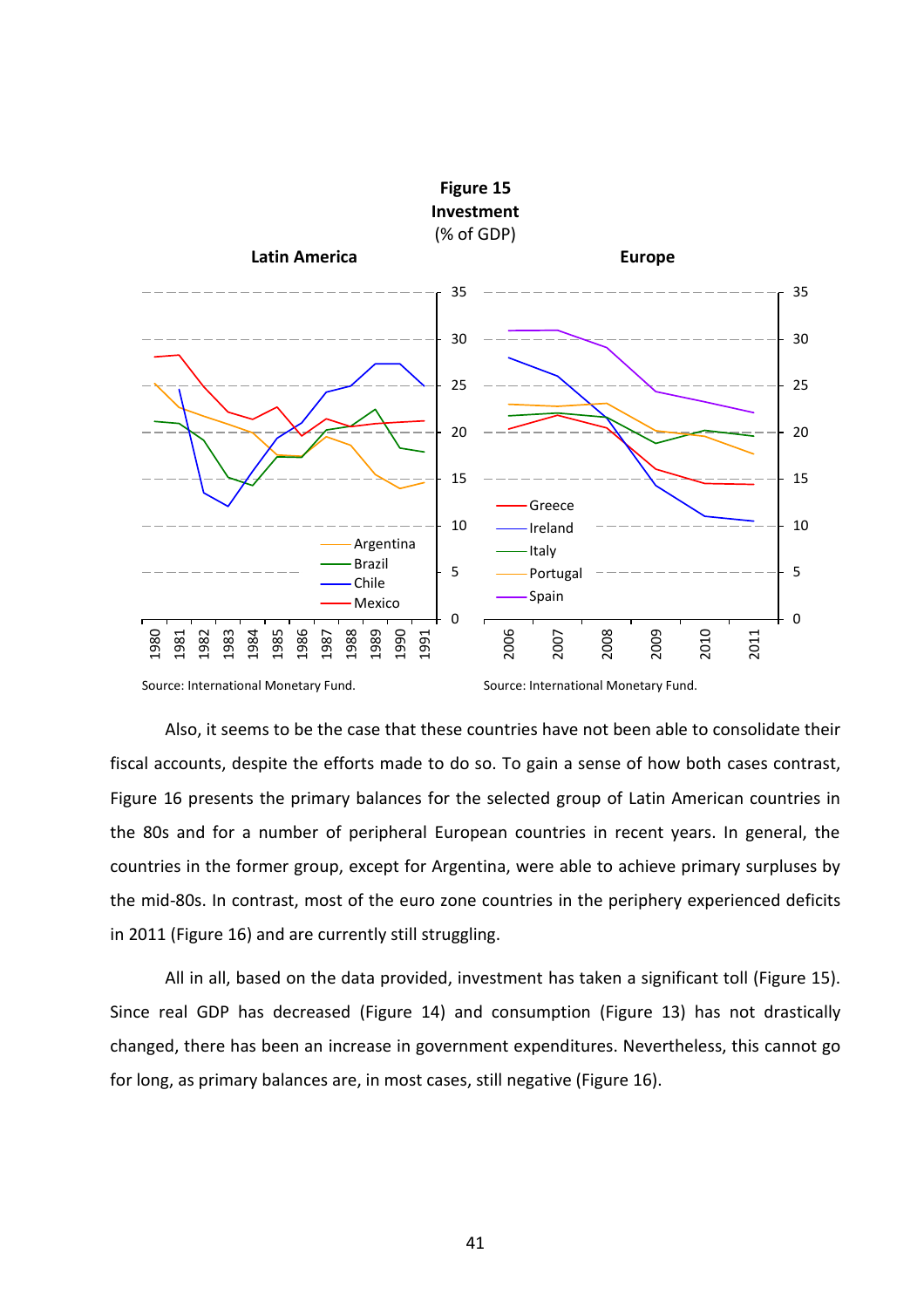

Source: Easterly 1989 and Banco de México: The Mexican Economy 1996.

Source: International Monetary Fund.

As for the external accounts, Figure 17 shows the current account as a fraction of GDP for the selected Latin American countries in the 80s and some euro zone countries in recent years. It seems that despite the fiscal consolidation plans implemented, most of the peripheral European countries have not been able to close their current account deficits. For instance, countries such as Greece and Portugal are still running very large external deficits. These are also in general greater than those corresponding to Latin American countries in the 80s.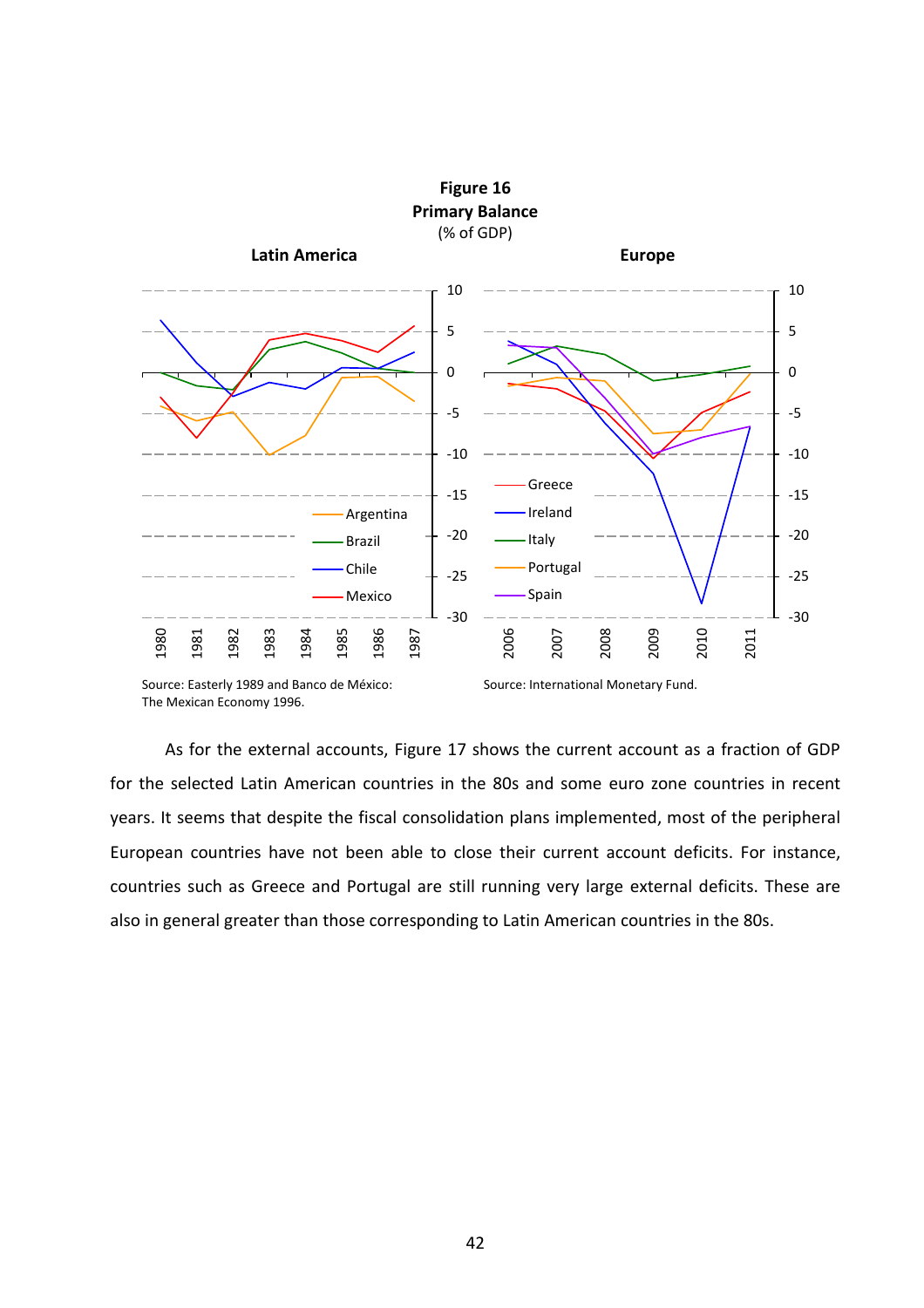

Source: International Monetary Fund. Source: International Monetary Fund.

We believe that carrying out austerity measures may be much harder in the case of the peripheral European countries. This is mainly due to the differences between the economic and institutional arrangements in the euro zone, and the economic and political regimes in Latin American at the time. Foremost, in contrast to the Latin American case, being a member of the European Monetary Union implies having fewer policy instruments available. In effect, its members have individually fewer tools for their economies' to adjust to either domestic or external shocks.

The adoption of a common currency among these countries means that the conduct of monetary policy is in effect undertaken by a supranational institution, the European Central Bank (ECB). Although each country in the monetary union is represented in the ECB, the decisions are made jointly. Moreover, as mentioned, the introduction of a single currency, which only the ECB can mint, implies that these countries do not have an independent exchange rate policy. As a result, evidently, member countries cannot individually resort to nominal devaluations to generate temporal real depreciations.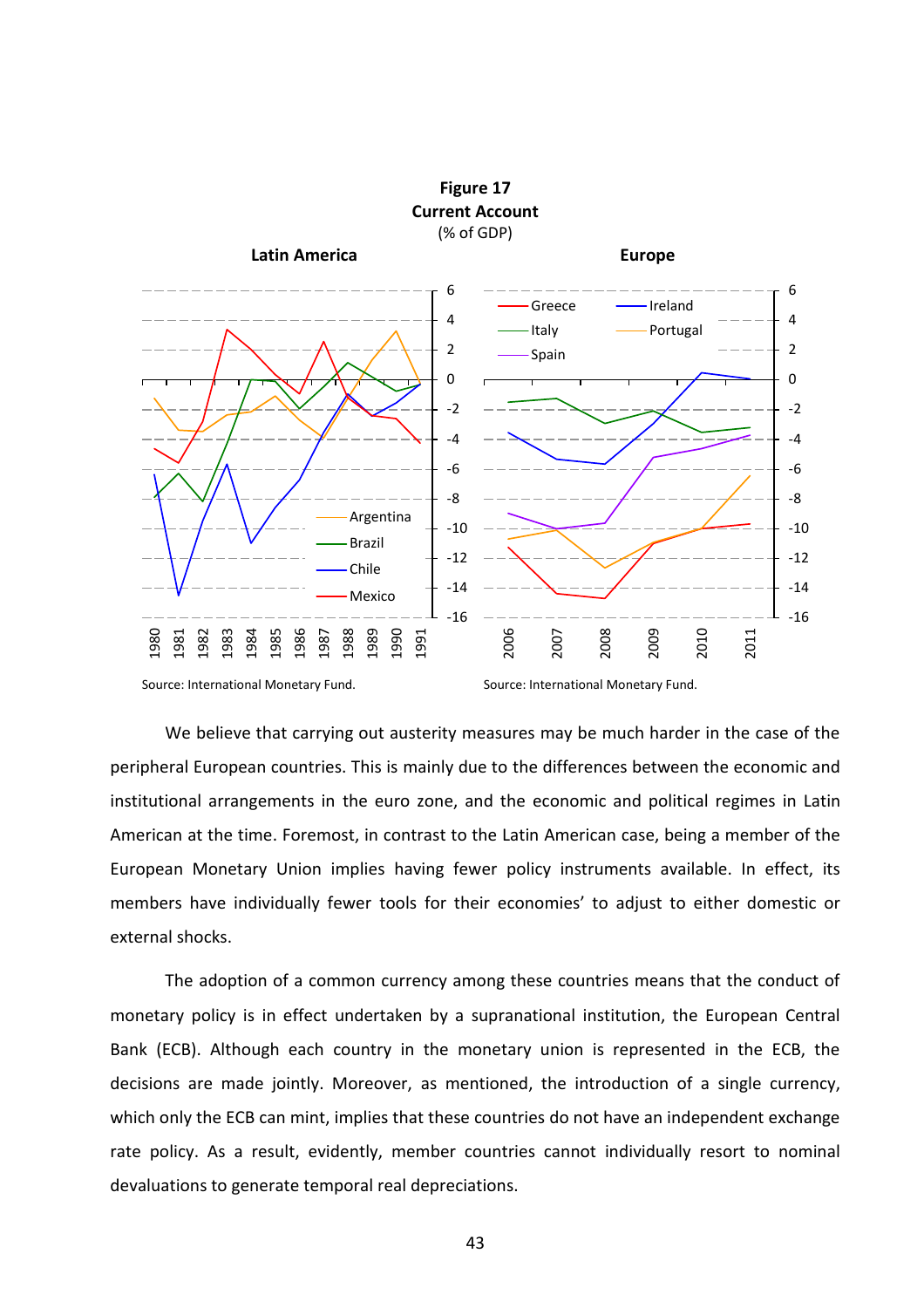These factors, among others, have made it much more difficult to solve the crisis in Europe. In the Latin American debt crises, for example, the depreciation of real exchange rates provided a head start in terms of supporting economic activity and generating external surpluses in order to repay foreign debt obligations during the adjustment process. In addition, it acted as a risk-sharing mechanism for the adjustment's burden.

Countries in the euro zone might choose jointly to devalue the euro. Nonetheless, real exchanges rates among these countries are fixed. In this respect, Figure 18 depicts the real exchange rate for some Latin American countries in the 80s and for some euro zone countries in the 2000s. Clearly, countries in the former group were able to generate considerable real depreciations, while countries in the latter group have not, and probably will not, be able to do so.

Even though achieving fiscal sustainability is necessary, in the absence of real depreciations that buffer the adverse impact on output, additional expenditure reducing policy actions, such as a more aggressive fiscal restraint, will probably lead to deeper downturns. A more severe recession makes improving a fiscal position and bringing down debt to GDP levels intricate tasks. Of course, this is exacerbated by the repercussion of the banks' situation in the public finances. The current situation for the highly indebted euro zone countries illustrates the difficulties to properly adjust their fiscal accounts. All of this can be clearly appreciated in the appendix. There, it is shown that, under certain circumstances, after some time with very onerous costs of macroeconomic adjustment, it can be optimal for a government to default on its debt. Of course, since we are talking here about a monetary union and with many of its members mired in the crisis, the problems derived from one member defaulting on the incentives of the others can lead to an almost inextricable situation.

With regards to inflation, although no panacea by far, first, it can be the byproduct of various policies, for instance, a set of nominal devaluations. Second, it is part of the mechanisms that facilitates the adjustment. Third, it is a mechanism that redistributes the losses, and as such it can be thought as a risk-sharing device.

The adjustments that have taken place have already been draconian. Yet, the necessary adjustment is possibly much greater. In effect, the lack of an exchange rate policy, the low levels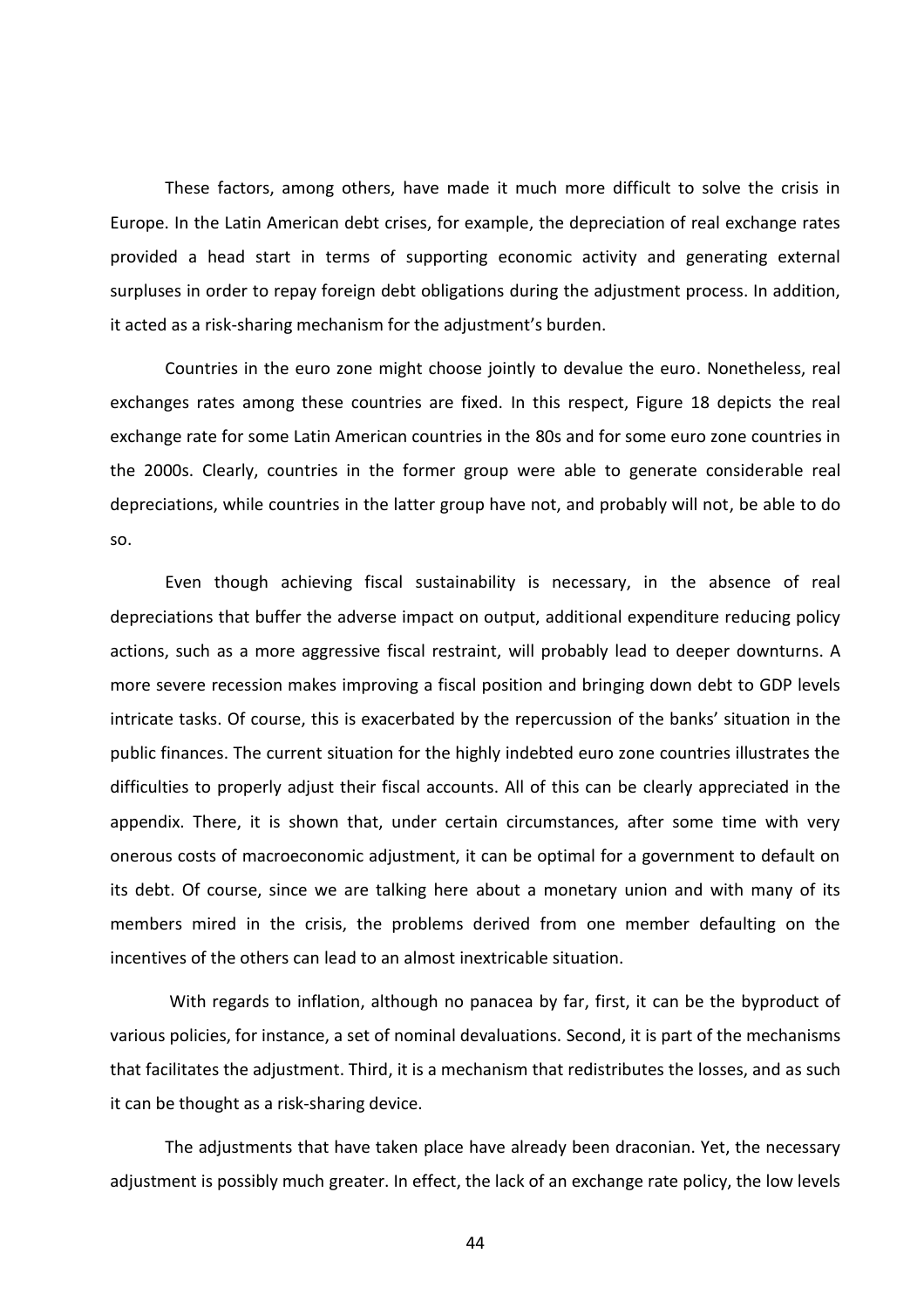of productivity, and the unfavorable prospects of the global economy, mean that the brunt of the adjustment will have to rely on an even sharper contraction in domestic income and imports. It is difficult to think that this will be politically viable.



Note: The real exchange rate is defined as EP\*/P, where P is the CPI of the country, E is the exchange rate in units of domestic currency per US dollars, and P\* is the US CPI. An increase in the index implies a real depreciation. Source: International Monetary Fund.

2/ An increment implies a depreciation. Source: BIS.

Full credibility has been absent in the euro zone crisis. As mentioned, the magnitude of the sovereign debt crisis in the euro zone, the lack of a comprehensive set of policy options, and the lag in the economic reforms to address the economic difficulties in Europe, have led to a deterioration in credibility. Consequently, the perceived risk of an extremely adverse event, such as a sovereign default episode with large disruptions in financial markets and economic activity, has been increasing.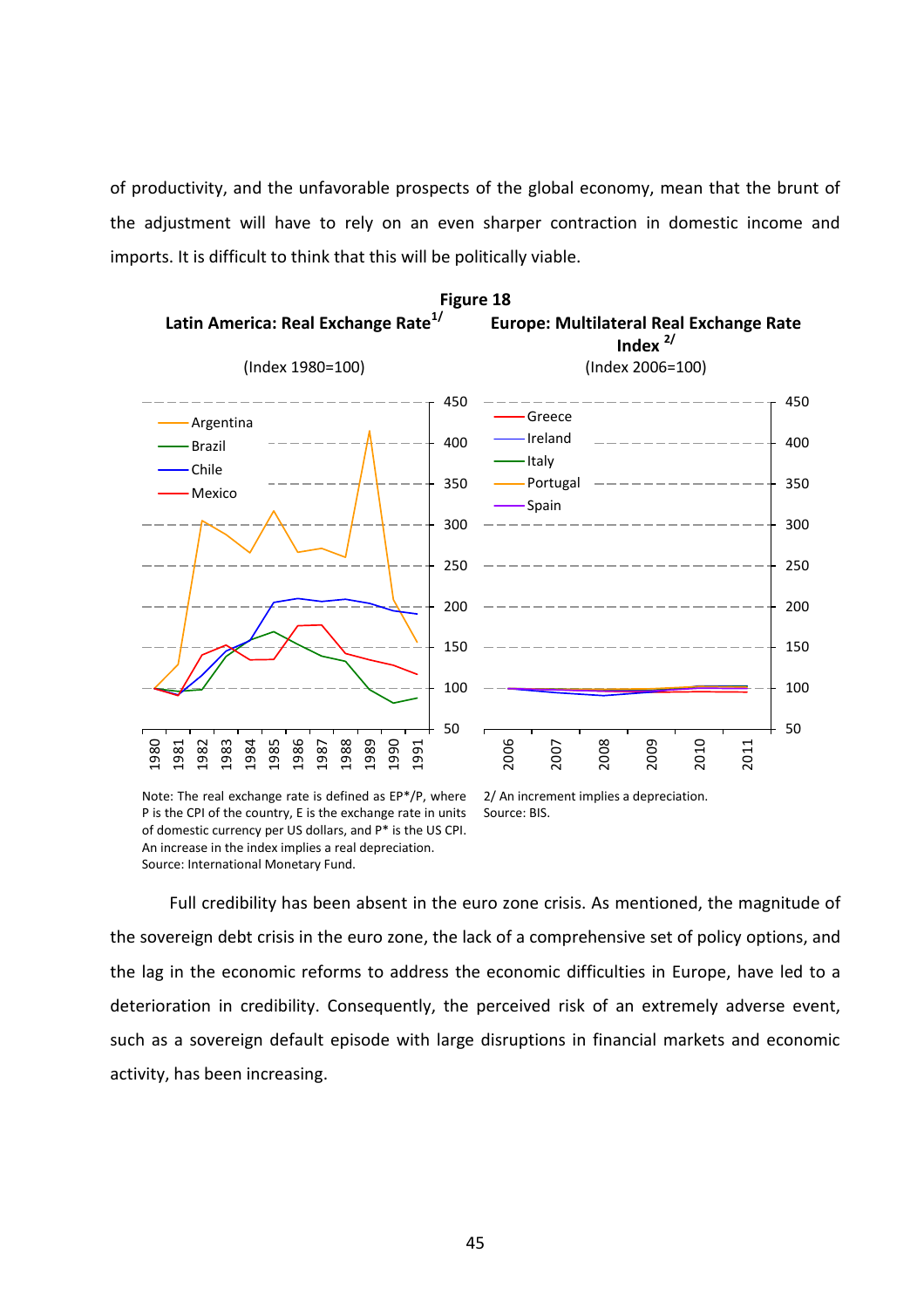## **2.1.2. Stocks**

 $\overline{a}$ 

Countries in the euro zone periphery face large debt payments denominated in euros, a currency they do not mint, as mentioned. This is similar to Latin American countries in the 80s which had debts denominated in US dollars.<sup>16</sup> Moreover, in many respects the magnitude of the euro zone's current standoff is greater than that of Latin America in the 80s.

To appreciate this, Figure 19 shows the government gross debt as a fraction of their GDP, for Greece, Ireland, Italy, Portugal, and Spain.



In all these countries, except for Spain, the public debt to GDP ratio has reached levels that exceed their GDPs. In contrast, during the Latin American debt crisis, Mexico and Brazil had a total external debt to GDP ratios, well below 100 per cent. Argentina only registered a figure

 $16$  In principle, countries that have their own currency and issue government debt in that currency can resort to printing money with the direct consequence of an increase in inflation, to dilute the real value of their nominal debt. However, euro zone countries do not individually have the option of printing money to do so. In this aspect, public debt of euro zone countries resembles the external debt of Latin American countries.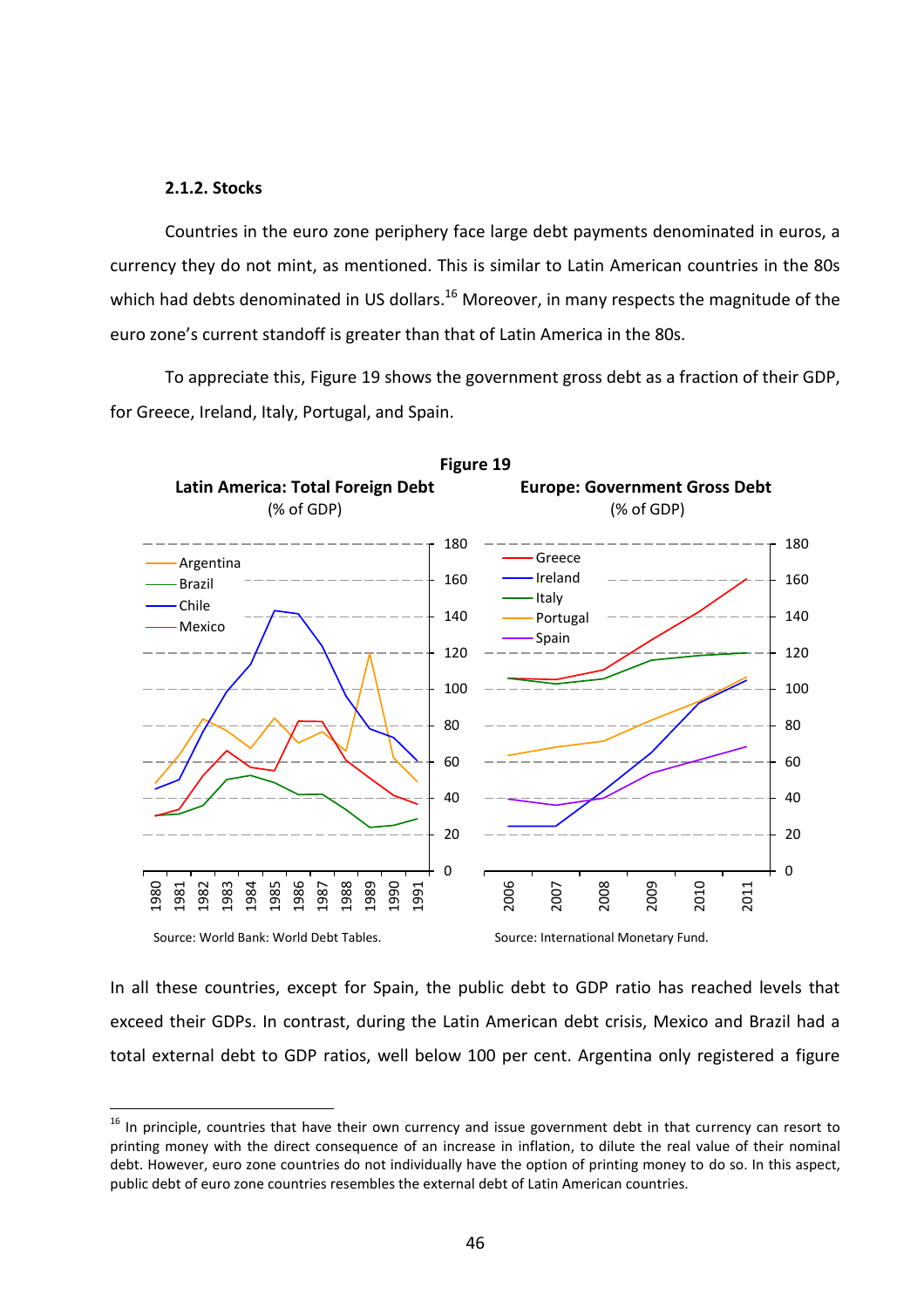above this level for one year. Although Chile reached an external debt to GDP ratio of around 140 per cent in the mid-80s, it was able to significantly reduce this ratio by the second half of that decade (Figure 19).

Altogether, as in the Latin American crises at the time, the euro zone is currently in a catch-22 situation. A weak economic performance is not conducive to an improvement in fiscal positions. Fragile financial conditions are not supportive of economic growth. Fiscal positions might worsen if significant resources are needed for the financial sector. Moreover, there are institutional hurdles to delineate swifter changes in policy response. In turn, full credibility is lacking, which is conducive to lessen economic activity.

# **2.1.3. Additional Implications of the Economic Adjustment and Policy Response**

In much of the discussions regarding the euro zone crisis there is a central issue. The fact is that a lengthy and deep adjustment is already in place and, surely enough, one can only hope for the recovery. Nonetheless, the adjustment costs, mostly those associated to the stocks problem, have to eventually fall on some specific groups. Given that the euro zone does not have much flexibility in terms of a set of mechanisms and policy tools that could help sharing in the adjustment's burden, the crux of the matter is which groups are going to sustain what part of the burden. This, to a great extent, depends on the type of adjustment agreed upon in the negotiation processes within the euro zone.<sup>17</sup>

In this context, it is useful to think of the set of mechanisms and policies as a type of risksharing arrangement. A standard theoretical result in the literature is that under optimal risksharing, as a consequence of a macroeconomic shock, each individual reduces his or her consumption in equal proportion and, thus, analogously, any other group (e.g., see Kreps 1990). For instance, a ten percent reduction in a region's product, under an optimal risk-sharing

 $\overline{a}$ 

 $17$  Seeing the same issue from another perspective, under the presence of several adjustment mechanisms the crisis' burden is shared among nominal variables, e.g. inflation, nominal component of the exchange rate, etc., and real variables, real exchange rate, consumption, investment, etc. Thus, given the reduced number of such mechanisms and policy tools the crisis' burden falls, for the most part, on real variables.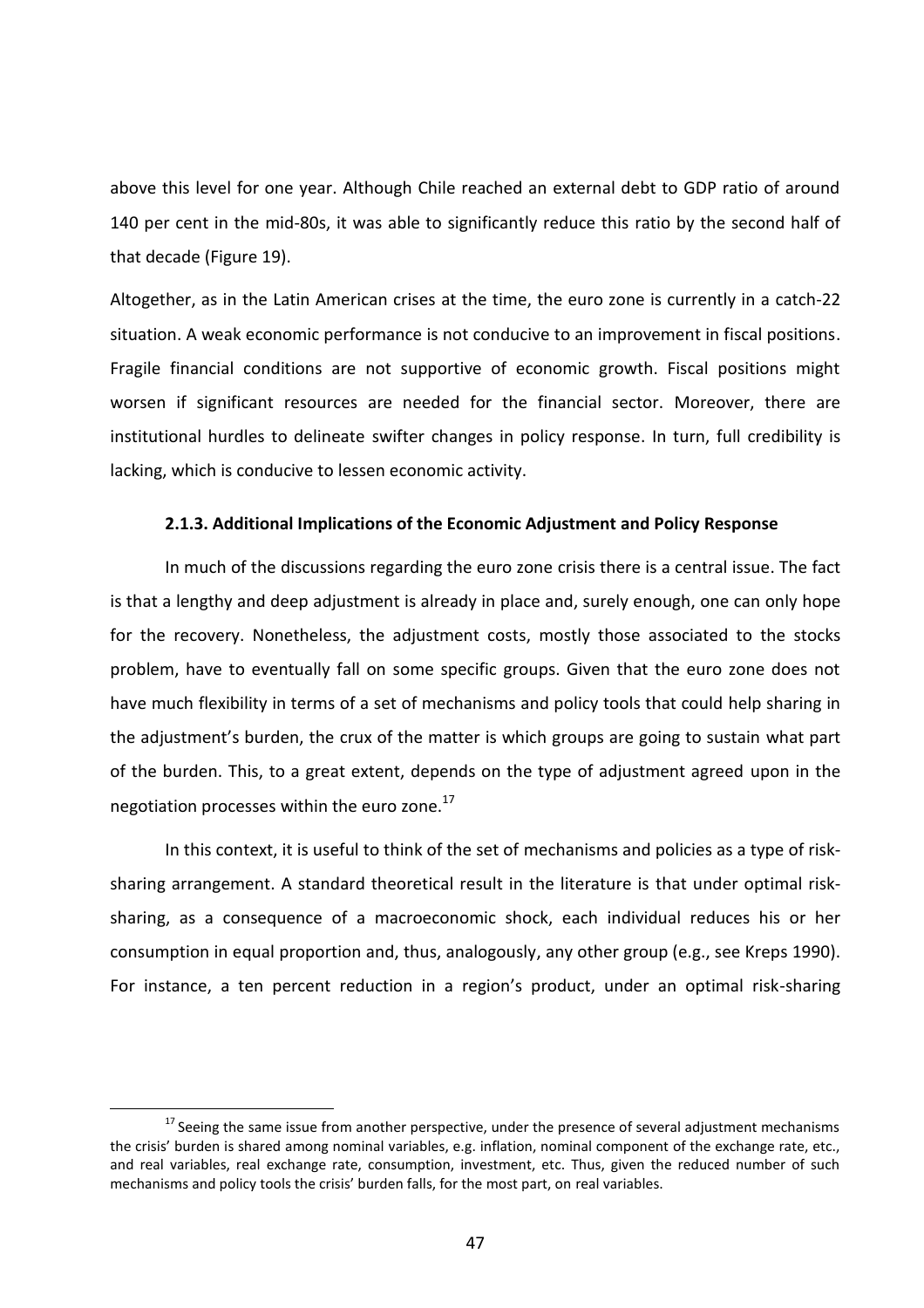scheme, leads to a ten percent reduction in every individual's consumption.<sup>18</sup> In contrast, in most crises, as those that have been considered, a shock is asymmetrically shared. Furthermore, given the institutional arrangements and policy constraints in the euro zone, we conjecture that the magnitude of such asymmetry in this case is significant. Moreover, in the euro zone there is additional ambiguity regarding the adjustment's burden, given that its design -at the timenever contemplated certain contingencies, such as the possible renegotiation of nominal contracts.

# **2.2. Some Possible Courses of Action**

 $\overline{a}$ 

We explore some possible courses of action to contribute to the adjustment process in euro zone. Also, we discuss the main challenges associated with each of these courses. Not surprisingly, we find that many of the channels through which the euro zone could and should be adjusting are either "turned off" or simply not working. We then go on to suggest what we believe are two crucial elements still lacking for the crisis to dissipate.

In this context, *first*, even if an economy within a monetary union does not have, for instance, an exchange rate policy at its disposal, it could -at least in principle- adjust to shocks by means of either labor mobility or changes in the real wage (Mundell 1961).

Nevertheless, several subtle factors are in effect limiting labor mobility. Basically, even though there are no legal barriers to workers' migration within the euro zone, it is well known that cultural factors such as language differences play a role diminishing labor mobility. These factors have inhibited the economies' adjustment through this channel.

As we know, Greece, Ireland, Italy, Portugal, and Spain's unit labor costs increased substantially since the late 90s (Figure 20). This implied a sharp loss in competitiveness for these countries, which needs to be corrected if we are to expect an improvement in economic growth potential. Moreover, labor market rigidities in Europe significantly limit nominal wage downward flexibility, reducing the effectiveness of changes in nominal wages to reduce wages in real terms and, thus, decrease unit labor costs (Krugman 2011).

<sup>18</sup> This refers to an arrangement made *ex-ante*. An issue is that some of the contingencies currently taking place were never considered. As such, even equally sharing the adjustment is optimal, enforcing such an arrangement *expost* is inherently difficult for the obvious reasons.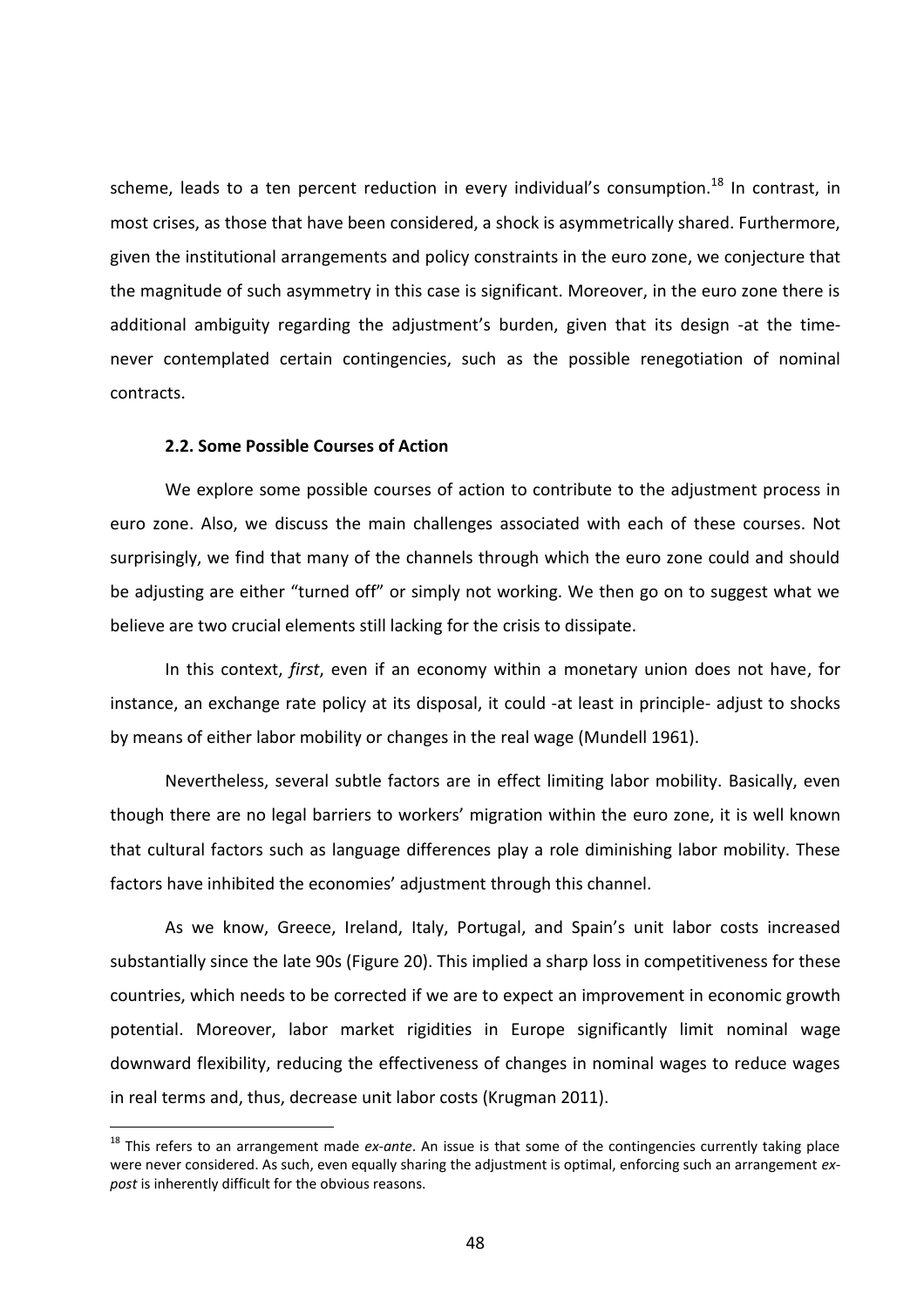Devaluating the nominal exchange rate and generating inflation was used to cut real wages in Latin America. This was the alternative given nominal wage downward rigidity. Nonetheless, as mentioned, this is not possible within a monetary union and, jointly, it is very probable that a subset of countries within the Union would find such policies unacceptable. Thus, the reduction of labor costs is fairly difficult for Europe.

*Second*, an internal devaluation is a potential alternative to improve competitiveness. In such case, the euro zone member's real exchange rate adjustments would need to be carried out by means of a change in the general level of domestic prices. That is, a real depreciation would require having a domestic inflation rate lower than the one prevailing abroad.





Source: Annual macro-economic database of the European Commission.

Having said that, consider the inflation rates in Germany and in peripheral countries (Figure 21). In general, they are all below three per cent. Thus, in light of the low inflation rates prevailing in zone, a real depreciation would possible entail a deflationary episode.

Moreover, deflations are commonly associated with a markedly weak demand, and consequently usually take place in the context of large economic recessions (Bernanke 2002).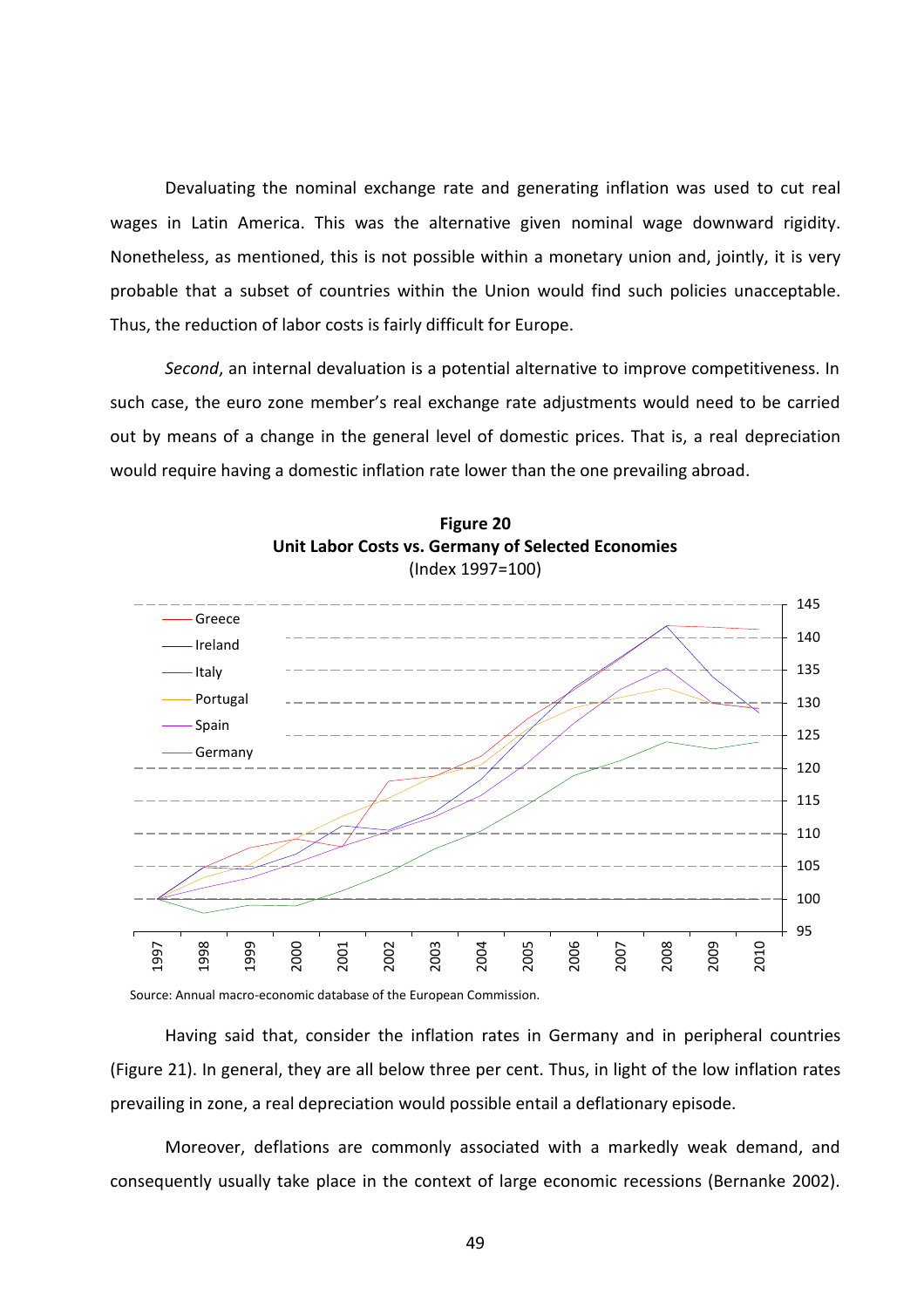Under these circumstances, a period of falling prices in the highly indebted euro zone countries would probably require a further contraction of aggregate demand, which would entail a more severe fall in output, with even higher social costs in terms of unemployment and reduced standards of living. Also, having a deflation would go directly against the dilution mechanism for the nominal denominated government debt. In addition, deflation would imply a brutal redistribution from debtors to creditors, precisely when most of the affected economies have an over indebtedness problem. Furthermore, if several countries would equally follow this strategy, the consequences could be very adverse for overall growth in the euro zone and beyond. In all, an internal devaluation is not likely to be feasible, neither at an individual nor at the Union level.





Source: International Monetary Fund.

*Third*, based on the Latin America experience, growth enhancing policies are essential for solving debt crises. Thus, the implementation of comprehensive structural reforms to increase productivity and enhance competitiveness is an imperative for the euro zone. In order to establish a balanced economic growth path, to achieve sustainable fiscal policy paths, and to be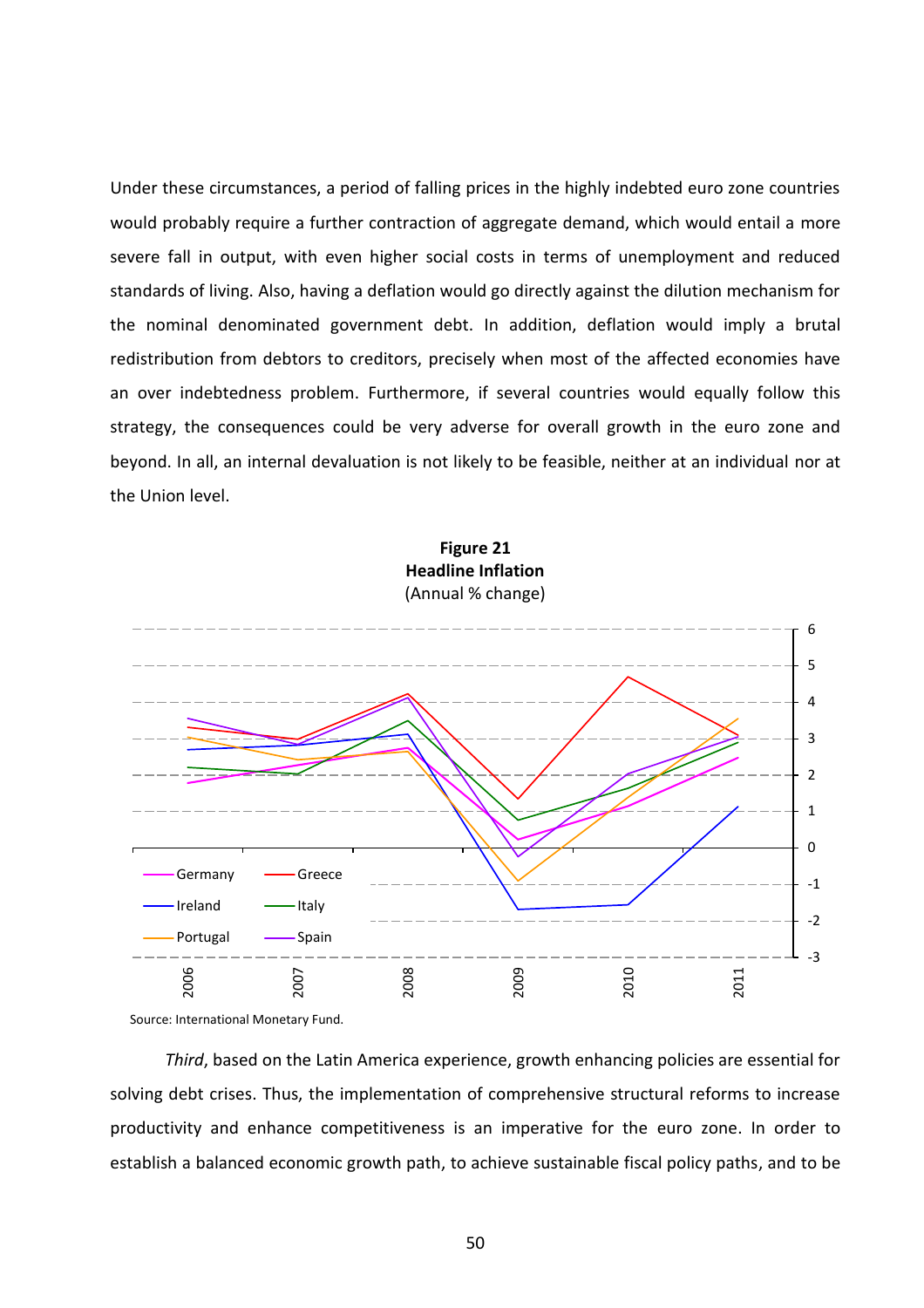able to reduce debt to GDP ratios, one can strongly argue that euro zone countries should focus on structural reforms. This, indeed, has been the case. In fact, one can hardly overemphasize the importance of these reforms since in a monetary union, without the possibility of nominal devaluations, improving competitiveness is a very important element.

Designing and adopting these reforms takes time and, above all, political consensus. A number of countries have begun to adopt measures to increase the flexibility of their rigid labor markets, but progress has been slow. Furthermore, once the structural reforms have been enacted and adopted, in many cases their beneficial effects will take time to fully materialize and have an effect on the economy. In Latin American countries, as mentioned, structural reforms were part of the strategy to exit the debt crisis in the 80s. However, before such reforms were implemented, the depreciation of the real exchange rate, and the decline in real wages had already contributed to a rise in net exports and, accordingly, supported economic activity.

Moreover, currently the problem can be seen as one of "insufficient" demand, due to the corrections in the economic agents' balances that have taken and still need to take place. In the short run, the structural reforms, leading to an improvement in supply, can even exacerbate the short run imbalance between aggregate supply and demand.

In sum, being a member of a monetary union takes away essential adjustment mechanisms, in particular, the exchange rate and, even though no panacea, inflation. This situation puts most of the adjustment's burden on economic activity, income, and employment. It also implies higher economic and social costs. This is even without taking into account the dramatic problems arising from the negative feedback between the public finances and the banking sector, which can increase the size of the problem manyfold. The expenditure-reducing measures implemented have already led to significant social unrest. If this continues, it is not difficult to think of situations such as the one modeled in the appendix, where it is optimal for a government to default. A worst case scenario would follow.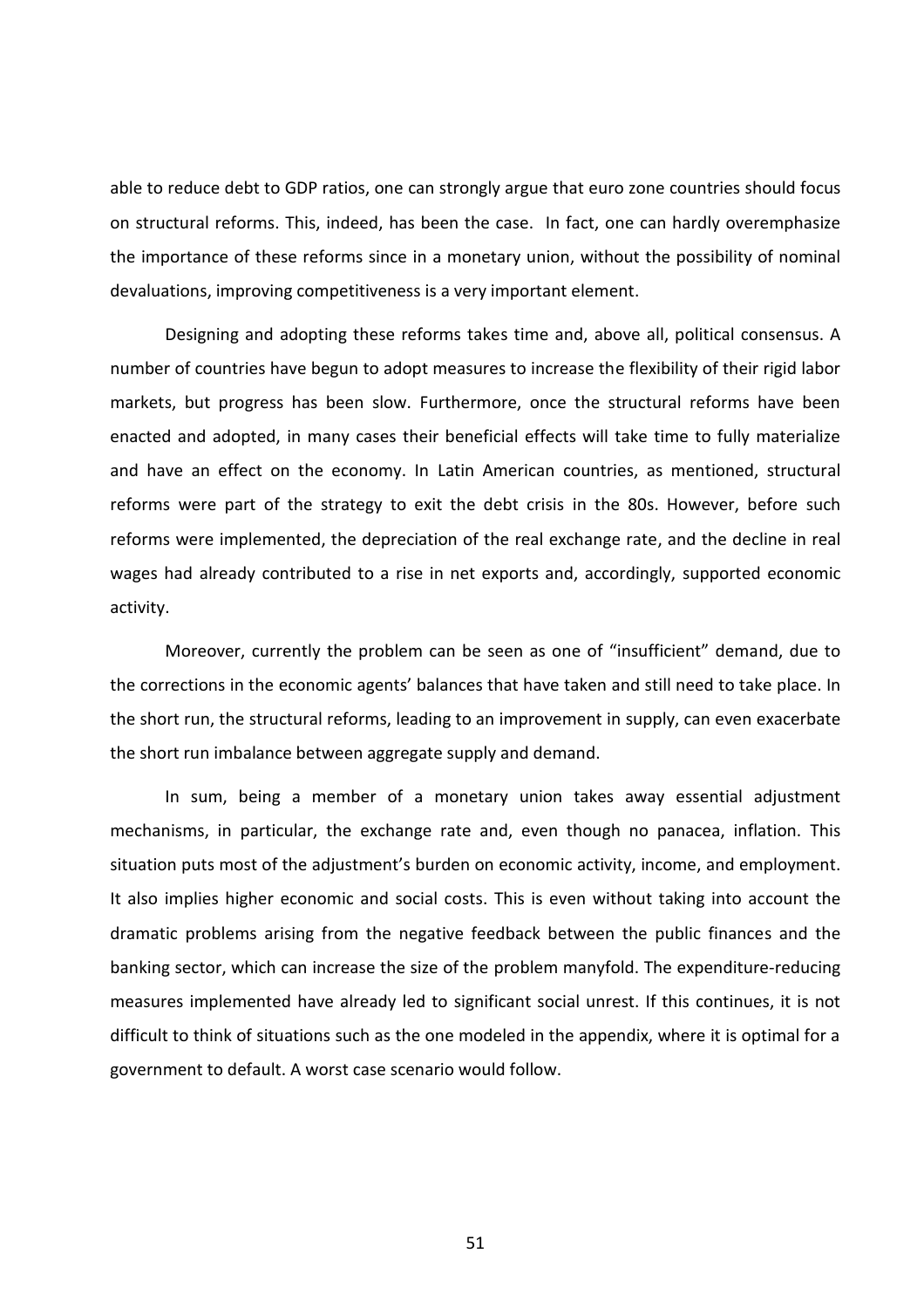#### **2.3. Financial Assistance to Debtor Countries**

The peripheral countries are undergoing a draconian adjustment. As large as the former is, so far, on average, it is clearly smaller than in the Latin American case whence in this case the accumulated disequilibria was smaller. What is more, in the European case, as has been discussed, there are no important price mechanisms that could make the adjustment relatively less costly and quicker, plus the fact that the region has to contend with the banking crisis, which is potentiating the problem. Under these circumstances, the case for substantial financial assistance and debt relief is certainly a strong one. Recall that the case of Latin America in the 80s strongly suggests that debt relief is a crucial element for exiting debt crises. But as mentioned, in this case a strong commitment signal is proposed to account for moral hazard problems that would arise.

More concretely, this commitment signal would entail the reduction of both the fiscal and the current account deficits to zero. We believe this would be beneficial for the following reasons. First, it would allow the recipient country to signal to the financial markets its level of commitment and seriousness of purpose, thus weeding out those potential countries that are not serious enough about their pledge. In particular, taking both balances to zero signals that, at least in terms of flows, the economies doing the adjustments have done so consistent with zero net outside financing, in effect, having fully adjusted flows in the economy to reflect this. Second, it would bring assurance to those institutitions and countries providing the debt relief resources to the recipient country. In sum, given the reduction in asymmetric information, it would alleviate the moral hazard that would arise if the debt relief is provided unconditionally.

The severe debt crisis in Europe threatens financial stability in the region and beyond. In this setting, European authorities, along with the IMF, have adopted measures to provide financial support to debtor countries. However, European authorities, in general, have not yet considered debt reduction for highly indebted euro zone countries. The exception is the haircuts accepted by private bondholders of Greek sovereign debt in the first half of 2012. In what follows, we briefly discuss the main measures that have been taken to provide financial support.

In terms of financial support to countries in trouble, the response of the EU has been the creation of new lending facilities, which can provide financial assistance to governments and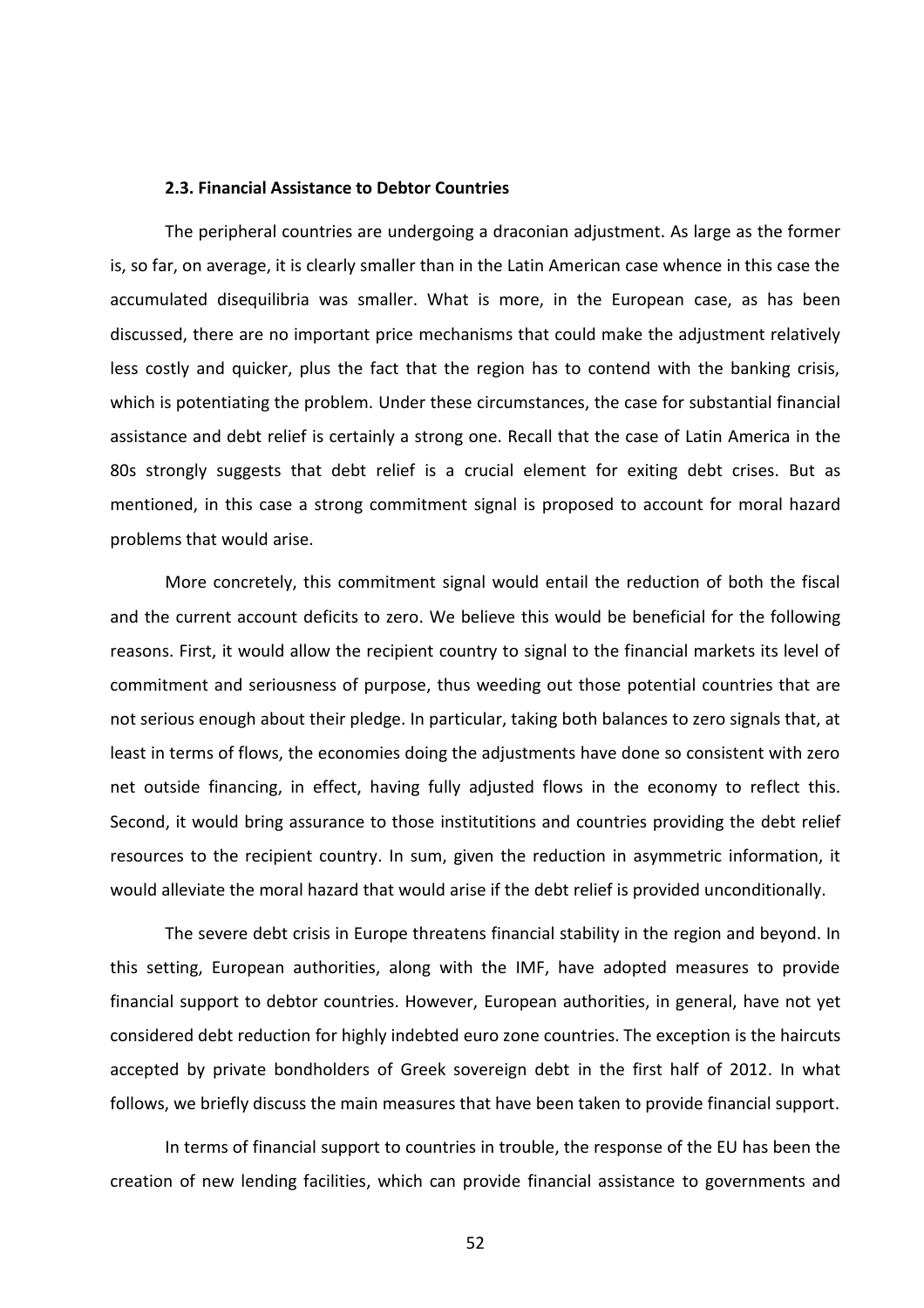financial institutions in the euro zone. Currently, the main facility in operation is the European Financial Stability Facility (EFSF). This facility was established in May 2010 with the remit of issuing bonds to raise funds and, in turn, assist euro zone members in financial difficulties.<sup>19</sup> It is expected to be replaced by a permanent one, namely, the European Stability Mechanism (ESM) in 2013. During 2012 the EFSF and ESM have coexisted. Up to this point, they have a joint overall lending capacity of 700 billion euros.

Hitherto, four countries have received financial assistance from the EU in conjunction with the IMF, namely, Greece, Ireland, Portugal and, more recently, Spain. In general, financial support has been subject to the implementation of fiscal consolidation packages. The perception is that these have not succeeded in correcting, what in fact are large fiscal deficits in these countries.

The first country that received financial support was Greece in Mav 2010.<sup>20</sup> In addition. the EFSF and the IMF have provided financial assistance to Ireland and Portugal. The rescue program for Ireland was agreed in December 2010, and the one for Portugal in May 2011.

Subsequently, given the fiscal and financial problems in Greece, a second financial assistance program was announced in July 2011, which was subject to negotiations and was revised in early 2012. The Greek government negotiated haircuts on Greek bonds with private creditors. In this setting, the second rescue plan combined financial assistance from the EU and IMF with debt relief. The stated goal was to reduce its debt to GDP ratio to 120 per cent by 2020. That is, in spite of the debt reduction, public debt will remain above 100 per cent of their GDP.

Yet, it seems to be the case that these measures may not be sufficient to bring down public debt to long-run sustainable levels. Up to this point, European authorities have not considered debt relief for other countries in the euro zone. Finally, authorities agreed to provide financial support to Spain in June 2012, mainly to recapitalize its domestic banking system.

 $\overline{a}$ 

<sup>&</sup>lt;sup>19</sup> The bonds issued by the EFSF are guaranteed by euro zone members according to their share in the capital contribution to the ECB. The EFSF can use the funds raised to provide financial support to euro zone governments, to purchase government bonds in the secondary market, and to finance the recapitalization of banks.

<sup>&</sup>lt;sup>20</sup> This program was established before the creation of the EFSF. Thus, the financial support to Greece took the form of bilateral loans from other governments.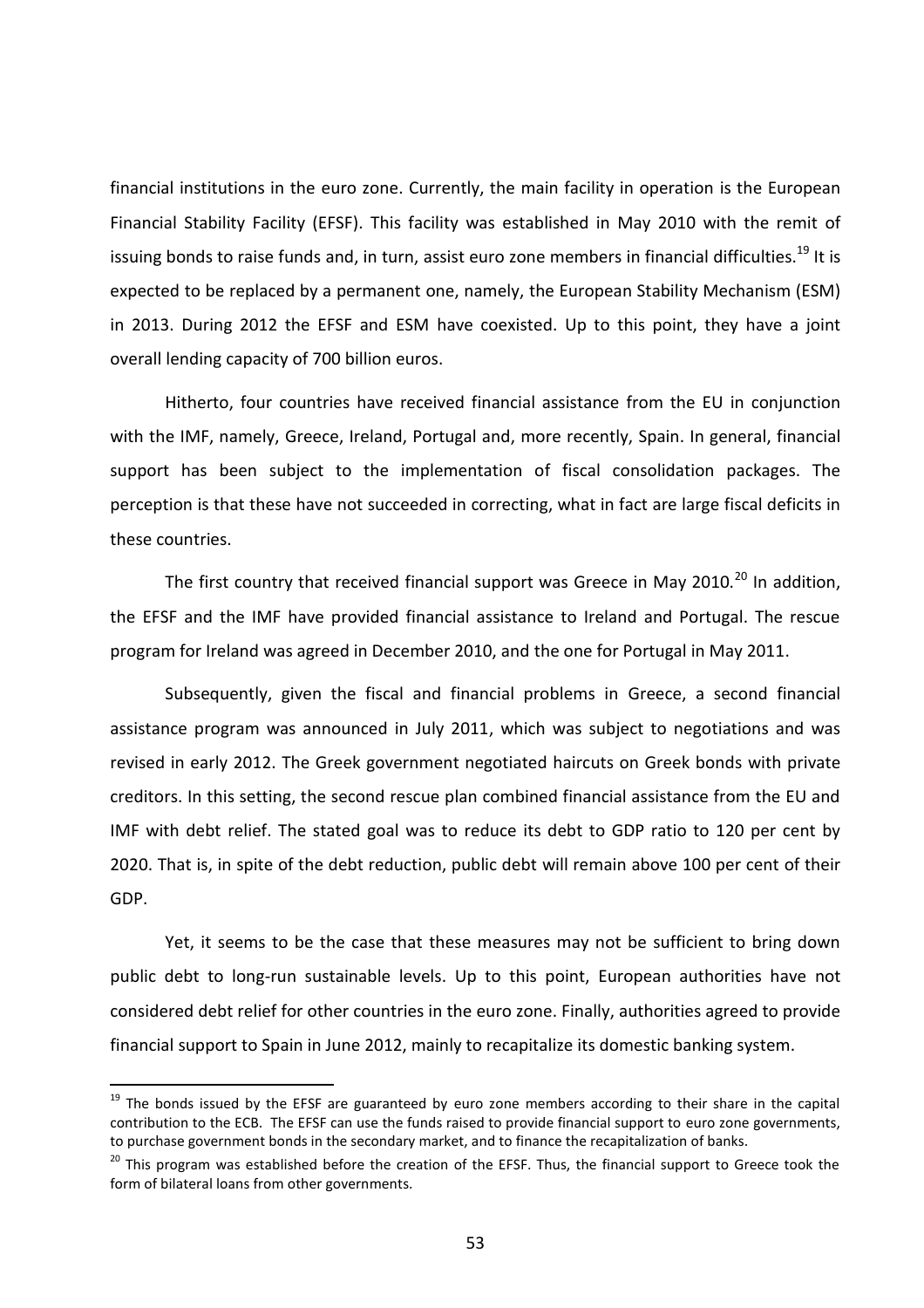In spite of these efforts, we consider that two things are still missing: first, backstops of much more considerable magnitude, which in themselves go in the direction of having much better risk sharing; and, second, outright debt cutbacks. Both are interrelated and can take many forms: mutualizing debt, monetizing debt, haircuts, etc. $^{21}$  The point is that given the magnitude of the crisis, and the absence of mechanisms, to solve both the individual countries' flows and stocks problems, it is very difficult to think that countries will not reach a point where it will be individually optimal for them to default on their obligations. Time is of the essence. We believe that the needed adjustments in these countries are far from being completed, all the more so if considering the negative feedback coming from the problems in their financial sectors.<sup>22</sup> Without any of the solutions so far put forth making growth for these countries feasible, we think that the euro zone is heading for a worst case scenario. Clearly, debt relief can have very adverse consequences in terms of moral hazard. However, debt cutbacks mechanisms, as the one we propose, can be designed to attenuate these problems and, furthermore, we believe that the alternative of not putting direct debt relief on the table will be far more onerous.

## **3. Conclusion**

 $\overline{a}$ 

We analyze the experience of Latin American external debt crises, in particular the one in the 80s, with the aim of shedding some light on the current debt crisis in Europe. Both episodes involve a period of overspending, access to abundant financing from international markets, and a sharp rise in debt denominated in a currency that debtor governments do not mint. All of this, accompanied by serious problems with financial sector regulation and supervision, has resulted in an unprecedented crisis. The macroeconomic mismanagement has led to a debt crisis that has threatened not only the affected countries´ economies, but the international financial system as well.

The response to the Latin American debt crisis included macroeconomic stabilization programs, structural reforms, and a debt renegotiation process that clearly reduced debt

 $21$  An important element would probably include in the case of some multilateral organizations like the ECB putting aside preferred creditor status.

 $22$  Needless to say, this type of negotations in order to have debt relief would mean including all of the affected countries simultaneously, a once and for all process, and making it credible.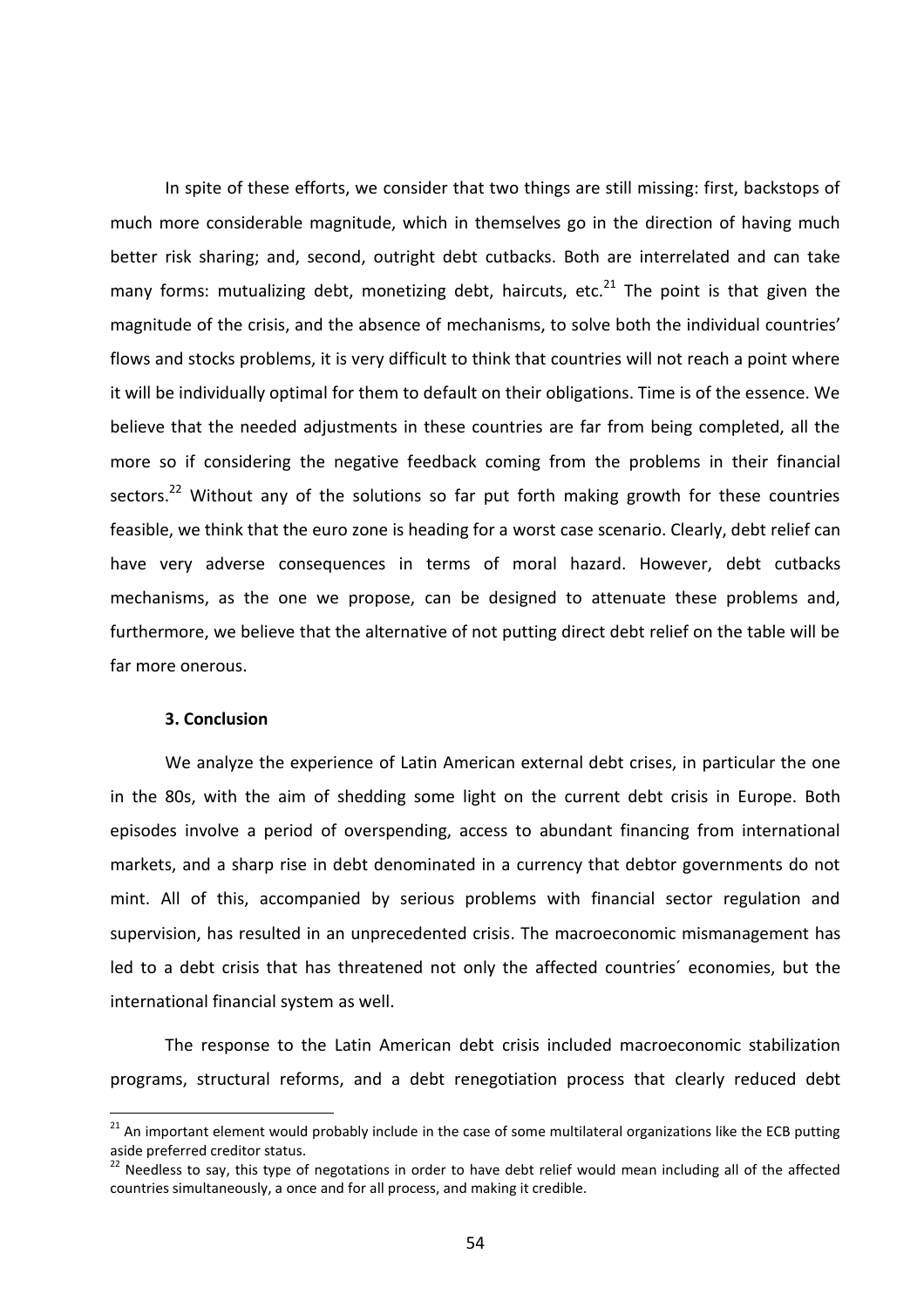burdens. All elements are essential, and for them to be so, must be credible. Indeed, this experience highlights a number of important issues. To begin with, a solution to a debt crisis requires correcting the macroeconomic imbalances that led to the crisis in the first place. Second, real exchange rate depreciations provided an invaluable head start in the adjustment process. Third, in the absence of economic growth, adjustment plans will probably be far from sufficient to solve a debt crisis. Fourth, inflation although with very high costs, is usually the only mechanism a country has to absorb losses, to adjust in a quicker and more effective way the public finances and domestic expenditures in general, and to reduce the real value of debts. If inflation is to be avoided, then certainly, backstops and debt relief take on even more urgency to be part of the solution. Finally, and needless to say, to be effective, these measures must be designed and implemented in a credible way.

The current situation in the euro zone is in many dimensions worse than the one of Latin America in the 80s. First, the macroeconomic imbalances and debt levels' magnitudes in peripheral European countries are larger than those in Latin America at the time. Second, within a monetary union, members have a much reduced number of policy tools at their disposal to adjust their economies. In contrast to Latin American countries in the 80s, highly indebted countries in the euro zone, for instance, cannot rely on nominal devaluations to generate real depreciations. Third, although unpleasant, they cannot count on monetarist arithmetic to advance in the loss absorption process.

In this setting, the adjustment's burden, for the most part, will fall on expenditure reducing measures. Yet, austerity measures without real depreciations, involve a very costly adjustment process with even higher economic and social costs than otherwise. Unfortunately, cultural barriers to labor mobility and downward nominal wages rigidity prevent an adjustment through migration and lower real wages, respectively. Moreover, the contractionary effects of a deflationary process make an internal devaluation unfeasible. In this context, it is crucial to increase productivity and competitiveness by adopting key structural reforms. Nonetheless, even if these reforms are quickly enacted and implemented, it will take time to see a real impact in the economy.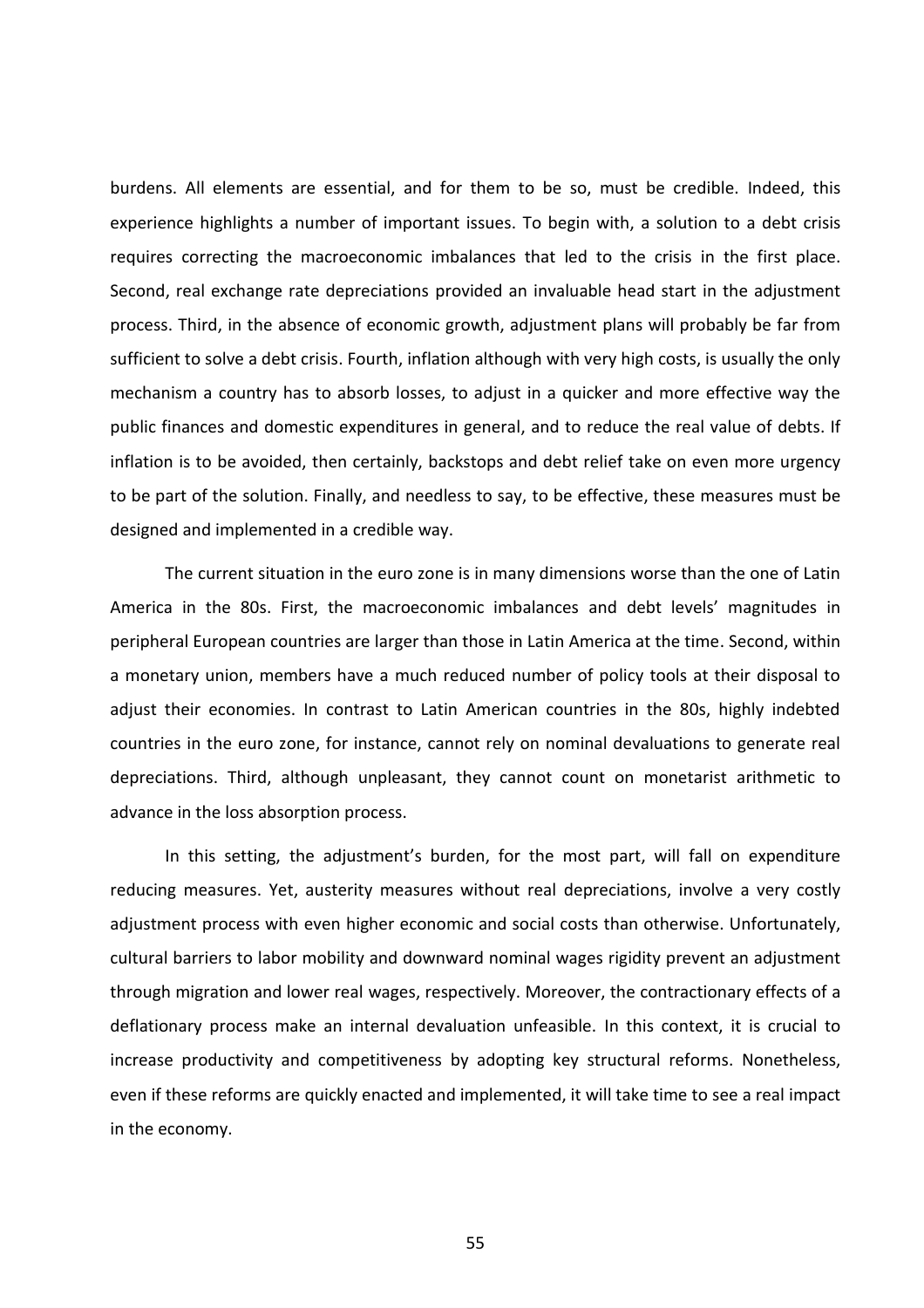The issues considered above, along with the magnitude of fiscal and financial problems in the euro zone, tend to undermine the credibility of policy actions and reforms announced by domestic governments and European and multilateral authorities. In this scenario, there is a risk that a catastrophic event, such as a sovereign default episode with negative consequences for economic activity and financial stability may occur.

As a result, we believe that not only should there be further progress in strengthening the region's backstops, but there probably should also be some outright debt relief. Of course, one should be aware of possible moral hazard implications that this policy might create into the future. However, not doing so will probably result in an even worse outcome. To deal with the moral hazard issue, we have proposed a scheme in which the recipient country would achieve fiscal and current account balances equal to zero as a commitment signal.

In the appendix, we develop a model of sovereign debt and default, which illustrates the trade-offs that highly indebted countries face. On the one hand, they can default. In such a case they would stop transferring resources to their creditors and, accordingly, can afford higher levels of domestic expenditures. However, they would be excluded from international markets and face an additional output loss. On the other, countries can continue honoring their debt obligations, which implies the adoption of additional austerity measures, further contracting domestic expenditures and, consequently, their inhabitants' standard of living. The model shows that a severe output contraction and sufficiently high levels of debt can trigger a default episode.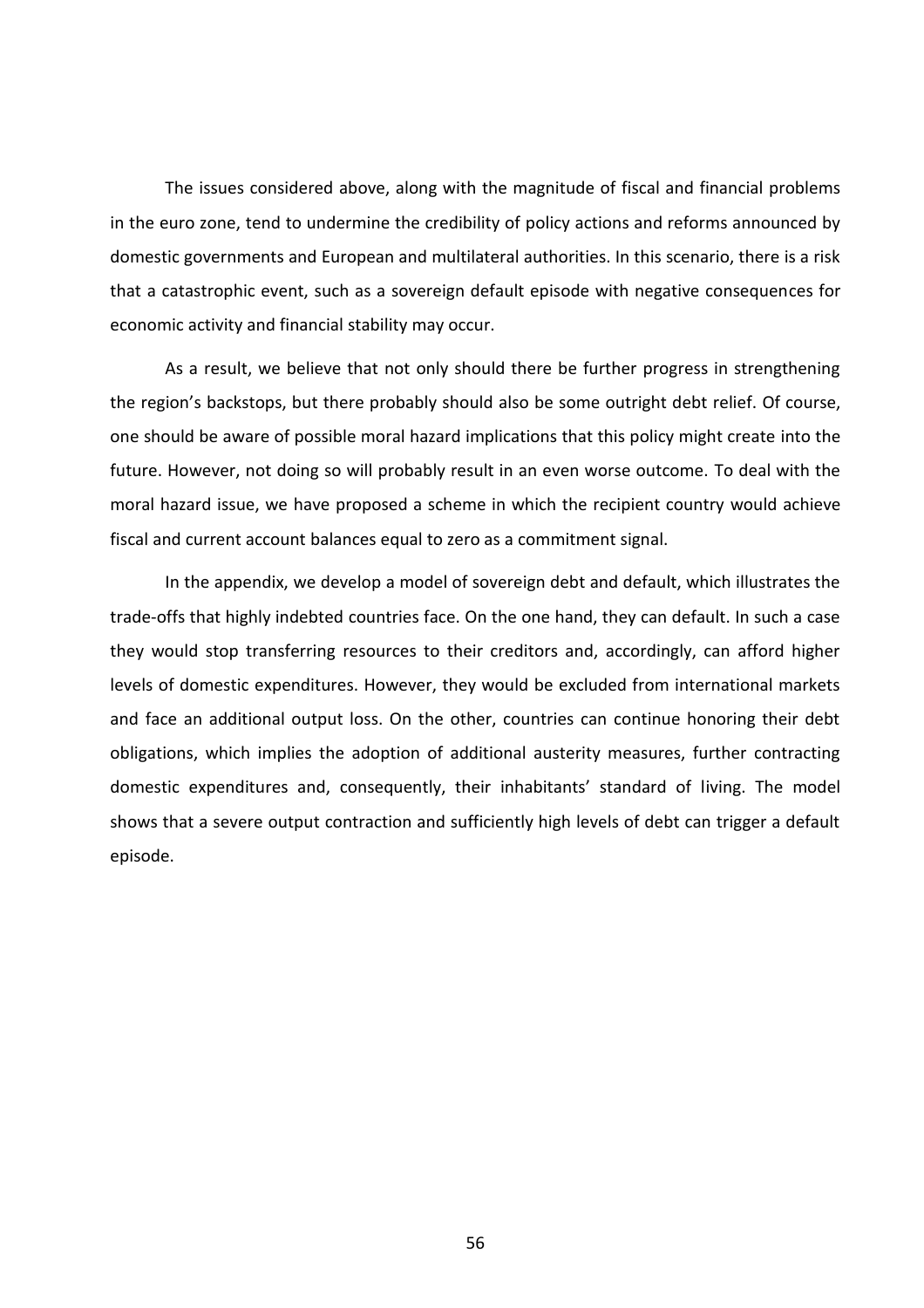## **References**

- [1.] Aguiar, Mark and Gita Gopinath (2006). "Defaultable debt, interest rates and the current account." *Journal of International Economics*, Vol. 69 (1).
- [2.] Arellano, Cristina (2008). "Default risk and income fluctuations in emerging economies." American Economic Review, Vol. 98(3).
- [3.] Banco de México (1996). The Mexican economy.
- [4.] Bernanke, Ben (2002). "Deflation: Making Sure "It" Doesn't Happen Here." Speech at the National Economist Club, Washington DC, November 21.
- [5.] Blanchard, Oliver (2012). "The logic and fairness of Greece's programme." VoxEU.org.
- [6.] Bordo, Michael and Andrew Filardo (2005). "Deflation in a historical perspective." BIS Working Paper 186.
- [7.] Buffie, Edward (1986). "Devaluation, investment and growth in LDCs." Journal of Development Economics, Vol. 20 (2).
- [8.] Calvo, Guillermo, Carmen Reinhart and Carlos Vegh (1995). "Targeting the Real Exchange Rate: Theory and Evidence." Journal of Development Economics, 47, pages 97-133.
- [9.] Cárdenas, Enrique (1996). "La política económica en México: 1950-1994." FCE.
- [10.] Carstens, Agustín (2012). "The importance of confidence in macroeconomic stabilization efforts." Speech at the High-Level Public-Private Sector Conference organized by the Institute of International Finance. Mexico City, February 24.
- [11.] Crowley, Tom (1994). "The role of the commercial banks in the Latin American debt crisis." Trócaire Development Review.
- [12.] Cuadra, Gabriel, Juan M. Sanchez and Horacio Sapriza (2010). "Fiscal policy and default risk in emerging markets." Review of Economic Dynamics. Vol. 13 (2).
- [13.] Devlin, Robert and Ricardo Ffrench-Davis (1995). "The great Latin American debt crisis: a decade of asymmetric adjustment." Revista de Economía Política, Vol. 15 (3).
- [14.] Dornbusch, Rüdiger (1984). "External debt, budget deficits and disequilibrium exchange rates." MIT Working Paper.
- [15.] Easterly, William R. (1989). "Fiscal adjustment and deficit financing during the debt crisis" in I. Husain and I. Diwan, editors. Dealing with the debt crisis. The World Bank.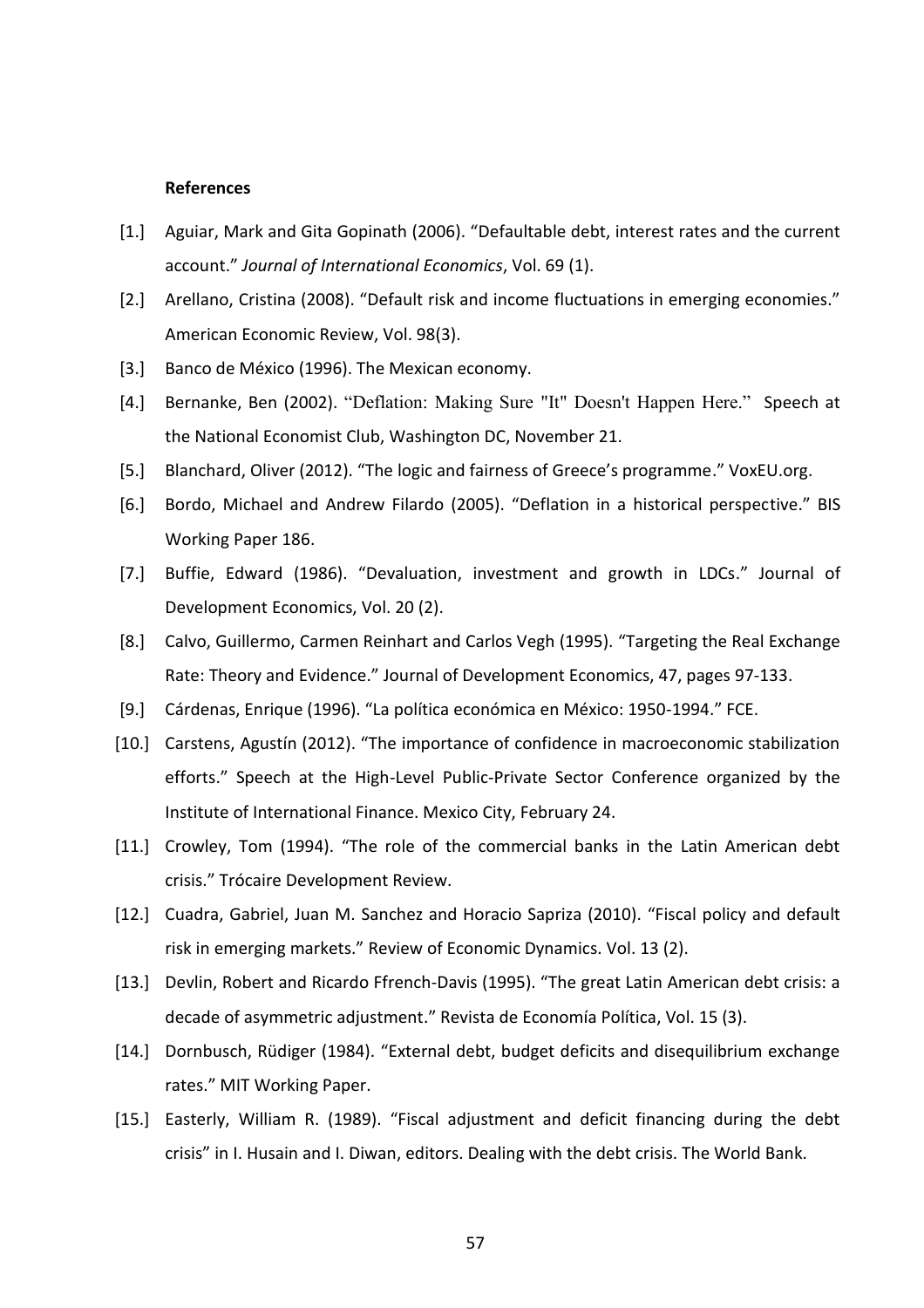- [16.] ECB. (2010). "The Effectiveness of Euro Area Fiscal Policies." ECB Monthly Bulletin, July.
- [17.] Edwards, Sebastian (1989). "Structural adjustment policies in highly indebted countries" in J. D. Sachs editors. Developing country debt and economic performance. National Bureau of Economic Research.
- [18.] Edwards, Sebastian and Alejandra Cox-Edwards (1992). "Monetarismo y liberalismo: el experimento chileno." FCE.
- [19.] Edwards, Sebastian and Felipe Larraín (1989). "Debt, adjustment, and recovery in Latin America: an introduction" in S. Edwards and F. Larraín editors. Debt, adjustment and recovery. Blackwell.
- [20.] Edwards, Sebastian and Felipe Larraín (1991). "The Macroeconomics of Populism in Latin America." The University of Chicago University Press.
- [21.] FDIC (1997). "An examination of the Banking Crises of the 1980s and Early 1990." Federal Deposit Insurance Corporation.
- [22.] Ffrench-Davis, Ricardo (2002). "Economic Reforms in Chile." The University of Michigan Press.
- [23.] Green, Joshua and Delano Villanueva (1991). "Private investment in developing countries: an empirical analysis." IMF Staff Paper 38.
- [24.] IMF (2010a). "From Stimulus to Consolidation: Revenue and Expenditure Policies in Advanced and Emerging Economies." (Washington: International Monetary Fund).
- [25.] IMF(2010b), "Strategies for Fiscal Consolidation in the Post-Crisis World." (Washington: International Monetary Fund).
- [26.] IMF (2011). "Financial integration, growth and imbalances." Regional Economic Outlook: Europe. Chapter 3.
- [27.] Kreps, D.M. (1990). "A Course in Microeconomic Theory." Princeton University Press.
- [28.] Krugman, Paul (2011). "Can Europe be saved?" The New York Times, January 13.
- [29.] Lane, Philip R. (2012). "The European Sovereign Debt Crisis." Journal of Economic Perspectives. Volume 26(3), pp 49-68.
- [30.] Lustig, Nora (1998). "Mexico: the remaking of an economy." Brookings Institution Press.
- [31.] Mundell, Robert (1961). "A theory of Optimum Currency Areas." American Economic Review. Vol. 51.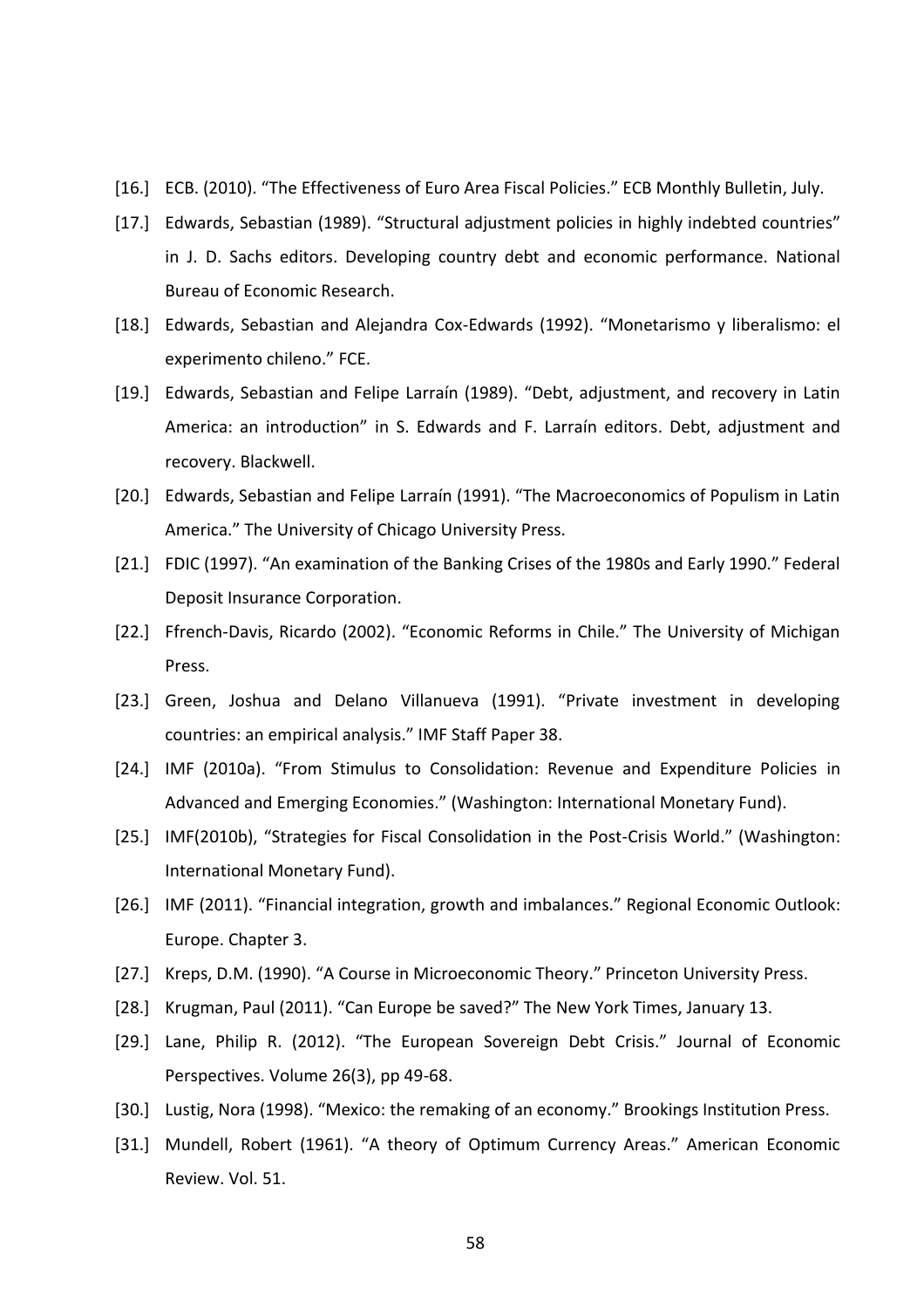- [32.] Reinhart, Carmen and Kenneth Rogoff (2009). "This Time is Different: A Panoramic View of Eight Centuries of Financial Crises." Princeton University Press.
- [33.] Rodrik, Dani (1989). "Policy uncertainty and private investment in developing countries." NBER Working Paper 2999.
- [34.] Sachs, Jeffrey D. (1989). "Introduction" in J. D. Sachs editors. Developing country debt and economic performance. National Bureau of Economic Research.
- [35.] Serven, Luis and Andrés Solimano (1993). "Debt crisis, adjustment policies and capital formation in developing countries: where do we stand?" World Development Volume 21 (1).
- [36.] Spiegel, Mark (2008). "Monetary and financial integration: evidence from the EMU: push or pull?" FRBSF Working paper 2008-11.
- [37.] Tornell, Aaron and P.R. Lane (1999)."The Voracity Effect." American Economic Review. volume 89(1), pages 22-46, March.
- [38.] Tornell, Aaron and Frank Westermann (2011). "Greece: the sudden stop that wasn't." VoxEU.org.
- [39.] Wiesner, Eduardo (1985). "Latin American debt: lessons and pending issues." American Economic Review, Vol. 75 (2).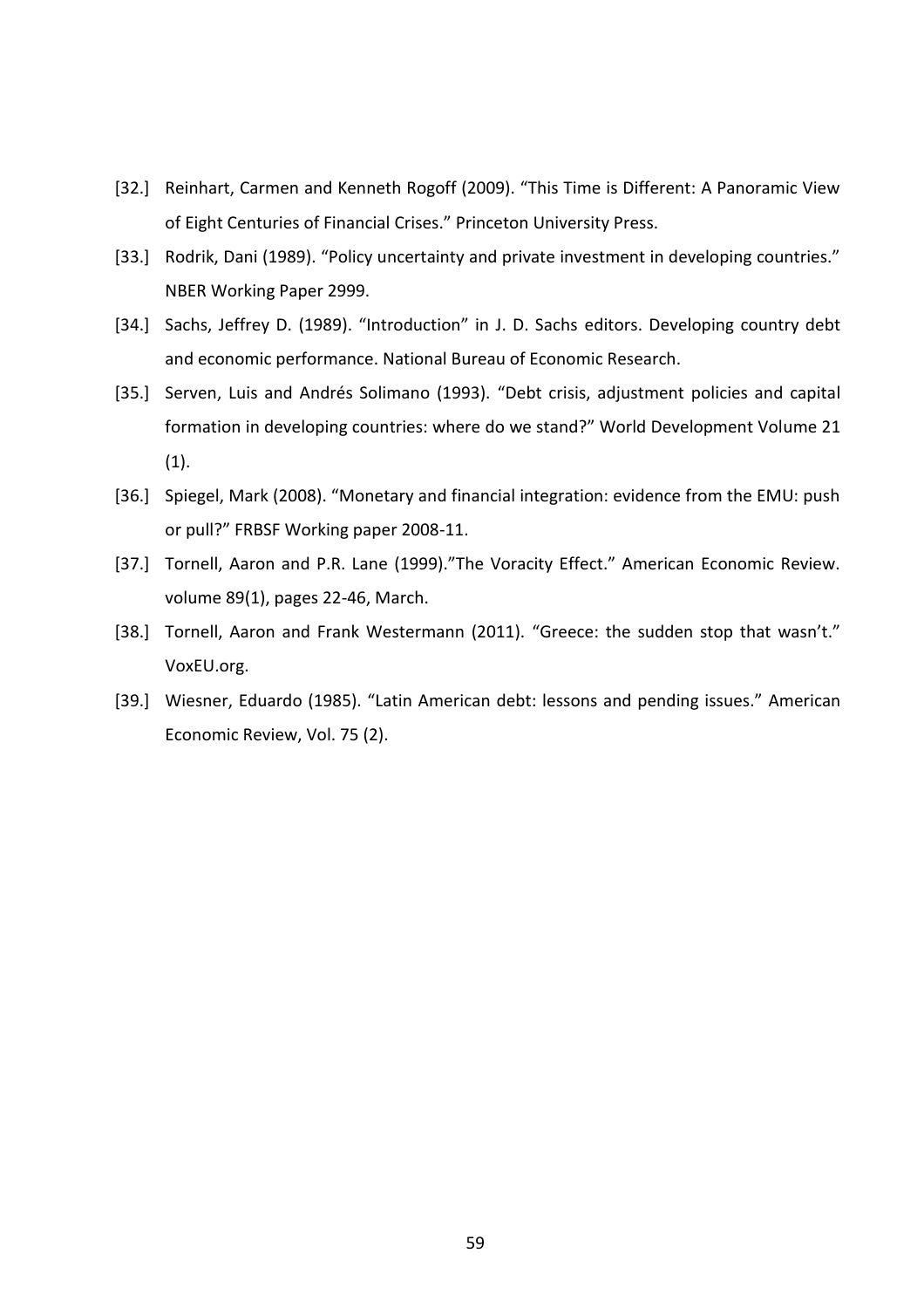#### **Appendix**

We consider a sovereign default model for a small open economy, which can qualitatively illustrate the dynamics of the economy during the gestation of macroeconomic imbalances and the adjustment period. First, the model is described, and then a numerical exercise is presented.

## **The Model**

There are three agents in this model: households, the government and foreign lenders. Households' utility depends on private consumption and public spending. Each period, they receive an endowment of goods and consume, taking as given the actions of the government. The benevolent government seeks to maximize households' utility. It can borrow from international credit markets, taxes households, and finances public spending. A one period noncontingent bond is available to the government. This is the only asset traded in international financial markets. The government is the only domestic agent that is able to borrow and lend. Debt contracts are not strictly enforceable since the government has the option to default on them. When it defaults, the economy experiences an output contraction and it is temporarily excluded from financial markets. Foreign lenders charge a premium to account for the probability of not being paid back by the government. The risk premium depends positively on the level of debt and negatively on output.

During economic expansions and with relatively low levels of debt, external financing is cheap. In these conditions, the government borrows from abroad in order to finance higher public expenditures. Then, when the economic expansion ends and output begins to fall, foreign lenders charge an increasing risk premium. In a context of a lesser access to external borrowing, the government faces the challenge to repay the contracted debt, which requires an adjustment program. In particular, it is necessary to generate a fiscal surplus. However, given the size of the debt level and the output contraction, the repayment of the debt obligations may be extremely costly, which may trigger a sovereign default episode.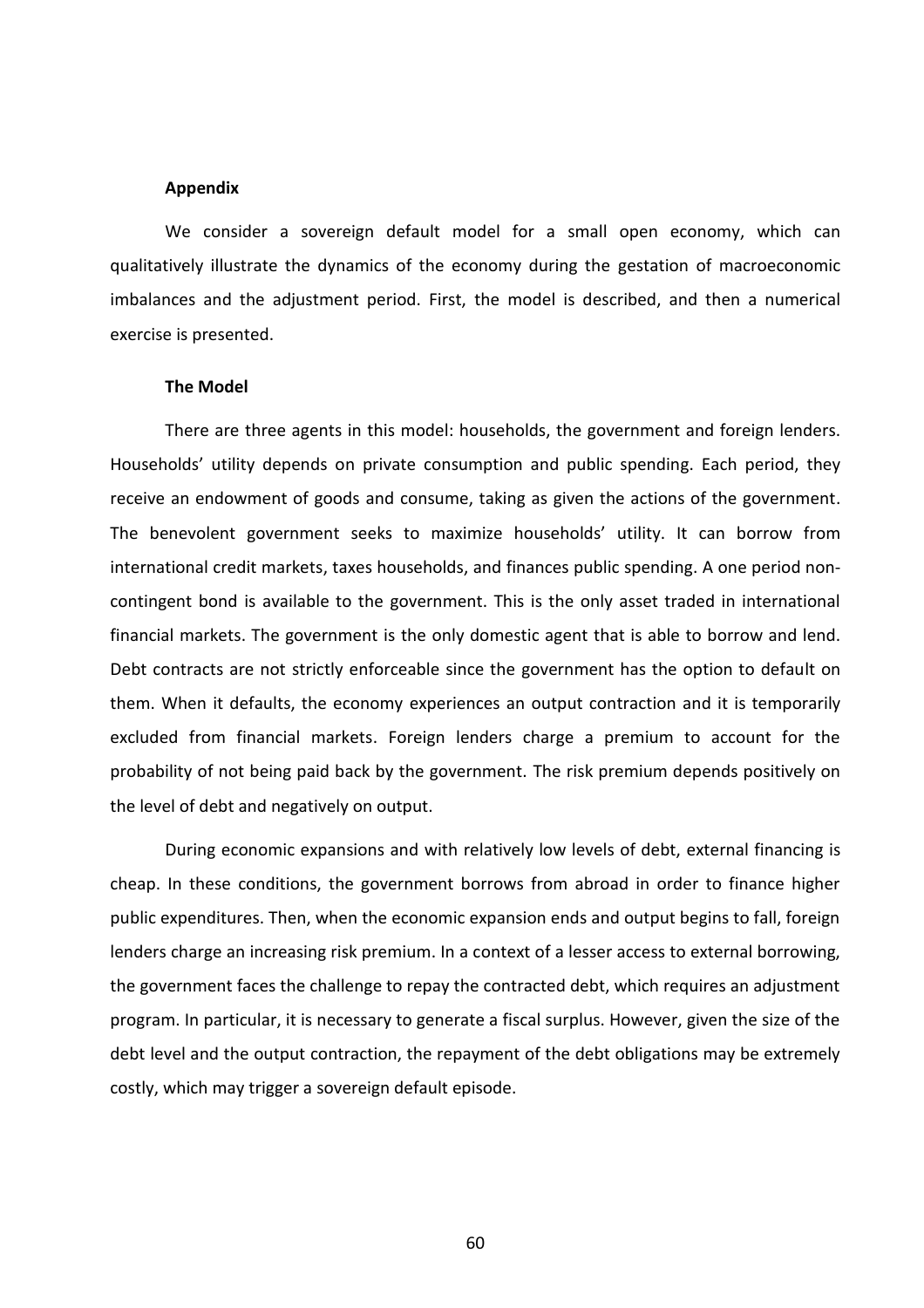#### **Households**

There is a representative household with preferences given by the present value of the streams of utilities in each period:

$$
E_0\sum_{t=0}^{\infty}\beta^tU(C_t,G_t)
$$

The per-period utility is concave, strictly increasing, and twice differentiable. The discount factor is  $\beta \in (0, 1)$  and households derive utility from private consumption and public expenditures. Let  $C_t$  represent private consumption, and  $G_t$  public spending. Households receive an endowment of goods, which is subject to shocks. In particular,  $y_t$  represents households' income, that is assumed to follow a Markov process, with  $Q(y_{t+1}|y_t)$  denoting the Markovian transition function for y, which has values defined over the set ϒ. Output can be divided between private and public consumption.

The government taxes income and has two instruments to finance its expenditures: the proceedings from taxation and external borrowing. The representative household takes public expenditures and taxation as given and consumes according to the following expression:

$$
C_t = (1 - T_t)y_t
$$

where T is the tax rate on income.

# **The Government**

The government maximizes households' utility and can borrow and lend in international financial markets, which are incomplete because the government only saves and indebts itself by selling and buying a non-contingent one period bond. In order to finance public spending, the government can borrow from abroad and taxes households through an income tax.

Each period, conditional on being in good credit standing the government chooses between paying the outstanding foreign debt or defaulting on it. This decision comes from comparing the net benefits between these two options. The government compares the cost of repayment given by the short-run disutility of reducing current consumption to repay the non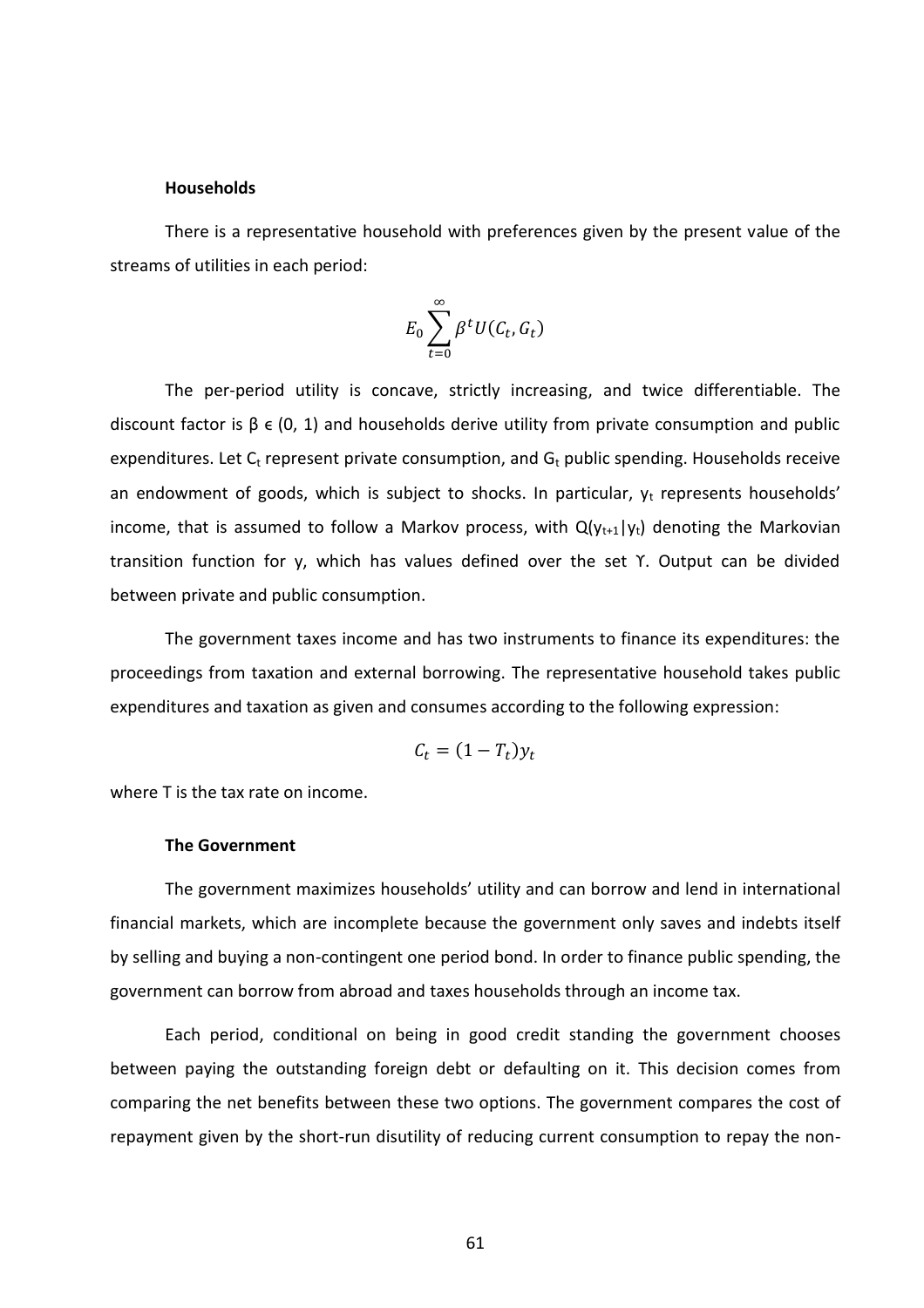contingent loan, against the cost of temporary exclusion from international financial markets given by the foregone benefits of consumption smoothing and the output loss in autarky.

The inter-temporal problem of the government can be expressed in a recursive dynamic programming form. Conditional on having access to financial markets, the government has to decide whether to default or not. If default is not optimal then it has to decide how much borrowing or saving to do and it has to make two fiscal policy decisions, i.e., the amount of public spending, and the level of the tax rate. If default is optimal then the government only has to decide its fiscal policy. All these decisions are made given the output shock and the amount of outstanding foreign assets it has. Thus, the state variables are the level of output y, the level of foreign assets B (debt corresponds to negative values of B), and the credit situation of the country, d, where d=1 if the country has access to credit markets and is 0 if it is in financial autarky.

The value function when the government has access to credit markets and begins the period with an amount of assets B and output y is given by  $V_0(B,y)$ . The government has to decide between honoring its debt or defaulting on it, It does so by comparing the value associated with not defaulting  $V^{c}(B,y)$ , with the value corresponding to default  $V^{d}(y)$ . The problem can be expressed in the following way:

$$
V_0(B, y) = max{Vc(B, y), Vd(y)}
$$

and the optimal default decision of the government is characterized by:

$$
D(B, y) = \begin{cases} 1 & \text{if } V^c > V^d \\ 0 & \text{otherwise} \end{cases}
$$

The default policies determine a repayment set Γ(B); this is defined as the set of values of the output shock such that repayment is the optimal decision given the level of foreign assets B,

$$
\Gamma(B) = \{ y \in \gamma : D(B, y) = 1 \}
$$

and a default set F(B) defined as the set of values of the output shock such that default is optimal given asset holding level B,

$$
F(B) = \{ y \in \gamma : D(B, y) = 0 \}
$$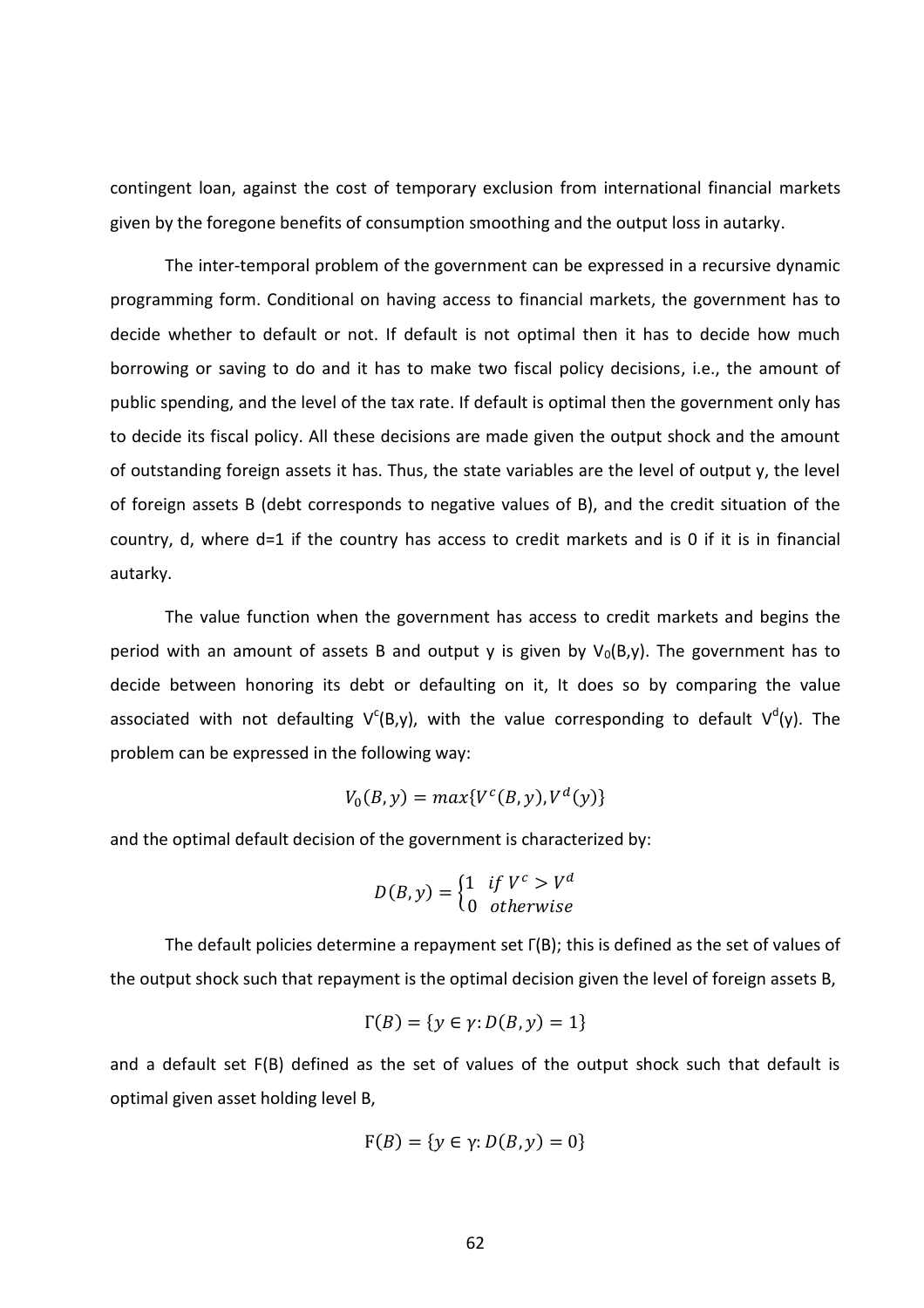If the government does not default, it can issue new debt and finance public expenditures according to the following restriction:

$$
G = Ty + B - q(B', y)B'
$$

where  $q(B', y)$  is the price of the bond that pays one unit of consumption goods the following period if the government does not default on its debt. When the government borrows, it sells bonds to foreign lenders, so it receives q(B′,y)B′ units of consumption goods from foreign creditors on the current period and promises to pay B′ units next period conditional on not defaulting.

When the government has access to credit markets it chooses the tax rate, public expenditures and foreign assets in order to maximize the utility of households, taking into account how the private sector will respond to these policies. Formally, the government maximizes utility subject to the households' budget constraint, as well as its own budget constraint.

Thus, the problem of the government when it has access to credit markets is:

$$
V^{c}(B, y) = Max_{T,G,B} \left\{ U(C, G) + \beta \sum_{y'} V_{0}(B', y')Q(y'|y) \right\}
$$
  
s.t.  

$$
G = Ty + B - q(B', y)B'
$$

$$
C = (1 - T)y
$$

When the government defaults on its debt the country is temporarily excluded from financial markets. In addition, the economy experiences an output loss. The output in autarky is represented by h(y), which is lower than y. The problem of the government is thus:

$$
V^{d}(y) = Max_{T_{d},G_{d}} \left\{ U(C_{d}, G_{d}) + \beta \sum_{y'} [\mu V o(0, y') + (1 - \mu) V^{d}(y')] Q(y'|y) \right\}
$$
  
s.t.

$$
\cdot \mathfrak{t}.
$$

 $G_d = T_d h(y)$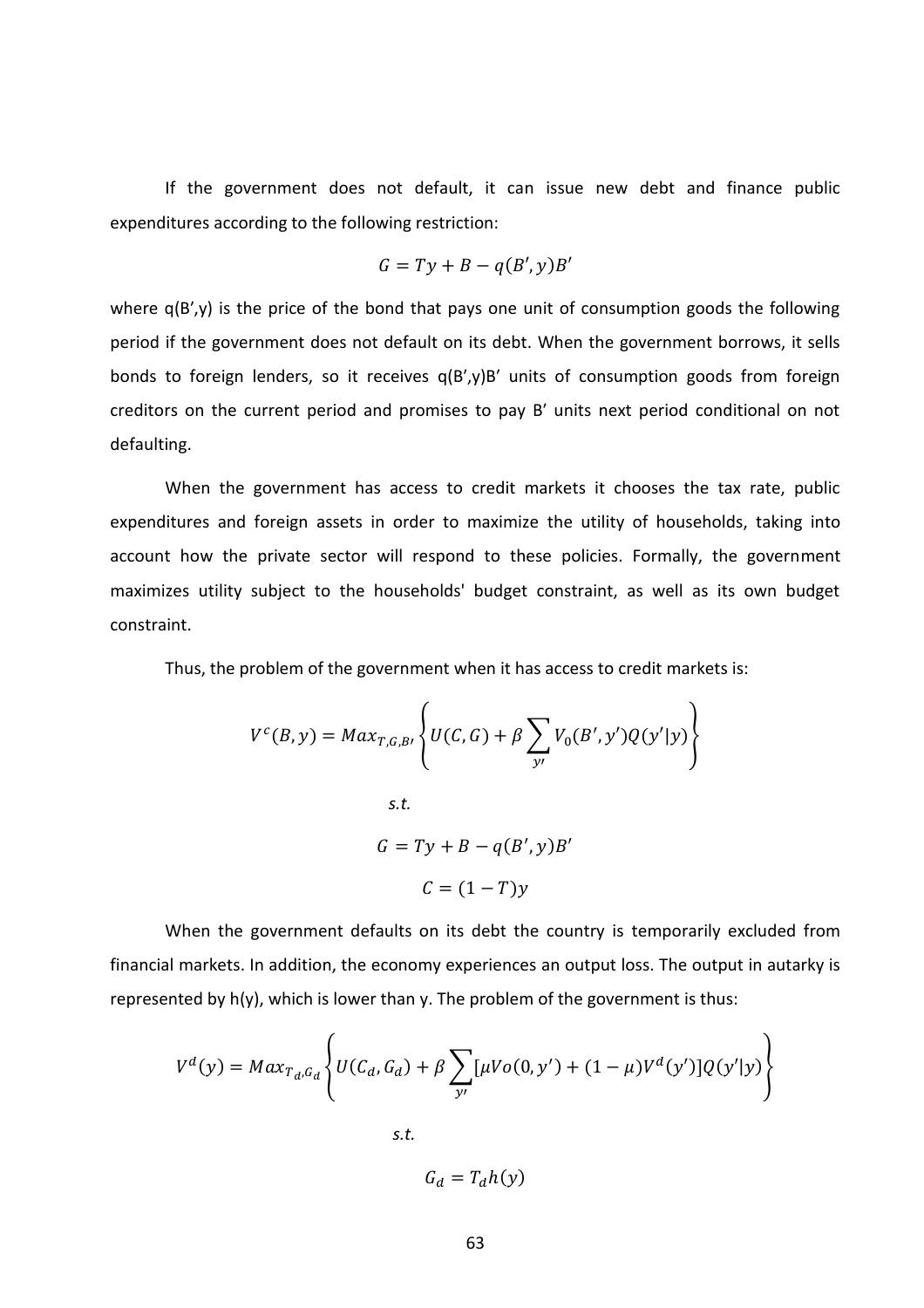$$
C_d = (1 - T_d)h(y)
$$

where  $C_d$  represents consumption when the country is in autarky. The tax on income is the only instrument to finance public expenditures. When the government defaults, it is excluded from credit markets. However, in the next period it may return to financial markets with an exogenous probability μ. When it regains access to financial markets, it does so with no debt burden, B=0. In addition, with a probability 1-μ the economy will remain in financial autarky.

## **Foreign Lenders**

There is a large number of identical, infinitely lived foreign lenders. Each creditor can lend or borrow at the risk free rate  $r_t$  and participates in a perfectly competitive market to lend to the government of the small open economy. Foreign creditors are risk neutral, have perfect information about the small open economy's endowment process, and maximize expected profits, which are given by the following equation:

$$
\pi = -qB' + \frac{\lambda(B',y)}{1+rf}0 + \frac{\left(1 - \lambda(B',y)\right)}{1+rf}B'
$$

The first term of the equation shows that when creditors lend to the government in the current period, they purchase the bond issued by the domestic government at a price q. In the next period, lenders may receive the face value of the bond depending on whether the government defaults or not. When it defaults, creditors get 0 units of the consumption good, where  $\lambda(B',y)$  is the endogenous probability that the government defaults on its debt obligations. Therefore, with probability  $1-\lambda(B',y)$  lenders will receive the amount B'.

Since there is perfect competition in the credit market, a zero profit condition for the foreign creditor has to be satisfied. The bond price is then:

$$
q = \frac{\left(1 - \lambda(B', y)\right)}{1 + rf}
$$

Thus, the equilibrium bond price  $q(B', y)$  reflects the probability of default of the government,  $\lambda(B',y)$ , which results from

$$
\lambda(B', y) = \sum_{y' \in F(B')} Q(y'|y)
$$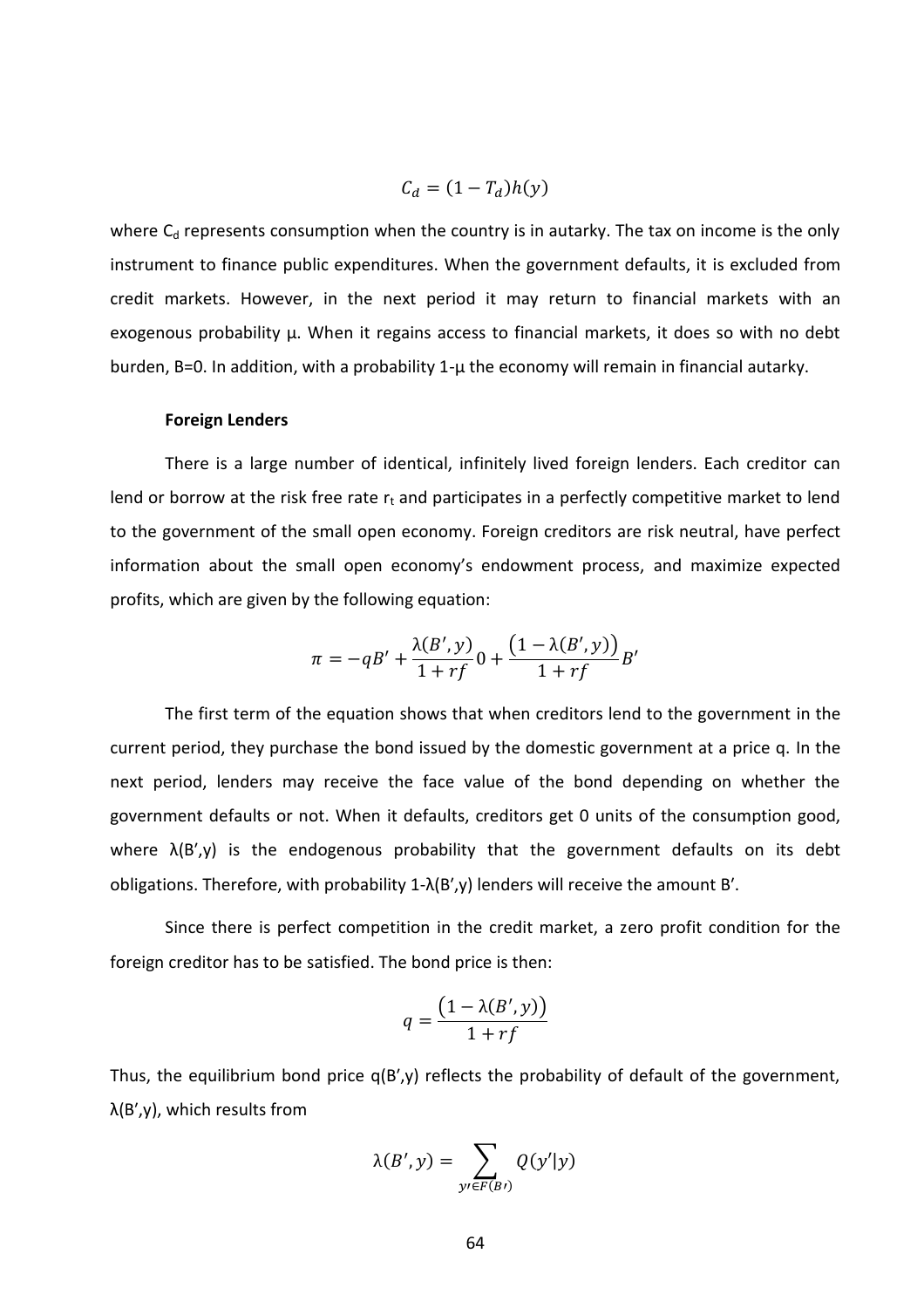Thus, the default probability is zero when Ϝ(B′)=Ø and it is one when Ϝ(B′)=ϒ.

## **Numerical Exercise**

In this section the model is solved numerically to illustrate the dynamics of the main macroeconomic variables. It is worth mentioning that up to now the quantitative models of sovereign default have not been able to generate interest rate spreads and support debt levels similar to those observed in the data. In this context, the aim of this section is to perform a numerical exercise to obtain some insights about the dynamics of the economy during a period where macroeconomic imbalances are built up and then when the economy has to adjust to a lesser access to external borrowing, rather than calibrate the model to a specific economy.

The following utility function is used in the numerical solution of the model:

$$
U(x(C,G))=\frac{(x(C,G))^{1-\sigma}}{1-\sigma}.
$$

where σ is the risk aversion coefficient and x(.) is a Cobb-Douglass aggregator:

$$
x(C,G)=C^{\infty}G^{1-\infty}
$$

Table 7 presents the values of the parameters used in the numerical exercise. They are similar to those used in the economic literature of sovereign default models (e.g. see Aguiar and Gopinath 2006, Arellano 2008). The model is solved numerically using a discrete-space method and a value function iteration algorithm.

| Table 7                    |    |      |
|----------------------------|----|------|
| <b>Parameter Values</b>    |    |      |
| <b>Risk Aversion</b>       | σ  | 2.00 |
| Discount factor            | β  | 0.95 |
| <b>Consumption Weight</b>  | α  | 0.70 |
| Re-entry probability       | μ  | 0.10 |
| <b>Output Loss Autarky</b> | h  | 0.02 |
| <b>Output Shock</b>        | ρy | 0.90 |
|                            | σν | 0.02 |

#### **Economy Dynamics**

This section considers the policy functions of the model economy, and assumes a path of output shocks in order to analyze the dynamics of the small open economy during a period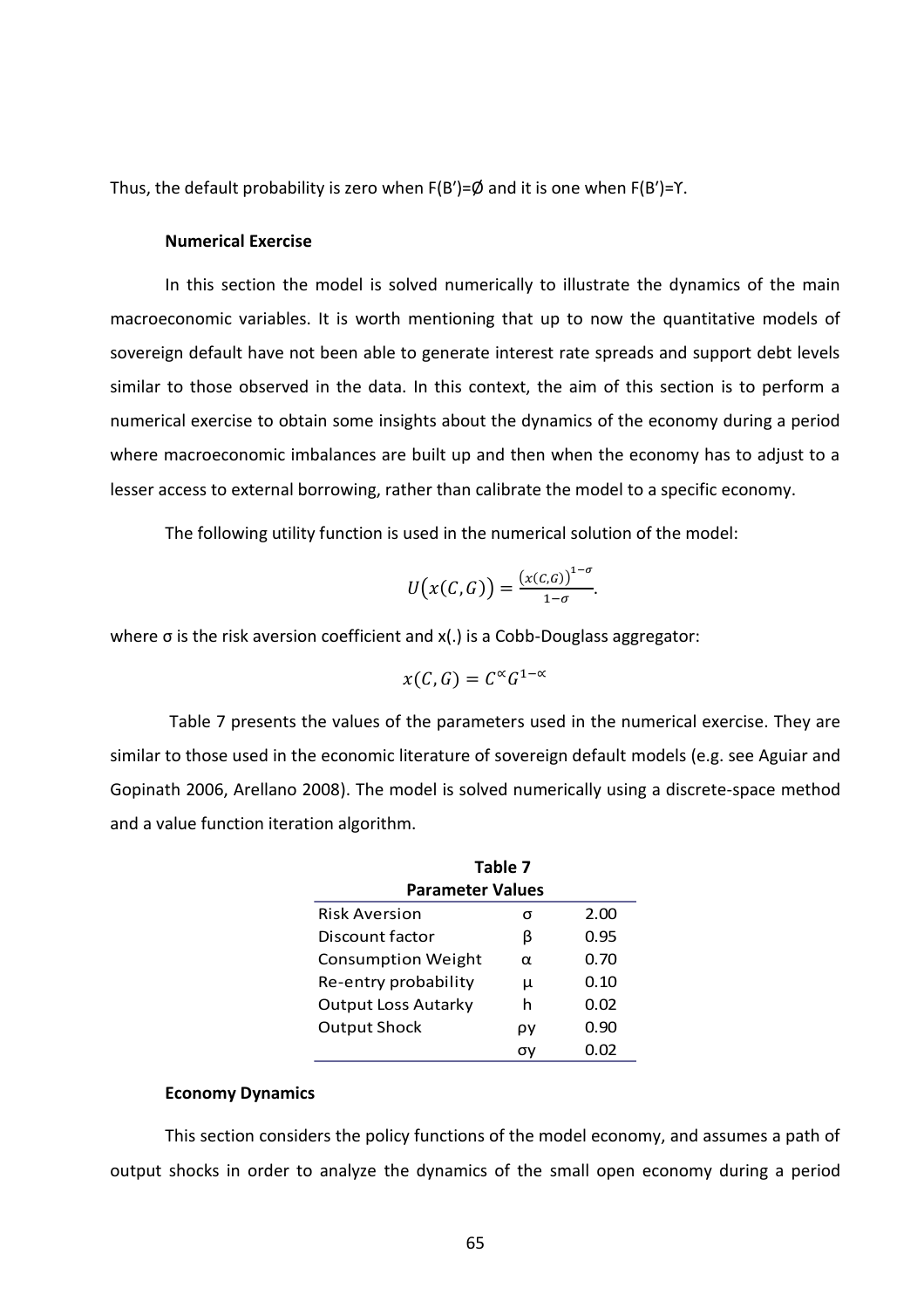where macroeconomic imbalances are built up, and then during the adjustment period. Finally, the government decides to default on its debt obligations.

Initially the government has no debt, and the fiscal balance is equal to zero. In this setting, it is assumed that the economy faces a sequence of positive output shocks. The favorable economic performance, in a context where the government has no debt, implies an interest rate spread equal to zero. It is assumed that the economic expansion eventually ends and the economy starts to suffer a sequence of negative output shocks. In this scenario, foreign lenders demand a risk premium in order to lend to the government, and consequently the interest rate spread begins to increase. Figure 22 depicts both the output level and the interest rate spread for the model economy.



The government initially takes advantage of the low cost of external financing, and accordingly borrows from abroad in order to finance a relatively high level of public spending. The government mostly relies on external borrowing to finance public expenditures rather than on taxes, which allows households to consume more. In this scenario, domestic absorption,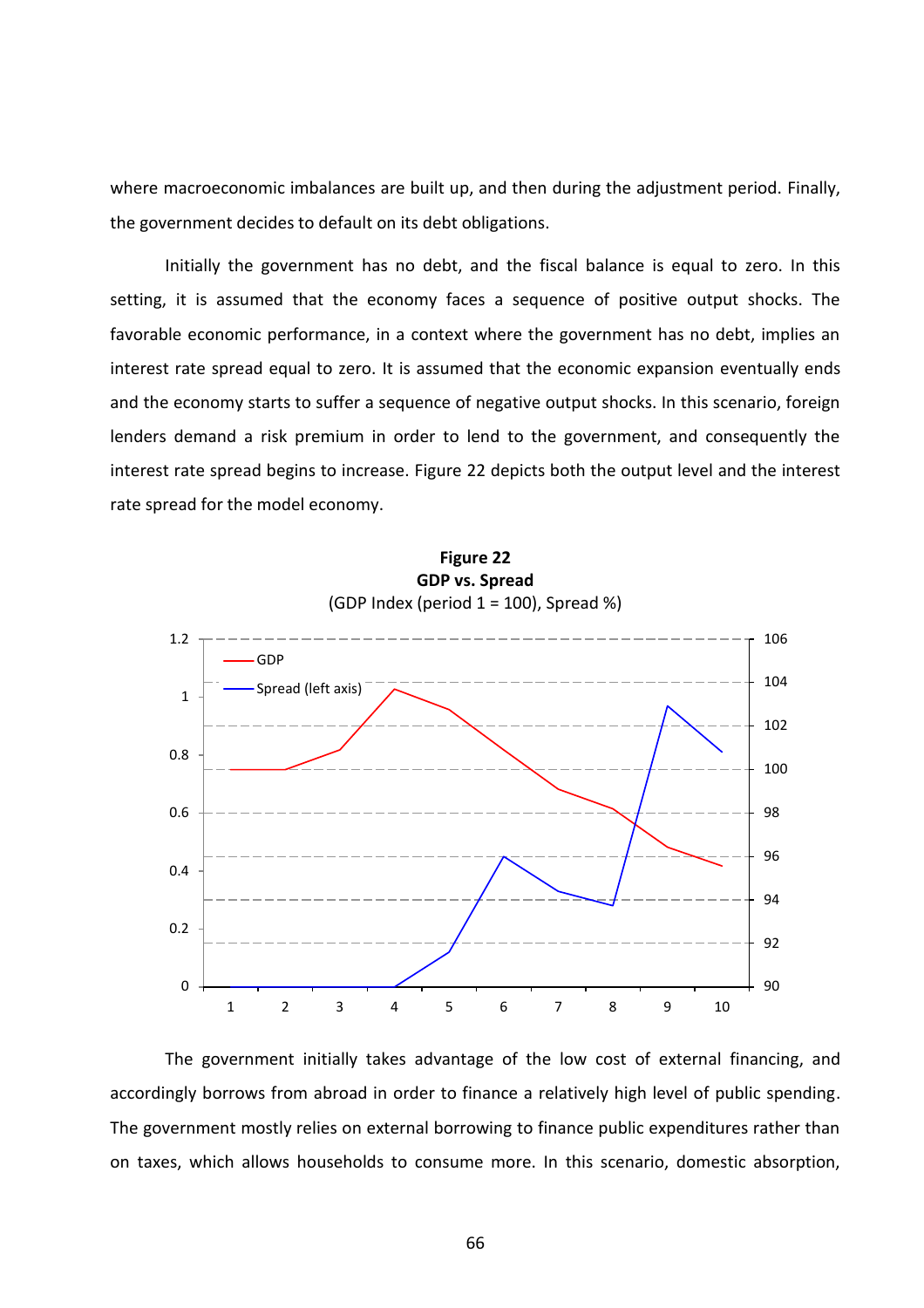which in this model corresponds to public spending plus private consumption, increases with respect to output. Figure 23 depicts the output and absorption levels for this economy, and shows the excess of domestic absorption over output during the economic expansion. At the same time, the government runs a fiscal deficit and accumulates debt. Figure 24 and Figure 25 depict the fiscal balance and the sovereign debt level, respectively.

Up to now, it can be argued that the dynamics of the small open economy qualitatively resembles the behavior of several Latin American countries during the 70s and early 80s, and some euro zone countries, such as Greece, during part of the 2000s.

When the economic expansion ends and interest rates increase, the small open economy has to go through an adjustment process. In the model the output contraction that triggers the need to adjust the domestic economy to an adverse external environment is exogenous. In the context of the Latin American debt crisis during the 80s, we could think of the output contraction as corresponding to the economic recession in advanced economies at the beginning of that decade. In the case of the euro zone, it could correspond to the global downturn associated with the global financial crisis.

The lesser access to international financial markets diminishes the government's capacity to refinance the contracted debt in the model. In this scenario, the government reduces public spending and increases the tax rates in order to improve fiscal accounts and honor its external debt obligations. As can been seen in Figure 25, it runs a fiscal surplus. At the same time, the economy as a whole has to contract domestic absorption below output in order to be able to repay the outstanding debt. The fiscal measures implemented by the government induce this adjustment. On the one hand, private consumption declines because of higher taxes. On the other, the government directly reduces public expenditures. In this context, the level of debt begins to fall. However, in spite of the latter, the sharp output contraction makes the repayment of debt obligations extremely costly. As a result, a sovereign default episode takes place. In this way, this stylized model illustrates qualitatively the dynamics of the small open economy from the initial development of macroeconomic imbalances to the default decision made by the government.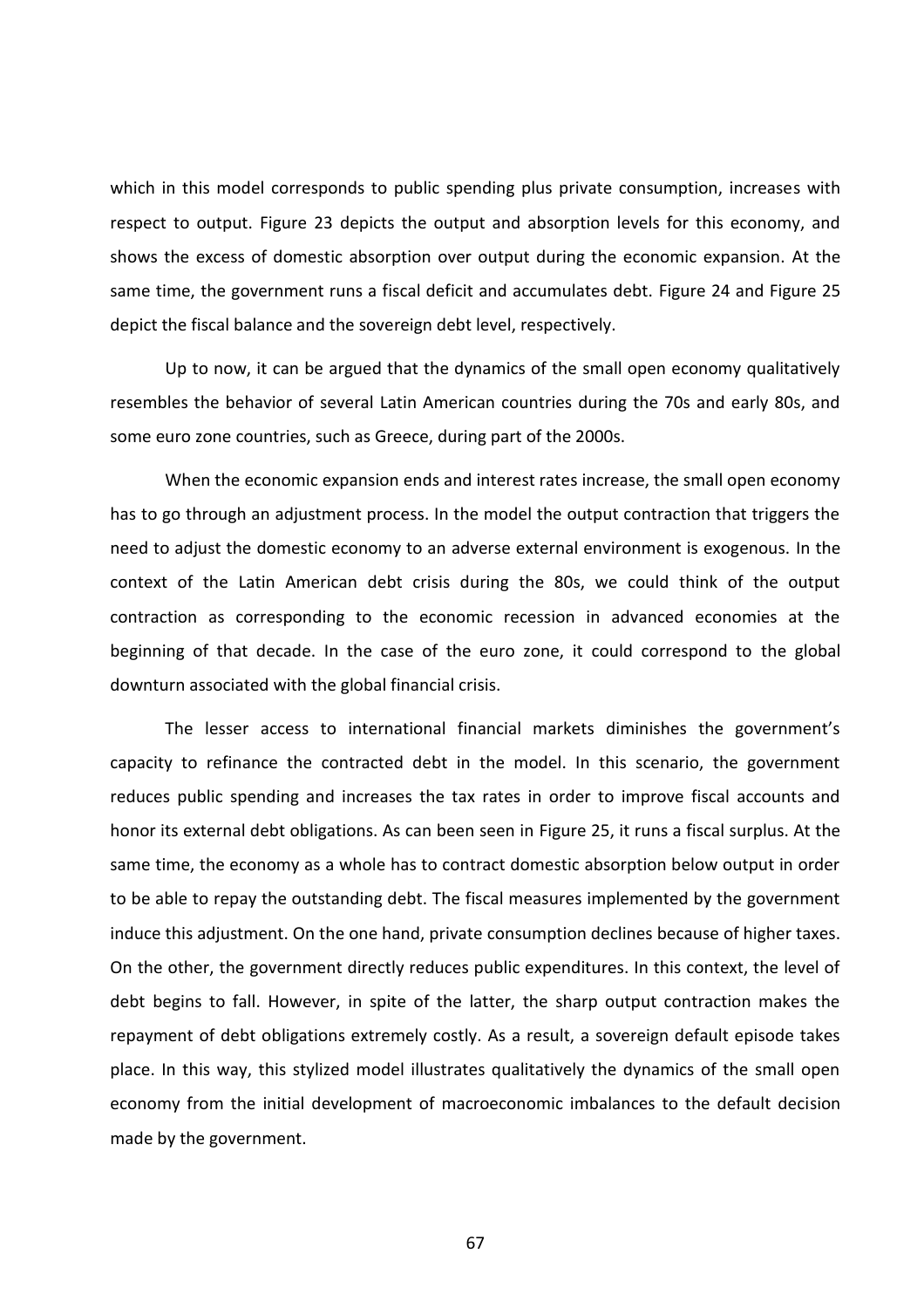

**Figure 23**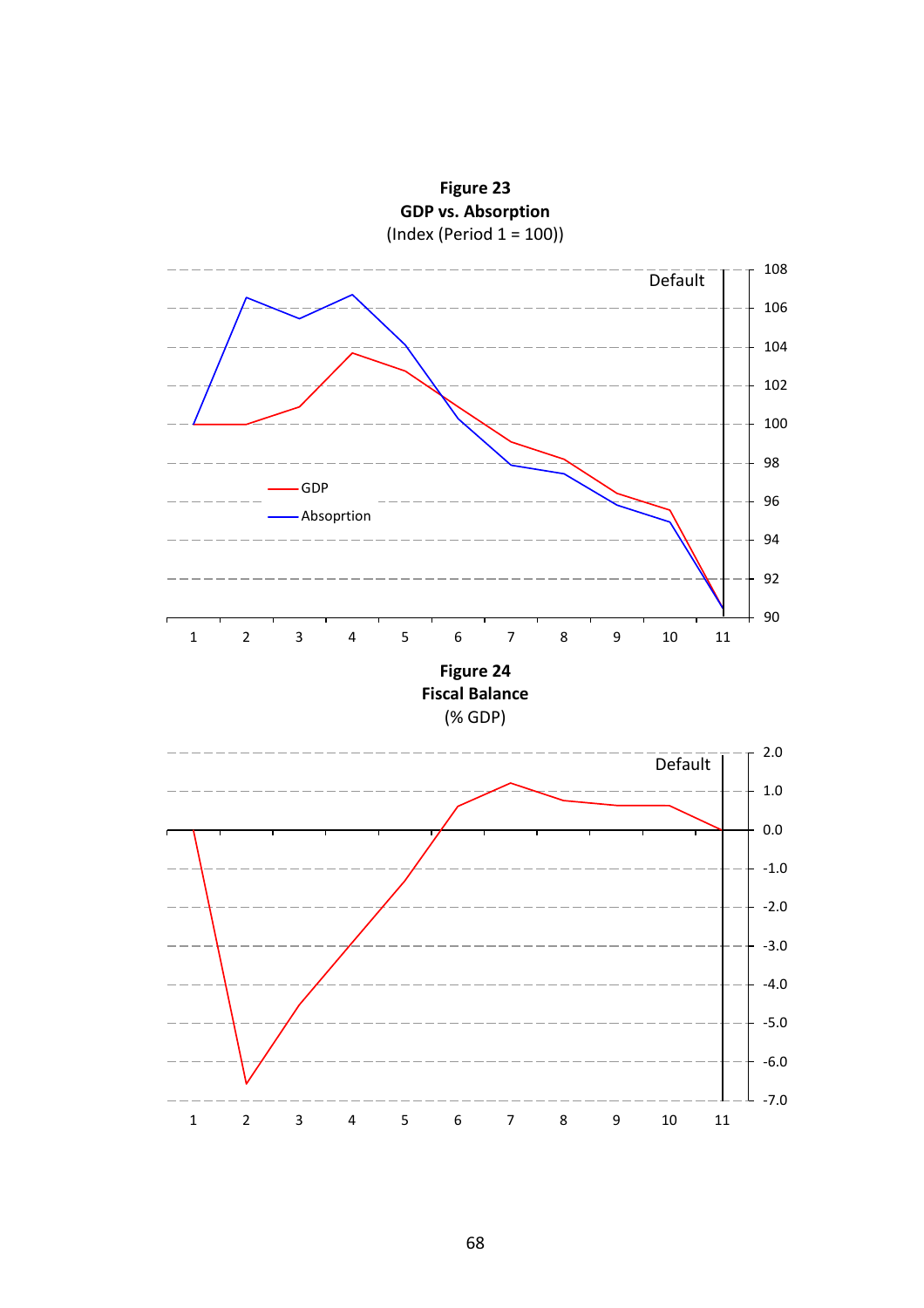

**Figure 25 Debt to GDP Ratio** (%)

In the case of the Latin American debt crisis, it can be argued that a number of factors contributed to avoid the default that takes places in the model. First, the adjustment in the real exchange rate contributed to moderate the output contraction. Second, the adoption of structural reforms supported economic activity. Third, the debt relief Latin American countries got through the Brady plan reduced their debt burden. Thus, the model suggests that in the absent of comprehensive policy actions that boost economic activity and reduce the debt burden, a sovereign default episode can potentially occur.

Finally, we would like to underscore some additional issues. First, as argued, the macroeconomic imbalances are created by having an excess of expenditure over income. In practice, an excess of expenditures and, thus, in indebtedness could be due to the public or the private sector. Nonetheless, in a crisis, typically it is the public sector that assumes the debts of the private sector. Thus, the model abstracts from private debt and assumes that all debt is generated by the government.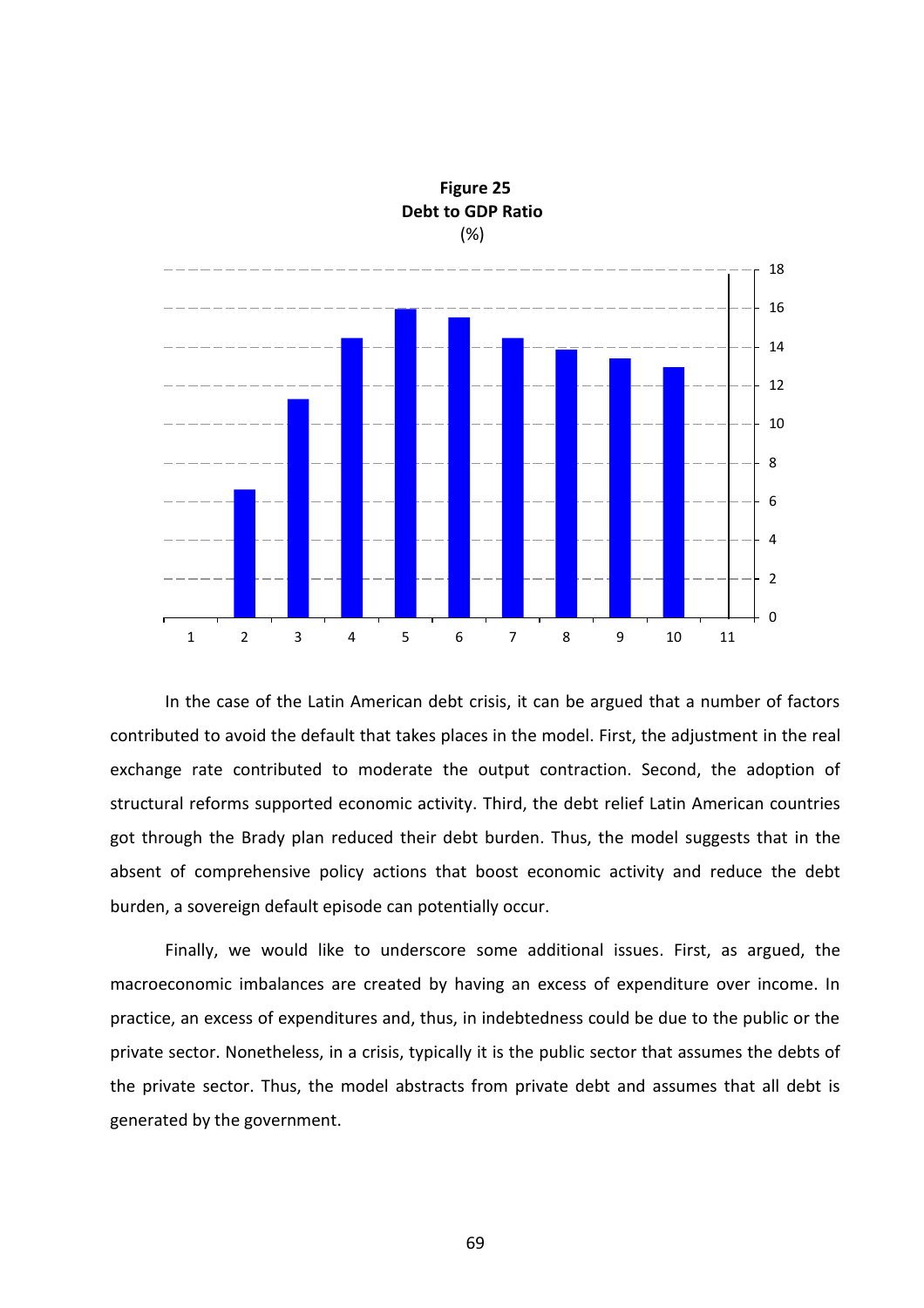Second, when it comes to debt payment, regardless of which sector -public or privatecaused the debt, households (tax payers) end up paying it. Essentially, although the government contracted the debt, it is effectively paid by the households through taxes. In the model, this is captured setting a tax on the household's endowment of tradable goods.

Third, if the financing costs increase, the economy has to reduce the excess of expenditures over income, i.e. the flows problem. To this end, a fiscal adjustment is implemented. Likewise, higher taxes lead to a lower (net of tax) endowment available to the households, leading to lower consumption. Thus, reflecting this, in the model an adjustment in the public accounts leads to an adjustment in private consumption, as documented in the previous sections.

Fourth, inflation was a common component of the adjustment process. However, the model does not have money. Accordingly, there is no inflation and all variables are real. Yet, in the model two of the main adjustments mechanisms are lower public expenditures and higher taxes. Inflation can be interpreted as a tax on the households' monetary holdings. Clearly, the reduction in purchase parity leads to a lower consumption. Thus, albeit abstracting from some elements, the tax in the model can account for the inflationary tax.

Fifth, the general adjustment also has to consider the stocks problem, by leading the debts to sustainable levels. This requires a major fiscal adjustment which implies higher taxes and lower public expenditures. The latter are valued by the households. Given that the adjustment in the model takes place in "bad times," i.e. a recession, the cost for the households can be significant. In fact, at some point there can be no solution. Under this circumstance, the government can opt for default.

Indeed, given the magnitude of the imbalances, the adverse feedback loop between the banking sector problems and the public finances, the lack of macroeconomic adjustment price mechanisms, and the very complicated political economy of distributing losses between members of a monetary union, the growth outlook looks dire enough for a default by some individual country to be a distinct possibility in the Eurozone. Of course, this would possibly lead to a systemic event. On the other hand, in the case of Latin America, structural reforms and the Brady Plan not only permitted exiting the crisis, but most probably also contributed to avoid a